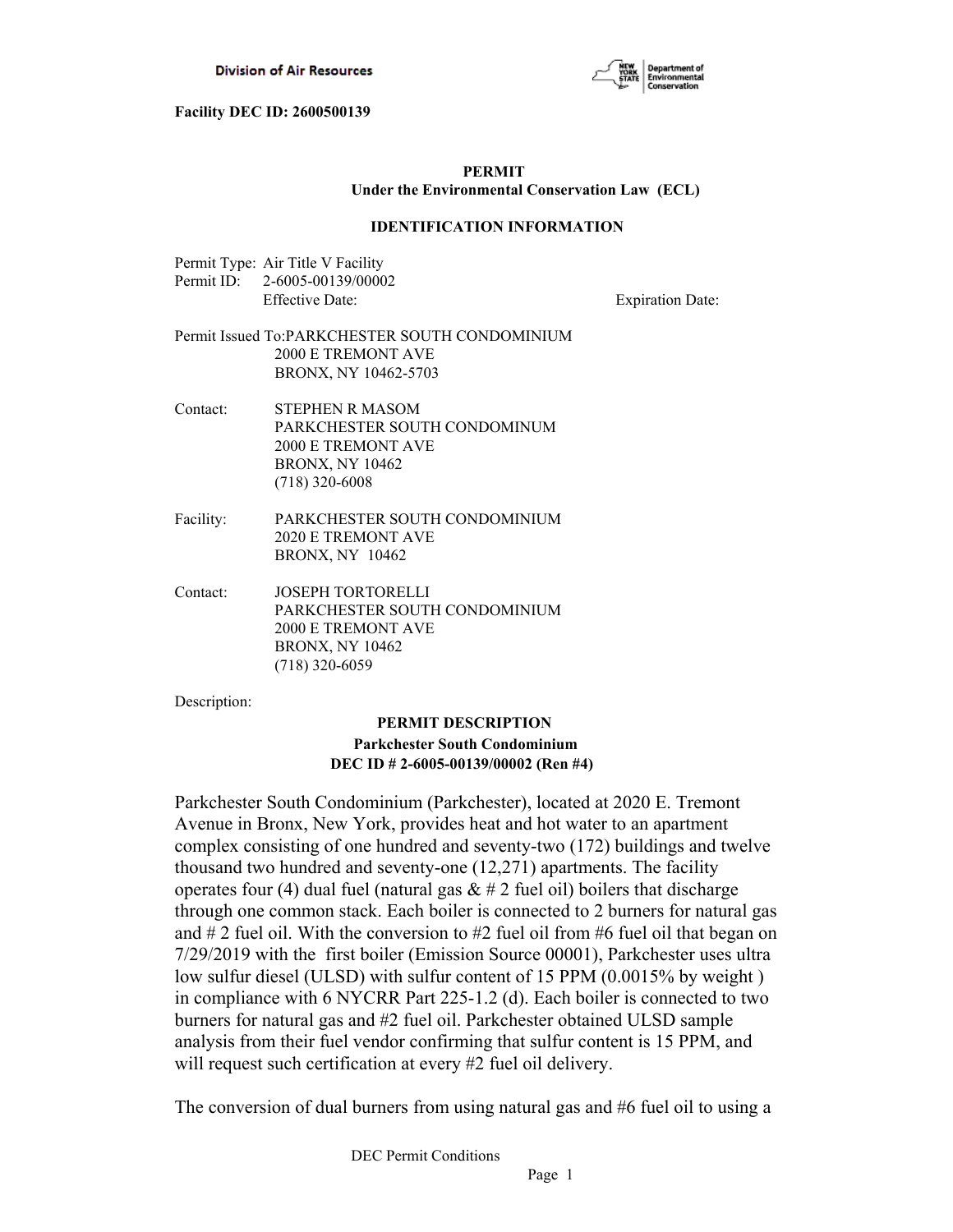

combination of natural gas and #2 ultra low-sulfur distillate (ULSD) fuel oil consisted of the replacement of the 2 burner tips for each of the boiler, and the replacement of the 2 burner guns for each of the 4 boilers. Natural gas is still being the primary fuel source.

The boilers (Emission Sources 00001, 00002, 00003 & 00004) supply steam for the space heating of their buildings. The four (4) boilers were constructed in 1939. The four (4) boilers are collectively identified as Emission Unit U-00001. Emissions from the four (4) boilers are exhausted through one common stack which is identified as Emission Point 00001. Current Emission Unit, Emission Sources, and Emission Point will remain the same, Process 001 (natural gas) will remain the same and Process 020 will be the conversion from  $#6$  to  $#2$ ULSD fuel oil.

As of 10/21/2019, the facility has converted the existing four (4) Foster Wheeler Type D boilers' secondary fuel type from # 6 fuel oil (residual) to # 2 fuel oil (ULSD - ultra low-sulfur distillate with a limit of 0.0015 % sulfur content by weight). Natural gas will remain as the primary fuel source for these four boilers. As a result, this has reduced the Sulfur Dioxide emissions from 130 tpy to < 25 tpy. With this fuel oil conversion to ULSD, Parkchester is no longer considered a Major Facility for SO2 emission, since their potential to emit are below the threshold of 25 tons/year for sulfur dioxide. With the replacement of the oil guns (2 on each boiler) maximum design capacity, each of these four boiler have a maximum design capacity of 133 MM Btu/hr, so the boilers are re-classified from 99 MM Btu/hr to 133 MM Btu/hr each. This new value is related to the new oil guns (2 on each boiler) proposed for the conversion from #6 fuel oil to #2 ULSD fuel oil. The start-up date for the first boiler (Emission Source 00001) on #2 ULSD fuel oil is 7/29/2019 and all four boilers should be running on #2 ULSD fuel oil by 10/21/2019 with a maximum heat input of 133 MM Btu/hr for each boiler after the conversion.

The facility has re-classified the four existing Foster Wheeler Type D boilers from mid-size (99 MM Btu/hr) to large boilers (133 MM Btu/hr). With the replacement of the oil guns (2 on each boiler), each of these four boiler have a maximum design capacity of 133 MM Btu/hr. A mid-size boiler is defined as "a boiler with a maximum heat input capacity greater than 25 million Btu per hour and equal to or less than 100 million Btu per hour", and a large boiler is defined as " a boiler with a maximum heat input capacity greater than 100 million Btu per hour and equal to or less than 250 million Btu per hour." As a result, the NOx RACT emission limit changes from 0.20 lbs/ MM Btu to 0.15 lbs/MM Btu. Also, the NOx emissions equation cap of 0.15 lbs/MM Btu will be the new NOx RACT for the large boilers operating on natural gas (Process 001) and  $\#2$ ULSD fuel oil (Process 020). Hence, the maximum annual usage of #2 ULSD fuel oil will not be exceeding 31% of the total annual fuel consumption, on a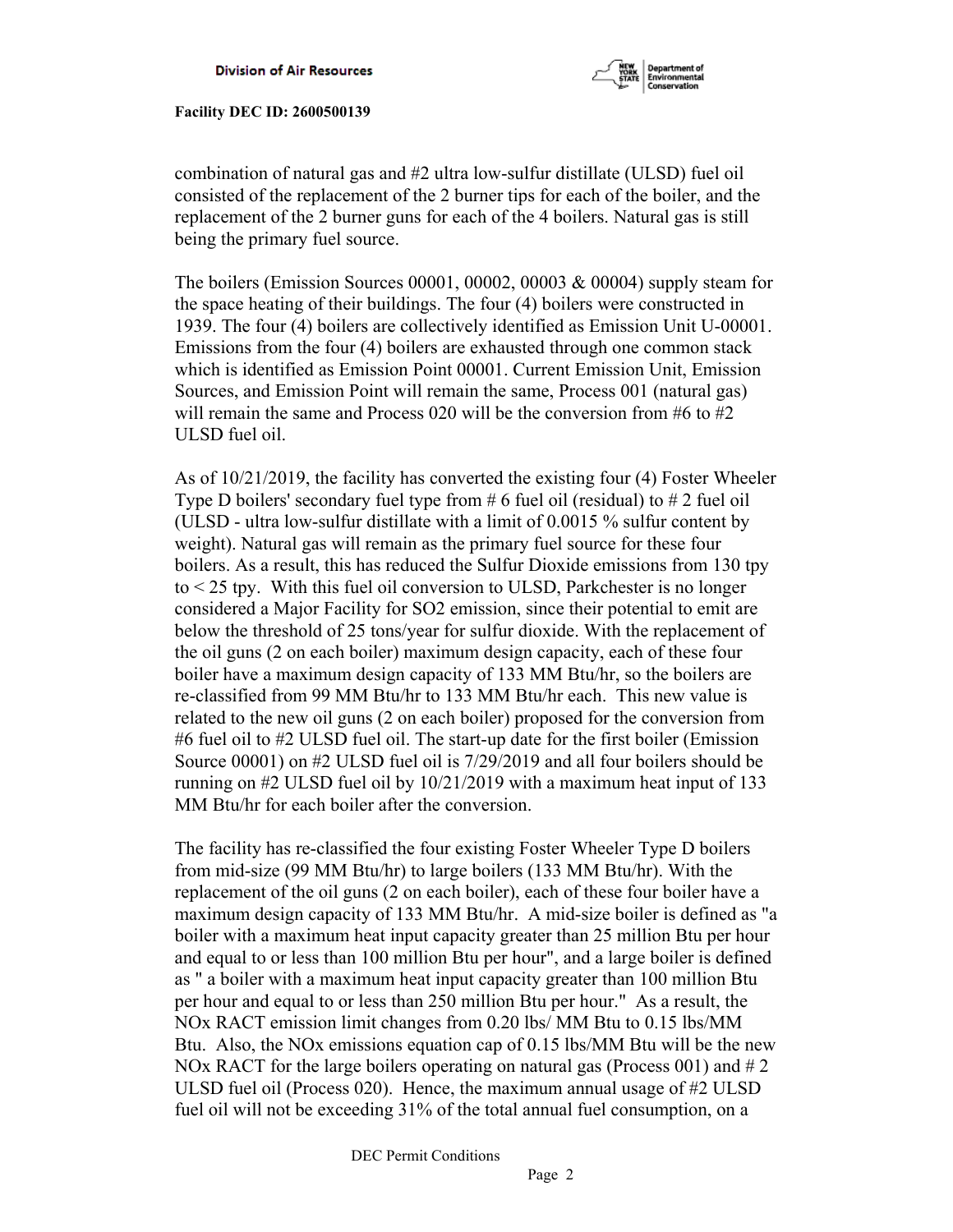

BTU basis will be amended.

Part 231-2, New Source Review in non-attainment areas and ozone transport region is not applicable to this facility because these boilers have been in existence at this facility since 1939 and there is no increase in actual NOx emissions, but a decrease from 243 tpy to 66 tpy. Also, the facility must comply with a lower NOx RACT limit of 0.15 lbs/MM Btu and not 0.20 lbs/MM Btu.

The Title V permit contains a complete listing of the applicable federal, state and compliance monitoring requirements for the facility, its emission units and emission points.

The facility is subject to the provisions of Title V for sulfur dioxide and is subject to 6NYCRR 225-1.2 (d), fuel composition, sampling, analysis and use sulfur limitations, which restricts the sulfur content of the ULSD oil utilized throughout the facility to 0.0015% by weight or less. The emission point is also subject to the particulate and smoke emission and corrective action requirements of 6NYCRR 227-1,3 (a), Stationary Combustion Installations. It is also subject to 6NYCRR 227-2.4(b)(1), Reasonably Available Control Technology (RACT) for oxides of nitrogen emission limit for large-size gas/oil boilers of 0.15 pounds per million BTU per hour on or after July 1, 2014. Parkchester South Condominium must comply with the requirements of 6NYCRR 227-2.6 (c), stack testing requirements - testing, monitoring and reporting requirements for large boilers. The facility is also subject to the Particulate emission limit of 0.10 pounds per million Btus for stationary combustion installation when firing oil as per 6 NYCRR 227.2 (b)(1), and the 20% opacity limit as per 6 NYCRR 227-1.4 (a). Finally, Parkchester South Condominium is required to comply with the requirements of 6NYCRR 617.7, determining significance, in order to prevent the reoccurrence of boiler contamination incidents such as the one that happened in august of 1999 in boilers 1, 2  $\&$  3, the facility personnel shall do inspection (on a quarterly basis), replacement & disposal of all coalescent filters installed on boilers and gas feed line in the meter room for evidence of gas condensate build-up.

The facility has added one 115 KW (155 HP) emergency generator (Kohler Mod 100 REZDG) for protecting servers and communication systems in the Boiler/Heating Plant. The emergency generator is a USEPA certified for stationary emergency applications. The "Certificate of Conformity was submitted with this renewal application. This generator fires natural gas.

Part 231-2, New Source Review in non-attainment areas and ozone transport region is non-applicable to this facility because this facility has been in existence since 1939 and the only new emission source at this facility is the 115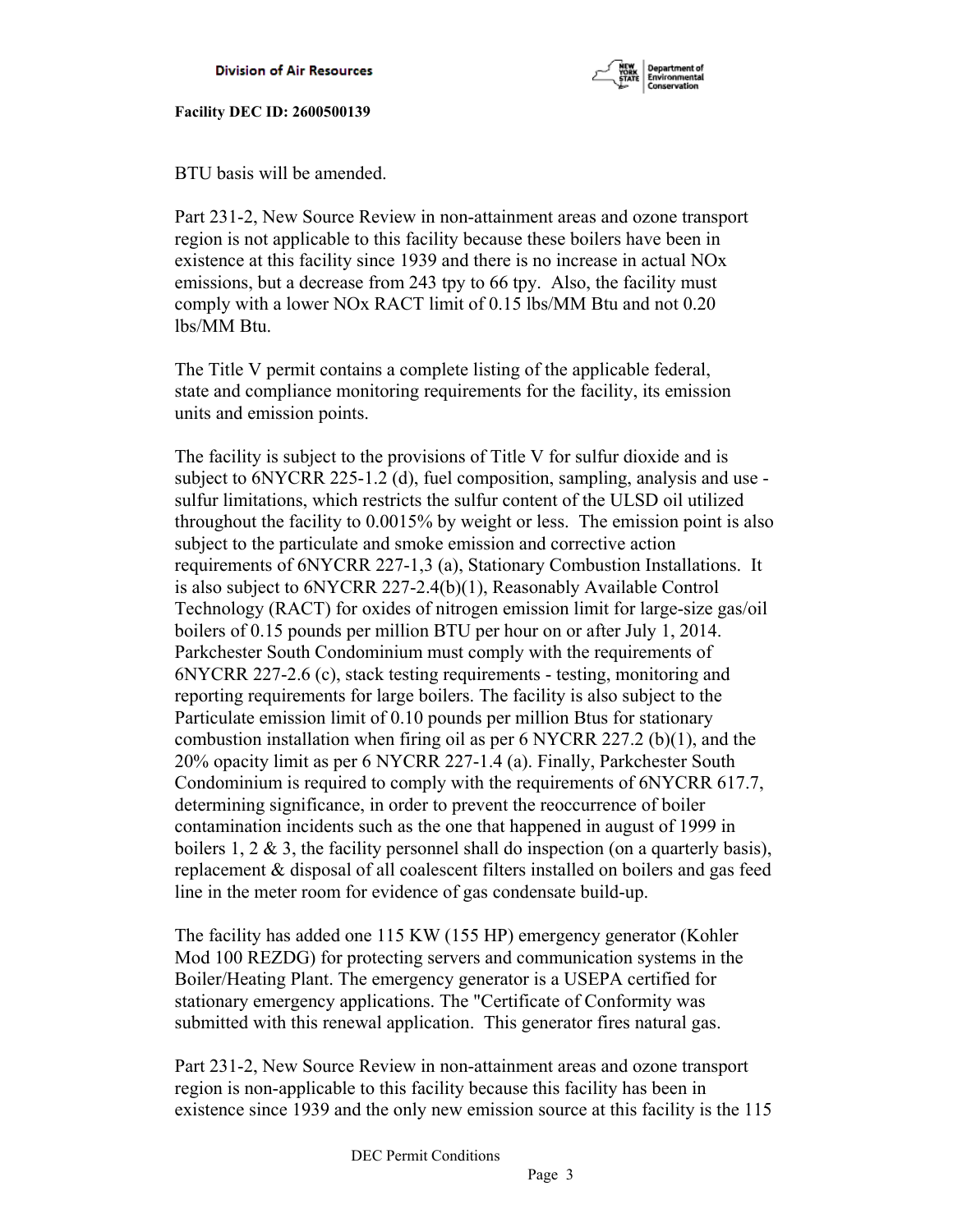

KW exempt Kohler emergency generator, which is limited to 500 hours per year of operation and is an EPA certified for stationary emergency applications.

The facility operates other sources which are considered exempt from permitting in accordance with 6NYCRR 201-3.2(c), including four  $(4)$  #2 ULSD fuel oil storage tanks (<300,000 bbls) each, and one 115 KW (155 HP) emergency generator (Kohler Mod 100 REZDG).

By acceptance of this permit, the permittee agrees that the permit is contingent upon strict compliance with the ECL, all applicable regulations, the General Conditions specified and any Special Conditions included as part of this permit.

| Permit Administrator: | STEPHEN A WATTS                 |
|-----------------------|---------------------------------|
|                       | 47-40 21ST ST                   |
|                       | LONG ISLAND CITY, NY 11101-5401 |

Authorized Signature: \_\_\_\_\_\_\_\_\_\_\_\_\_\_\_\_\_\_\_\_\_\_\_\_\_\_\_\_\_\_\_\_\_ Date: \_\_\_ / \_\_\_ / \_\_\_\_\_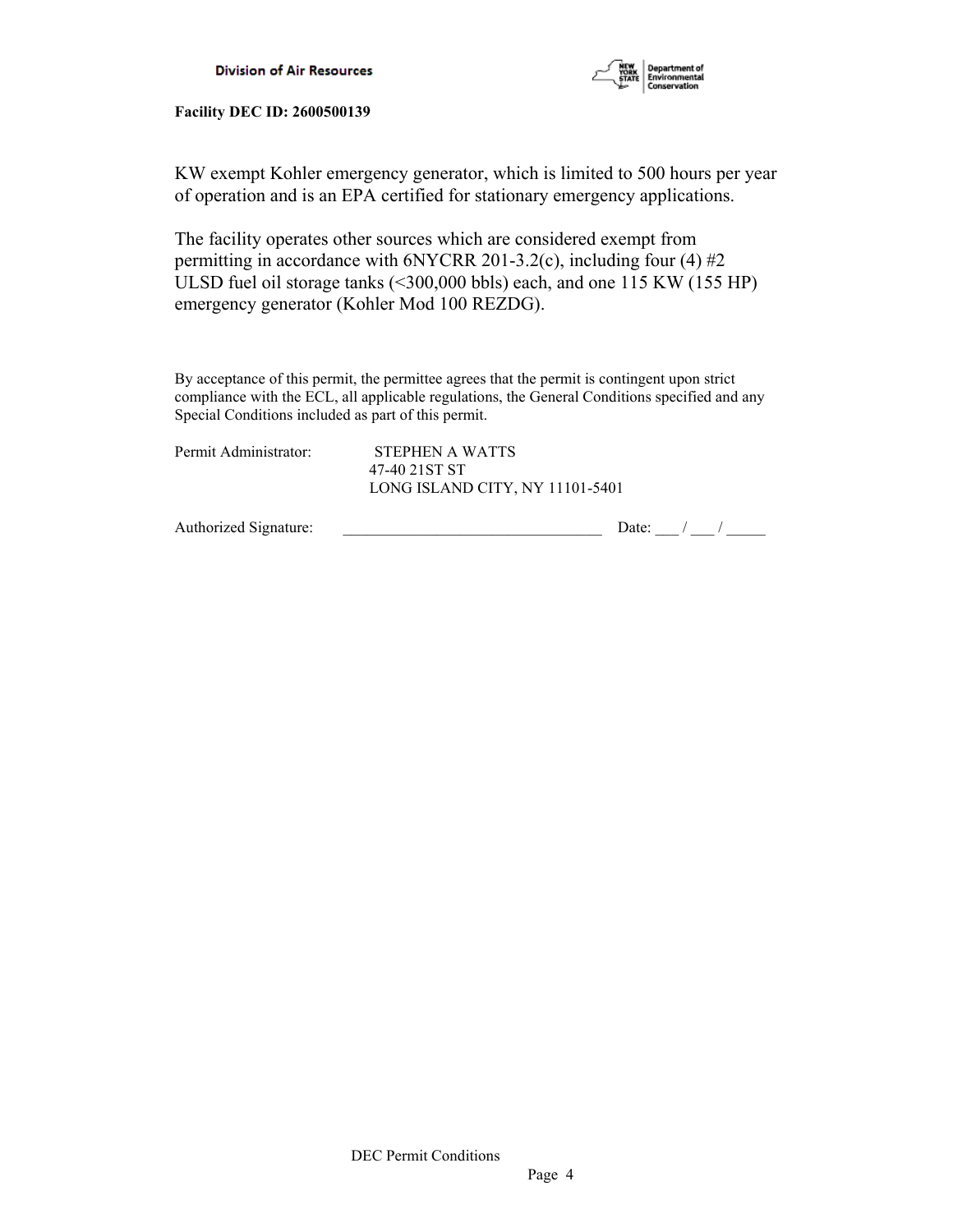

# **Notification of Other State Permittee Obligations**

Item A: Permittee Accepts Legal Responsibility and Agrees to Indemnification

 The permittee expressly agrees to indemnify and hold harmless the Department of Environmental Conservation of the State of New York, its representatives, employees and agents ("DEC") for all claims, suits, actions, and damages, to the extent attributable to the permittee's acts or omissions in connection with the compliance permittee's undertaking of activities in connection with, or operation and maintenance of, the facility or facilities authorized by the permit whether in compliance or not in any compliance with the terms and conditions of the permit. This indemnification does not extend to any claims, suits, actions, or damages to the extent attributable to DEC's own negligent or intentional acts or omissions, or to any claims, suits, or actions naming the DEC and arising under article 78 of the New York Civil Practice Laws and Rules or any citizen suit or civil rights provision under federal or state laws.

Item B: Permittee's Contractors to Comply with Permit

 The permittee is responsible for informing its independent contractors, employees, agents and assigns of their responsibility to comply with this permit, including all special conditions while acting as the permittee's agent with respect to the permitted activities, and such persons shall be subject to the same sanctions for violations of the Environmental Conservation Law as those prescribed for the permittee.

Item C: Permittee Responsible for Obtaining Other Required Permits

 The permittee is responsible for obtaining any other permits, approvals, lands, easements and rights-of-way that may be required to carry out the activities that are authorized by this permit.

Item D: No Right to Trespass or Interfere with Riparian Rights

 This permit does not convey to the permittee any right to trespass upon the lands or interfere with the riparian rights of others in order to perform the permitted work nor does it authorize the impairment of any rights, title, or interest in real or personal property held or vested in a person not a party to the permit.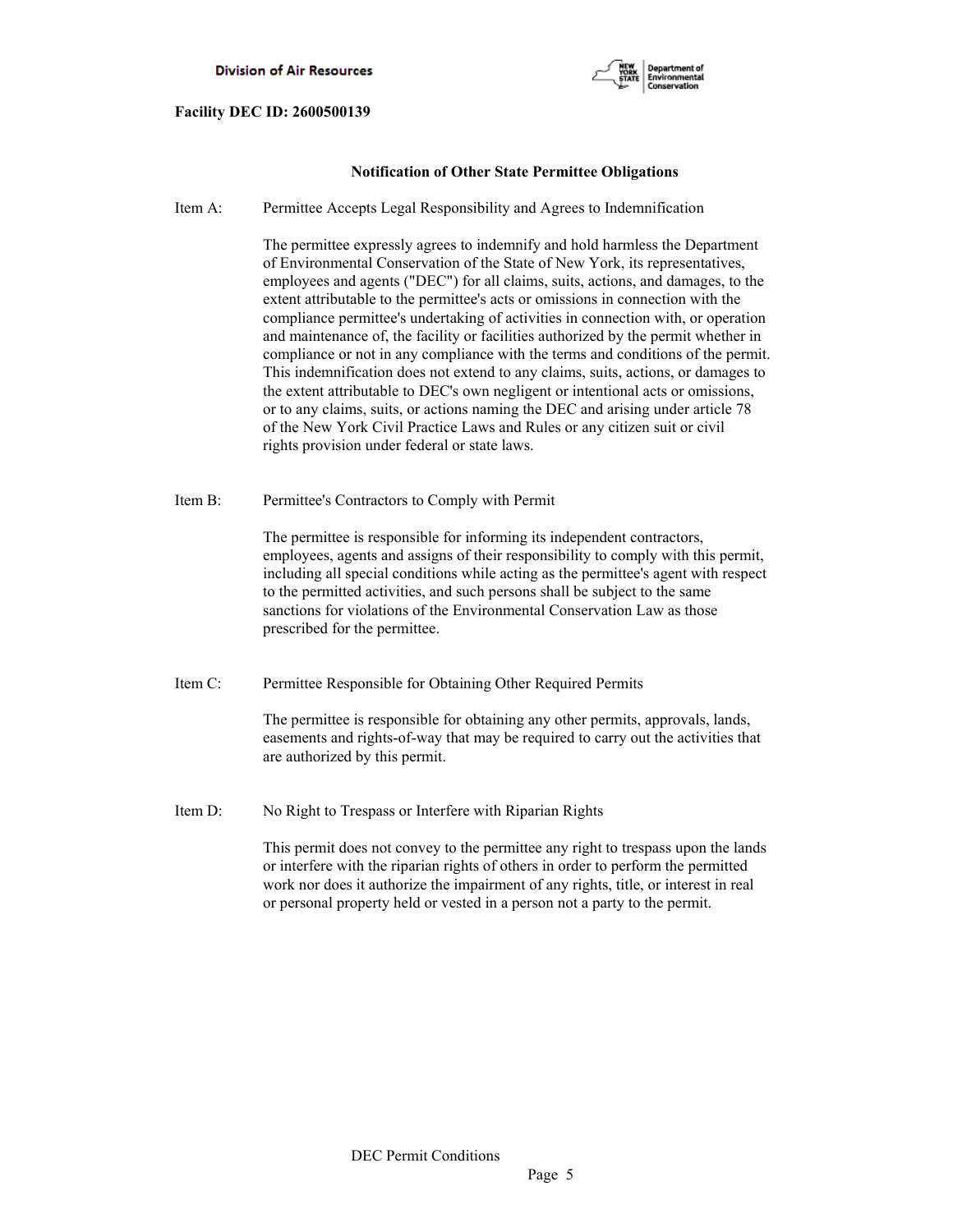

# **PAGE LOCATION OF CONDITIONS**

# **PAGE**

## **DEC GENERAL CONDITIONS General Provisions**

- 7 1 Facility Inspection by the Department
- 7 2 Relationship of this Permit to Other Department Orders and Determinations
- 7 3 Applications for permit renewals, modifications and transfers
- 8 4 Permit modifications, suspensions or revocations by the Department  **Facility Level**
- 8 5 Submission of application for permit modification or renewal REGION 2 HEADQUARTERS

# **DEC SPECIAL CONDITIONS**

 9 6 Inspection, replacement & disposal of all coalescent filters installed on boilers and main gas feed line in the meter room for condensate build-up.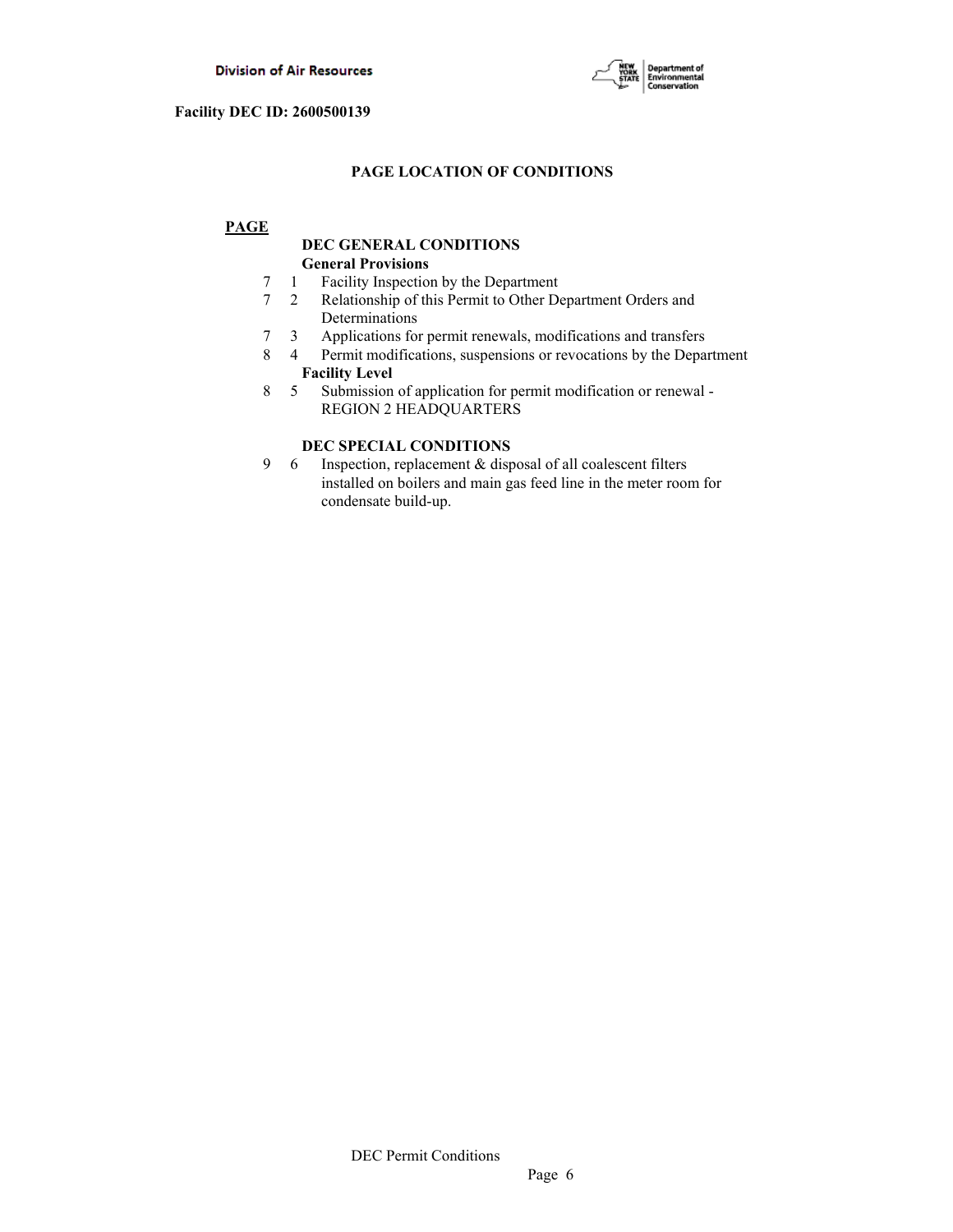

# **DEC GENERAL CONDITIONS \*\*\*\* General Provisions \*\*\*\* For the purpose of your Title V permit, the following section contains state-only enforceable terms and conditions. GENERAL CONDITIONS - Apply to ALL Authorized Permits.**

## **Condition 1: Facility Inspection by the Department Applicable State Requirement: ECL 19-0305**

## **Item 1.1:**

The permitted site or facility, including relevant records, is subject to inspection at reasonable hours and intervals by an authorized representative of the Department of Environmental Conservation (the Department) to determine whether the permittee is complying with this permit and the ECL. Such representative may order the work suspended pursuant to ECL 71-0301 and SAPA 401(3).

## **Item 1.2:**

The permittee shall provide a person to accompany the Department's representative during an inspection to the permit area when requested by the Department.

## **Item 1.3:**

A copy of this permit, including all referenced maps, drawings and special conditions, must be available for inspection by the Department at all times at the project site or facility. Failure to produce a copy of the permit upon request by a Department representative is a violation of this permit.

# **Condition 2: Relationship of this Permit to Other Department Orders and Determinations Applicable State Requirement: ECL 3-0301 (2) (m)**

## **Item 2.1:**

Unless expressly provided for by the Department, issuance of this permit does not modify, supersede or rescind any order or determination previously issued by the Department or any of the terms, conditions or requirements contained in such order or determination.

## **Condition 3: Applications for permit renewals, modifications and transfers Applicable State Requirement: 6 NYCRR 621.11**

## **Item 3.1:**

The permittee must submit a separate written application to the Department for renewal, modification or transfer of this permit. Such application must include any forms or supplemental information the Department requires. Any renewal, modification or transfer granted by the Department must be in writing.

## Item3.2:

The permittee must submit a renewal application at least 180 days before the expiration of permits for Title V and State Facility Permits.

## **Item 3.3**

Permits are transferrable with the approval of the department unless specifically prohibited by the statute, regulation or another permit condition. Applications for permit transfer should be

DEC Permit Conditions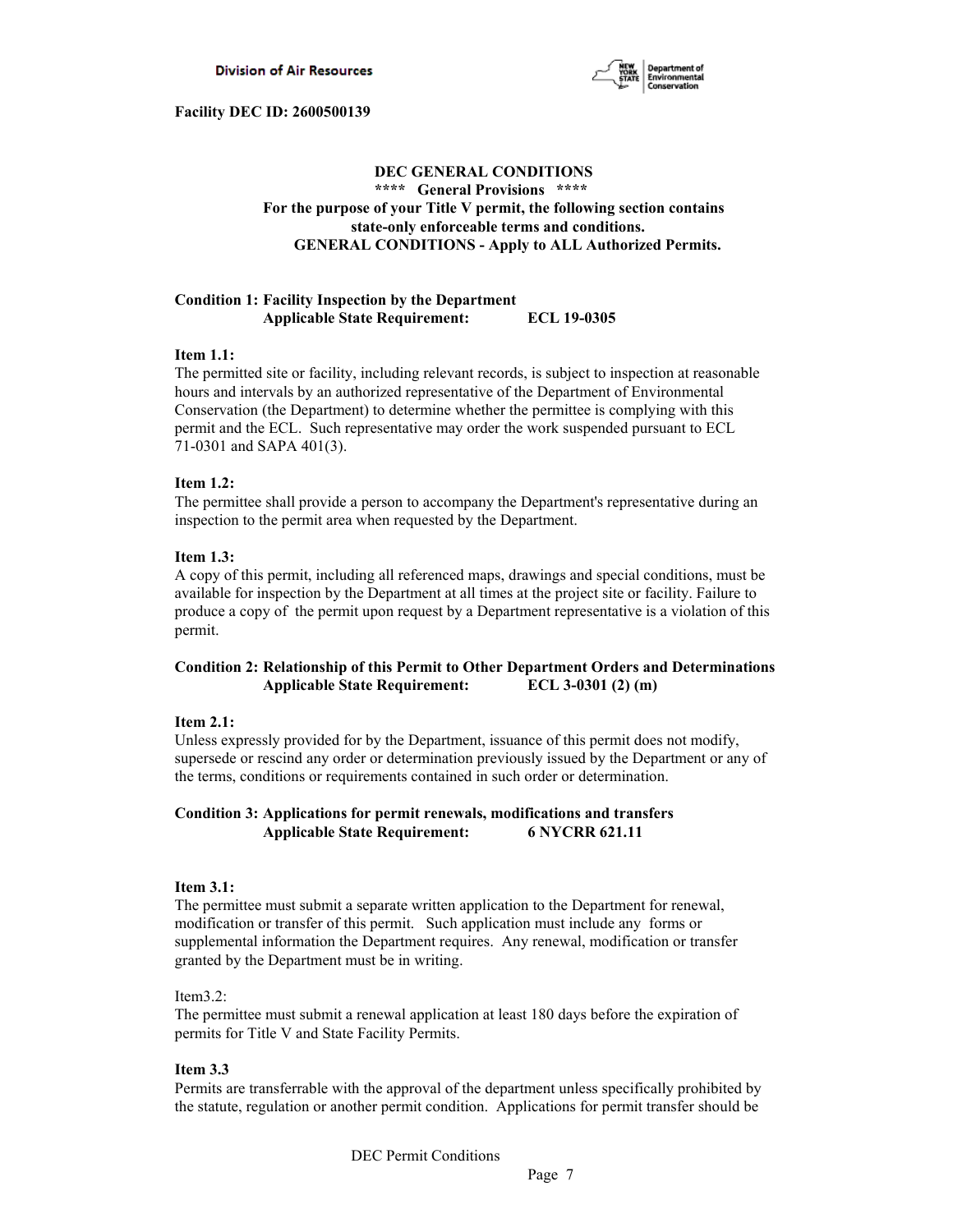



submitted prior to actual transfer of ownership.

# **Condition 4: Permit modifications, suspensions or revocations by the Department Applicable State Requirement: 6 NYCRR 621.13**

## **Item 4.1:**

The Department reserves the right to exercise all available authority to modify, suspend, or revoke this permit in accordance with 6NYCRR Part 621. The grounds for modification, suspension or revocation include:

a) materially false or inaccurate statements in the permit application or supporting papers; b) failure by the permittee to comply with any terms or conditions of the permit; c) exceeding the scope of the project as described in the permit application; d) newly discovered material information or a material change in environmental conditions, relevant technology or applicable law or regulations since the issuance of the existing permit; e) noncompliance with previously issued permit conditions, orders of the commissioner, any provisions of the Environmental Conservation Law or regulations of the Department related to the permitted activity.

# **\*\*\*\* Facility Level \*\*\*\***

# **Condition 5: Submission of application for permit modification or renewal - REGION 2 HEADQUARTERS Applicable State Requirement: 6 NYCRR 621.6 (a)**

## **Item 5.1:**

Submission of applications for permit modification or renewal are to be submitted to: NYSDEC Regional Permit Administrator Region 2 Headquarters Division of Environmental Permits 1 Hunters Point Plaza, 4740 21st Street Long Island City, NY 11101-5407

(718) 48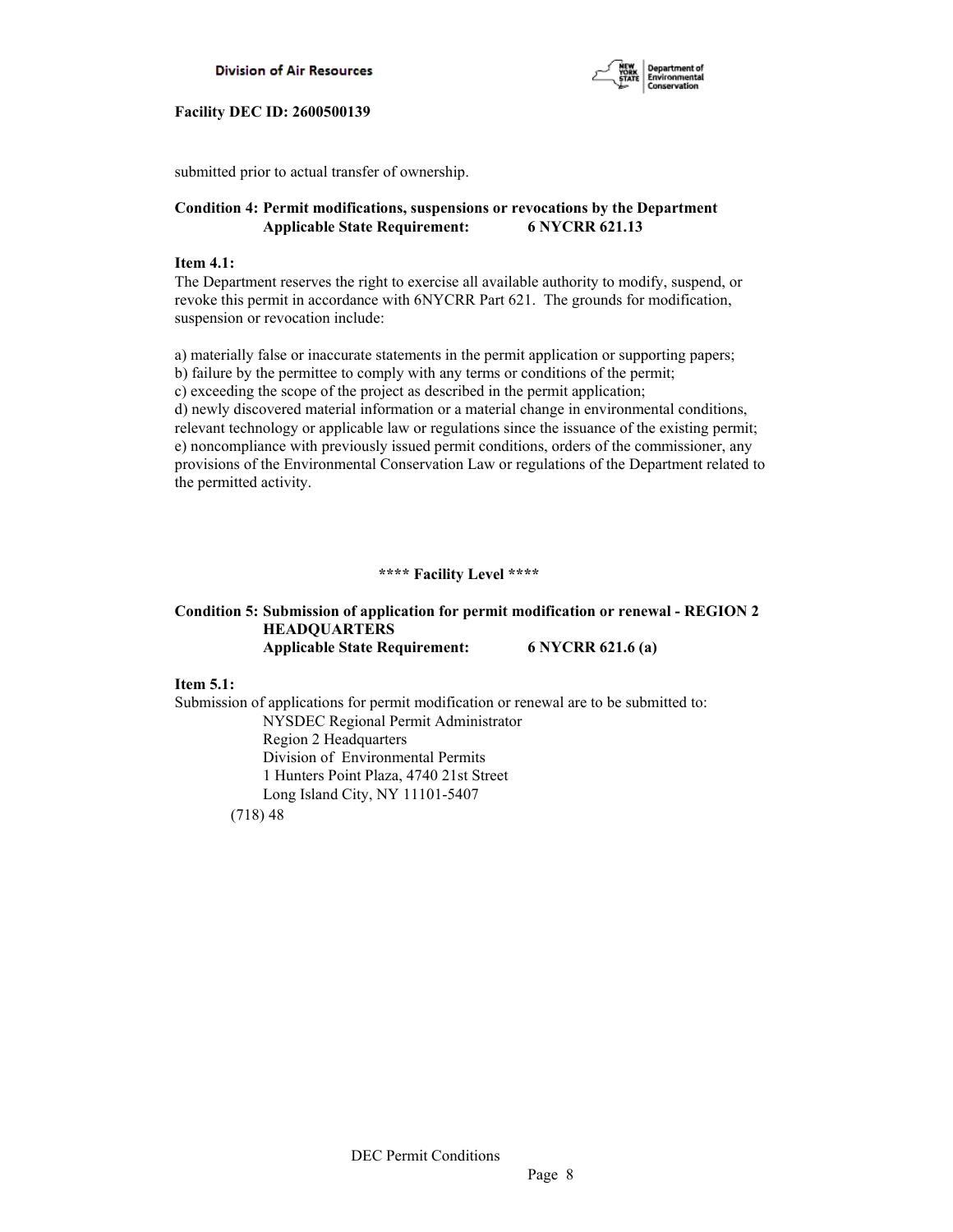

# **DEC SPECIAL CONDITIONS**

2-4997

# **Condition 6: Inspection, replacement & disposal of all coalescent filters installed on boilers and main gas feed line in the meter room for condensate build-up. Applicable State Requirement: 6 NYCRR 617.7**

## **Item 6.1:**

To prevent the re-occurrence of boiler contamination incidents such as the one that happened in August of 1999 in Boilers 001, 002 & 003 (Emission sources 00001, 00002 & 00003, respectively), the facility personnel shall do the following:

1. Inspect, on a quarterly basis, all cocoalescent filters that have been installed on individual boiler gas-feed lines and on the main gas feed line in the meter room, for evidence of gas condensate build-up.

2. Replace any coalescent filters that have been rendered ineffective due to build-up of condensate.

3. Dispose all wastes (contaminated filters, condensates, sediment and flush solvents) generated in accordance with applicable regulations.

4. For hazardous waste determination, facility personnel must test the condensate for the presence of Benzene and PCBs, and the hazardous characteristics (ignitability, at a minimum).

5. Shall submit a report of the results of each quarterly inspection to the Department, Division of Materials Management (Att: Joseph O'Connell) and the Division of Air Resources (Attn: Diana Menasha).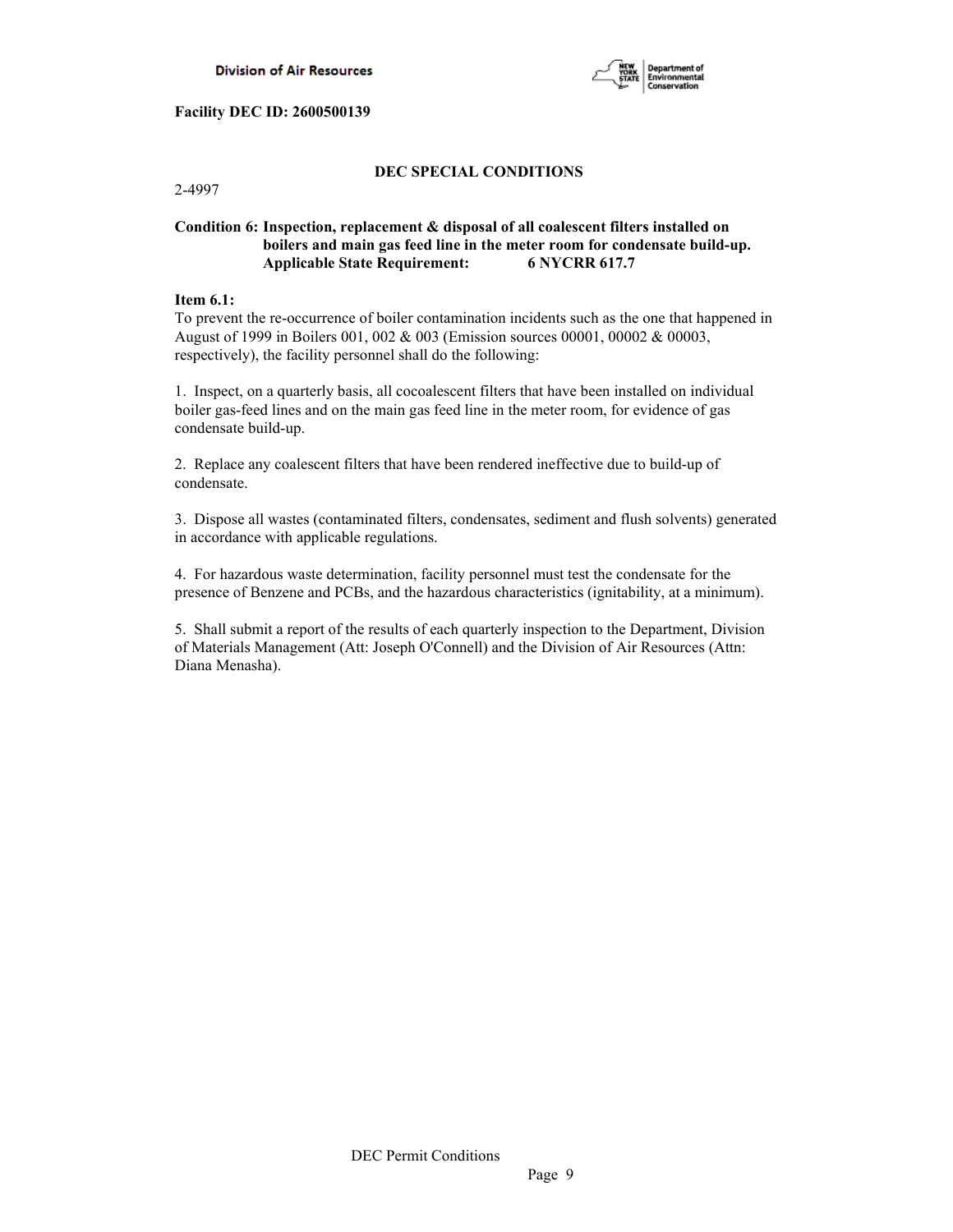

# **Permit Under the Environmental Conservation Law (ECL)**

ARTICLE 19: AIR POLLUTION CONTROL - TITLE V PERMIT

# IDENTIFICATION INFORMATION

Permit Issued To:PARKCHESTER SOUTH CONDOMINIUM 2000 E TREMONT AVE BRONX, NY 10462-5703

Facility: PARKCHESTER SOUTH CONDOMINIUM 2020 E TREMONT AVE BRONX, NY 10462

Authorized Activity By Standard Industrial Classification Code: 6513 - APARTMENT BUILDING OPERATORS

Permit Effective Date: Permit Expiration Date: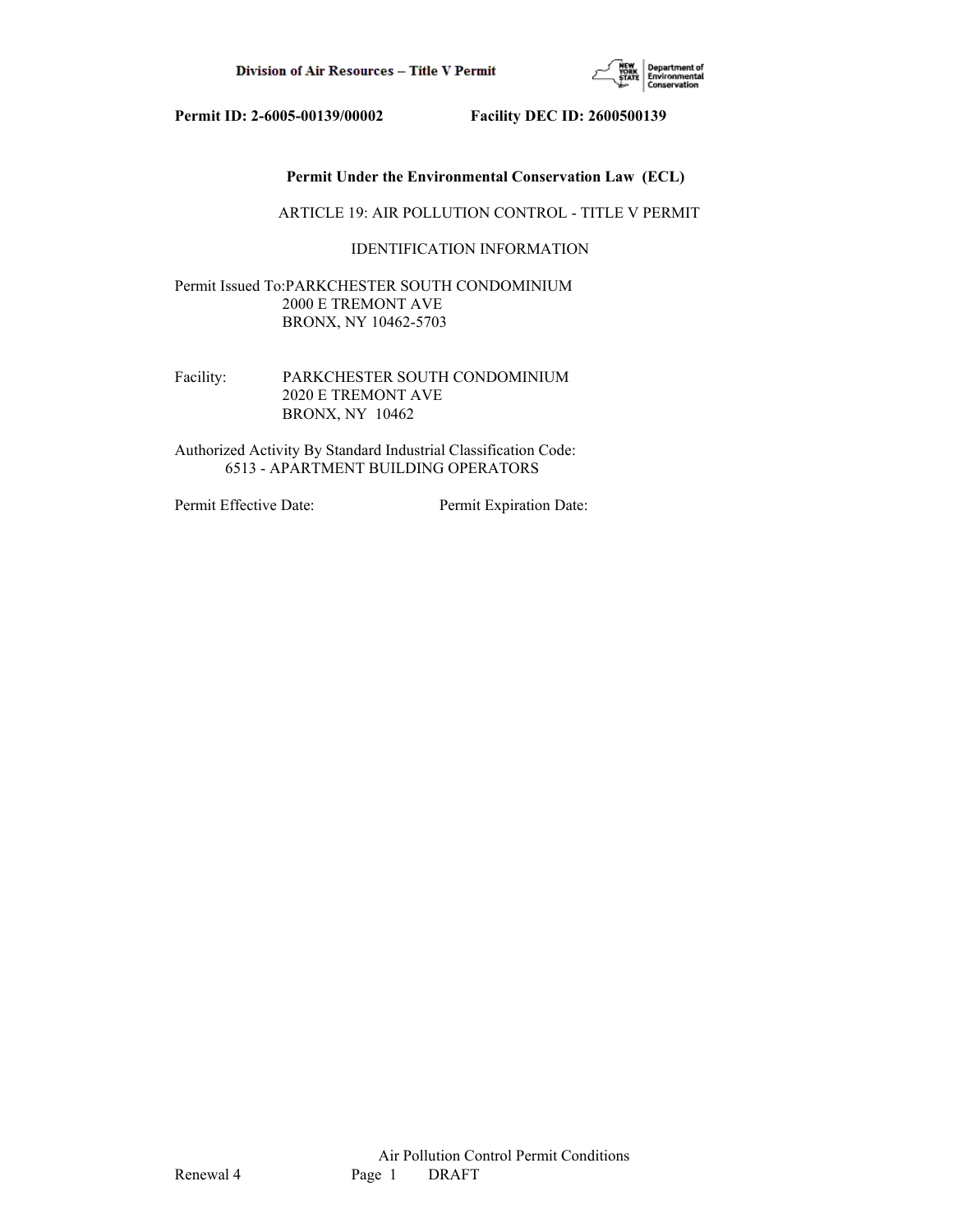

## **PAGE LOCATION OF CONDITIONS**

| <b>PAGE</b> |                                                                      |  |  |
|-------------|----------------------------------------------------------------------|--|--|
|             | FEDERALLY ENFORCEABLE CONDITIONS                                     |  |  |
|             | <b>Facility Level</b>                                                |  |  |
| 7           | 1 6 NYCRR 200.6: Acceptable Ambient Air Quality                      |  |  |
| 8           | 2 6 NYCRR 201-6.4 (a) (7): Fees                                      |  |  |
| 8           | 3 6 NYCRR 201-6.4 (c): Recordkeeping and Reporting of                |  |  |
|             | <b>Compliance Monitoring</b>                                         |  |  |
| $\,$ $\,$   | 4 6 NYCRR 201-6.4 (c) (2): Records of Monitoring,                    |  |  |
|             | Sampling, and Measurement                                            |  |  |
| 9           | 5 6 NYCRR 201-6.4 (c) (3) (ii): Compliance Certification             |  |  |
| 11          | 6 6 NYCRR 201-6.4 (e): Compliance Certification                      |  |  |
| 13          | 7 6 NYCRR 202-2.1: Compliance Certification                          |  |  |
| 13          | 8 6 NYCRR 202-2.5: Recordkeeping requirements                        |  |  |
| 13          | 9 6 NYCRR 215.2: Open Fires - Prohibitions                           |  |  |
| 15          | 10 6 NYCRR 200.7: Maintenance of Equipment                           |  |  |
| 15          | 11 6 NYCRR 201-1.7: Recycling and Salvage                            |  |  |
| 15          | 12 6 NYCRR 201-1.8: Prohibition of Reintroduction of                 |  |  |
|             | Collected Contaminants to the air                                    |  |  |
| 15          | 13 6 NYCRR 201-3.2 (a): Exempt Sources - Proof of Eligibility        |  |  |
| 16          | 14 6 NYCRR 201-3.3 (a): Trivial Sources - Proof of Eligibility       |  |  |
| 16          | 15 6 NYCRR 201-6.4 (a) (4): Requirement to Provide Information       |  |  |
| 16          | 16 6 NYCRR 201-6.4 (a) (8): Right to Inspect                         |  |  |
| 17          | 17 6 NYCRR 202-1.1: Required Emissions Tests                         |  |  |
| 17          | 18 40 CFR Part 68: Accidental release provisions.                    |  |  |
| 17          | 19 40CFR 82, Subpart F: Recycling and Emissions Reduction            |  |  |
| 18          | 20 6 NYCRR 201-3.2 (c): Compliance Certification                     |  |  |
| 19          | 21 6 NYCRR Subpart 201-6: Emission Unit Definition                   |  |  |
| 20          | 22 6 NYCRR 201-6.4 (d) (4): Progress Reports Due Semiannually        |  |  |
| 20          | 23 6 NYCRR 201-6.4 (f): Operational Flexibility                      |  |  |
| 21          | 24 6 NYCRR 201-6.4 (g): Non Applicable requirements                  |  |  |
| 22          | 25 6 NYCRR 211.2: Visible Emissions Limited                          |  |  |
| 22          | 26 6 NYCRR 225-1.2 (d): Compliance Certification                     |  |  |
| 23          | 27 6 NYCRR 227-2.4 (b) (1): Compliance Certification                 |  |  |
| 26          | 28 6 NYCRR 227-2.6 (a): Compliance Certification                     |  |  |
| 28          | 29 6 NYCRR 227-2.6 (c): Compliance Certification                     |  |  |
| 30          | 30 6 NYCRR 227.2 (b) (1): Compliance Certification                   |  |  |
|             | <b>Emission Unit Level</b>                                           |  |  |
| 32          | 31 6 NYCRR Subpart 201-6: Emission Point Definition By Emission Unit |  |  |
| 32          | 32 6 NYCRR Subpart 201-6: Process Definition By Emission Unit        |  |  |
| 34          | 33 6 NYCRR 227-2.4 (b) (1): Compliance Certification                 |  |  |
| 35          | 34 6 NYCRR 227-1.3 (a): Compliance Certification                     |  |  |
| 36          | 35 6 NYCRR 227-1.3 (c): Compliance Certification                     |  |  |
| 36          | 36 6 NYCRR 227-1.4 (a): Compliance Certification                     |  |  |
|             | <b>STATE ONLY ENFORCEABLE CONDITIONS</b>                             |  |  |
|             | <b>Facility Level</b>                                                |  |  |
| 39<br>20    | 37 ECL 19-0301: Contaminant List<br>$\ell$ MVCDD 201-1-4. M-14       |  |  |
|             |                                                                      |  |  |

- 39 38 6 NYCRR 201-1.4: Malfunctions and Start-up/Shutdown Activities
- 40 39 6 NYCRR 211.1: Air pollution prohibited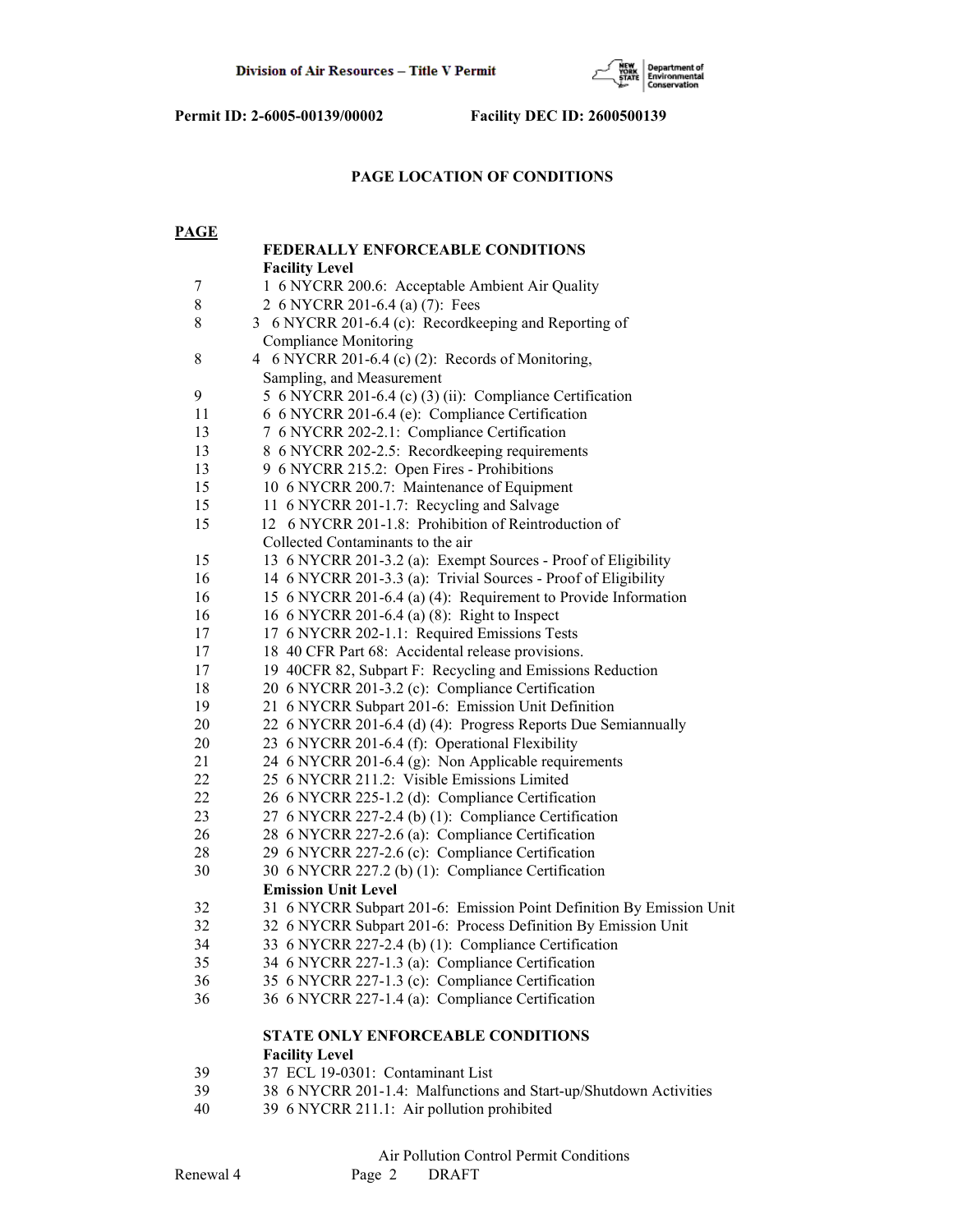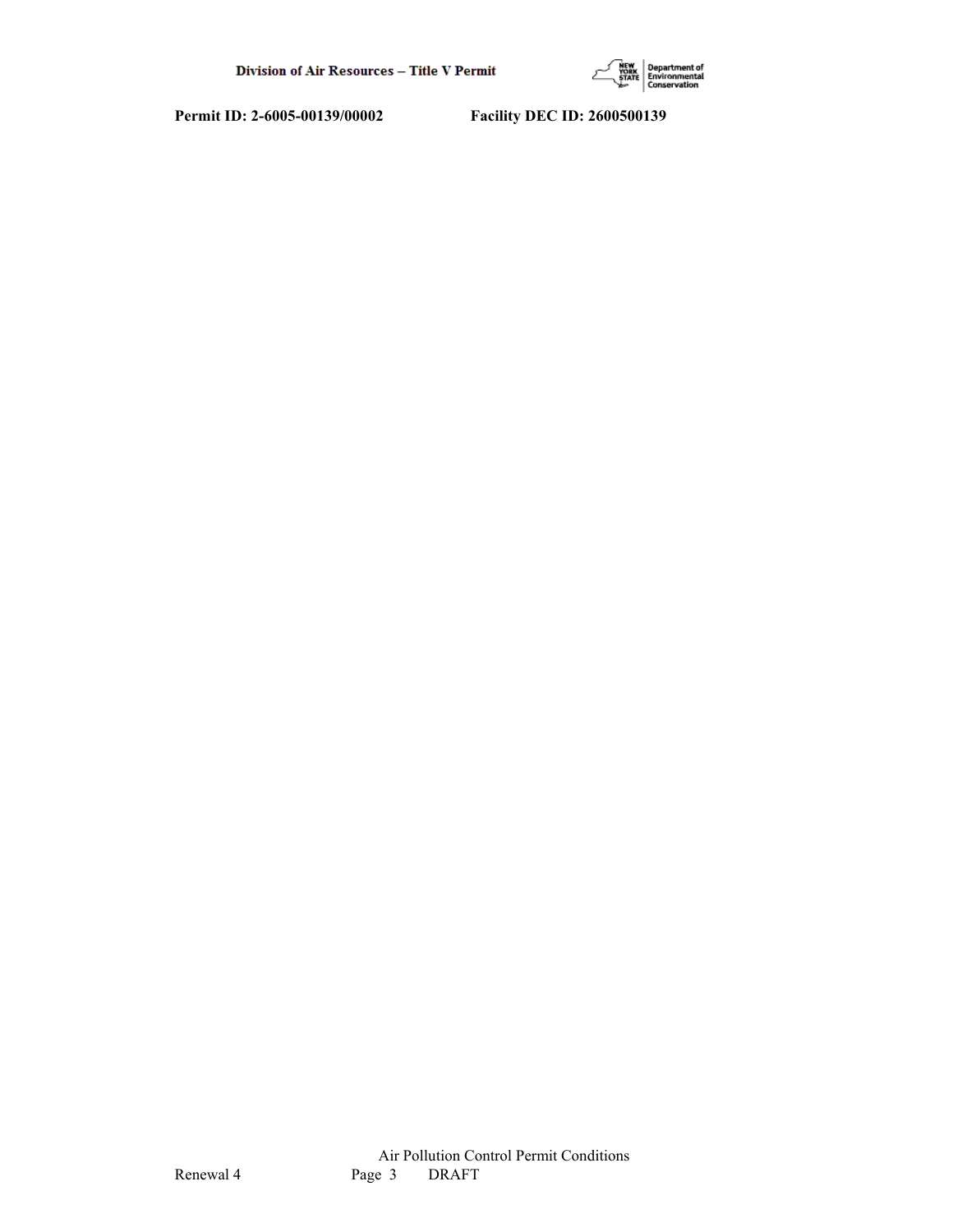

# **FEDERALLY ENFORCEABLE CONDITIONS** Renewal 4/DRAFT **\*\*\*\* Facility Level \*\*\*\***

# **NOTIFICATION OF GENERAL PERMITTEE OBLIGATIONS The items listed below are not subject to the annual compliance certification requirements under Title V. Permittees may also have other obligations under regulations of general applicability.**

# **Item A: Public Access to Recordkeeping for Title V Facilities - 6 NYCRR 201-1.10 (b)**

 The Department will make available to the public any permit application, compliance plan, permit, and monitoring and compliance certification report pursuant to Section 503(e) of the Act, except for information entitled to confidential treatment pursuant to 6 NYCRR Part 616 - Public Access to records and Section 114(c) of the Act.

# **Item B: Timely Application for the Renewal of Title V Permits - 6 NYCRR 201-6.2 (a) (4)**

 Owners and/or operators of facilities having an issued Title V permit shall submit a complete application at least 180 days, but not more than eighteen months, prior to the date of permit expiration for permit renewal purposes.

# **Item C: Certification by a Responsible Official - 6 NYCRR 201-6.2 (d) (12)**

 Any application, form, report or compliance certification required to be submitted pursuant to the federally enforceable portions of this permit shall contain a certification of truth, accuracy and completeness by a responsible official. This certification shall state that based on information and belief formed after reasonable inquiry, the statements and information in the document are true, accurate, and complete.

**Item D: Requirement to Comply With All Conditions - 6 NYCRR 201-6.4 (a) (2)**

 The permittee must comply with all conditions of the Title V facility permit. Any permit non-compliance constitutes a violation of the Act and is grounds for enforcement action; for permit termination, revocation and reissuance, or modification; or for denial of a permit renewal application.

**Item E: Permit Revocation, Modification, Reopening, Reissuance or Termination, and Associated Information Submission Requirements - 6 NYCRR 201-6.4 (a) (3)** This permit may be modified, revoked, reopened and reissued, or terminated for cause. The filing of a request by the permittee for a permit modification, revocation and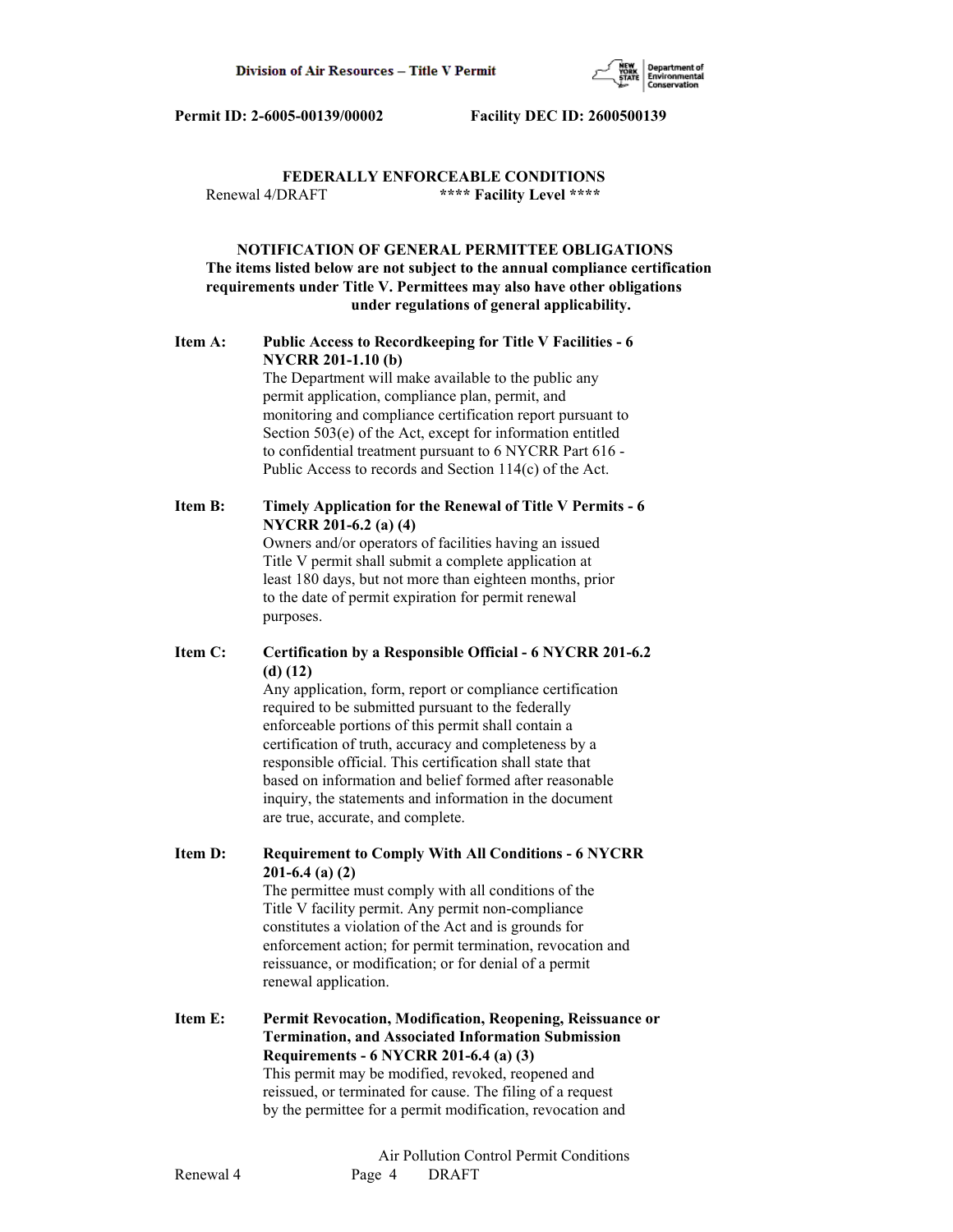reissuance, or termination, or of a notification of planned changes or anticipated noncompliance does not stay any permit condition.

**Item F: Cessation or Reduction of Permitted Activity Not a Defense - 6 NYCRR 201-6.4 (a) (5)** It shall not be a defense for a permittee in an enforcement action to claim that a cessation or reduction in the permitted activity would have been necessary in order to maintain compliance with the conditions of this permit.

#### **Item G: Property Rights - 6 NYCRR 201-6.4 (a) (6)**

 This permit does not convey any property rights of any sort or any exclusive privilege.

#### **Item H: Severability - 6 NYCRR 201-6.4 (a) (9)**

 If any provisions, parts or conditions of this permit are found to be invalid or are the subject of a challenge, the remainder of this permit shall continue to be valid.

## **Item I: Permit Shield - 6 NYCRR 201-6.4 (g)**

 All permittees granted a Title V facility permit shall be covered under the protection of a permit shield, except as provided under 6 NYCRR Subpart 201-6. Compliance with the conditions of the permit shall be deemed compliance with any applicable requirements as of the date of permit issuance, provided that such applicable requirements are included and are specifically identified in the permit, or the Department, in acting on the permit application or revision, determines in writing that other requirements specifically identified are not applicable to the major stationary source, and the permit includes the determination or a concise summary thereof. Nothing herein shall preclude the Department from revising or revoking the permit pursuant to 6 NYCRR Part 621 or from exercising its summary abatement authority. Nothing in this permit shall alter or affect the following:

 i. The ability of the Department to seek to bring suit on behalf of the State of New York, or the Administrator to seek to bring suit on behalf of the United States, to immediately restrain any person causing or contributing to pollution presenting an imminent and substantial endangerment to public health, welfare or the environment to stop the emission of air pollutants causing or contributing to such pollution;

ii. The liability of a permittee of the Title V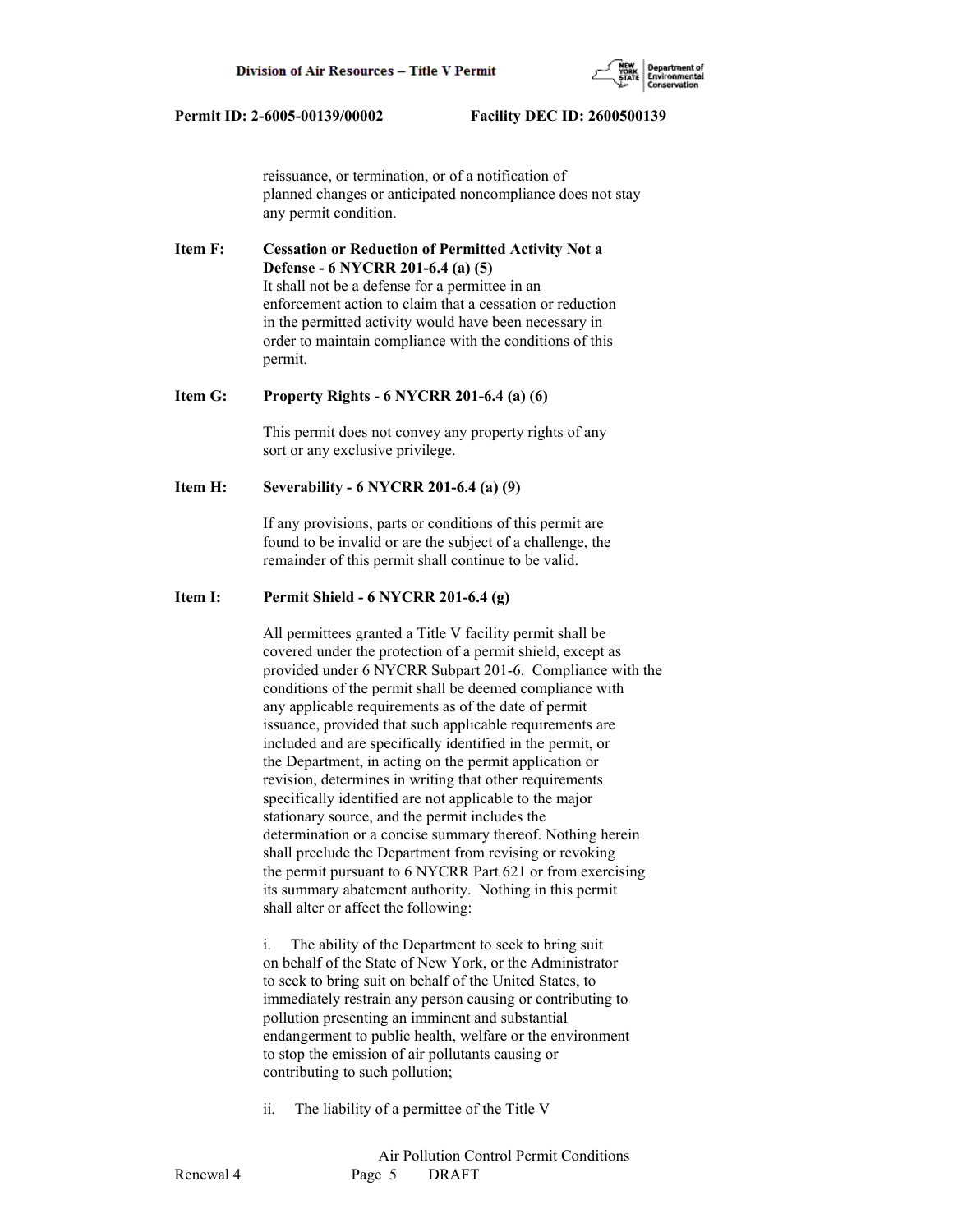



 facility for any violation of applicable requirements prior to or at the time of permit issuance;

 iii. The applicable requirements of Title IV of the Act;

 iv. The ability of the Department or the Administrator to obtain information from the permittee concerning the ability to enter, inspect and monitor the facility.

## **Item J: Reopening for Cause - 6 NYCRR 201-6.4 (i)**

 This Title V permit shall be reopened and revised under any of the following circumstances:

 i. When additional applicable requirements under the act become applicable to a title V facility with a remaining permit term of three or more years, a reopening shall be completed not later than 18 months after promulgation of the applicable requirement. No such reopening is required if the effective date of the requirement is later than the date on which the permit is due to expire, unless the original permit or any of its terms and conditions has been extended by the department pursuant to the provisions of section 201- 6.6 of this Subpart.

 ii. The Department or the Administrator determines that the permit contains a material mistake or that inaccurate statements were made in establishing the emissions standards or other terms or conditions of the permit.

 iii. The Department or the Administrator determines that the Title V permit must be revised or reopened to assure compliance with applicable requirements.

 iv. If the permitted facility is an "affected source" subject to the requirements of Title IV of the Act, and additional requirements (including excess emissions requirements) become applicable. Upon approval by the Administrator, excess emissions offset plans shall be deemed to be incorporated into the permit.

 Proceedings to reopen and issue Title V facility permits shall follow the same procedures as apply to initial permit issuance but shall affect only those parts of the permit for which cause to reopen exists.

 Reopenings shall not be initiated before a notice of such intent is provided to the facility by the Department at least thirty days in advance of the date that the permit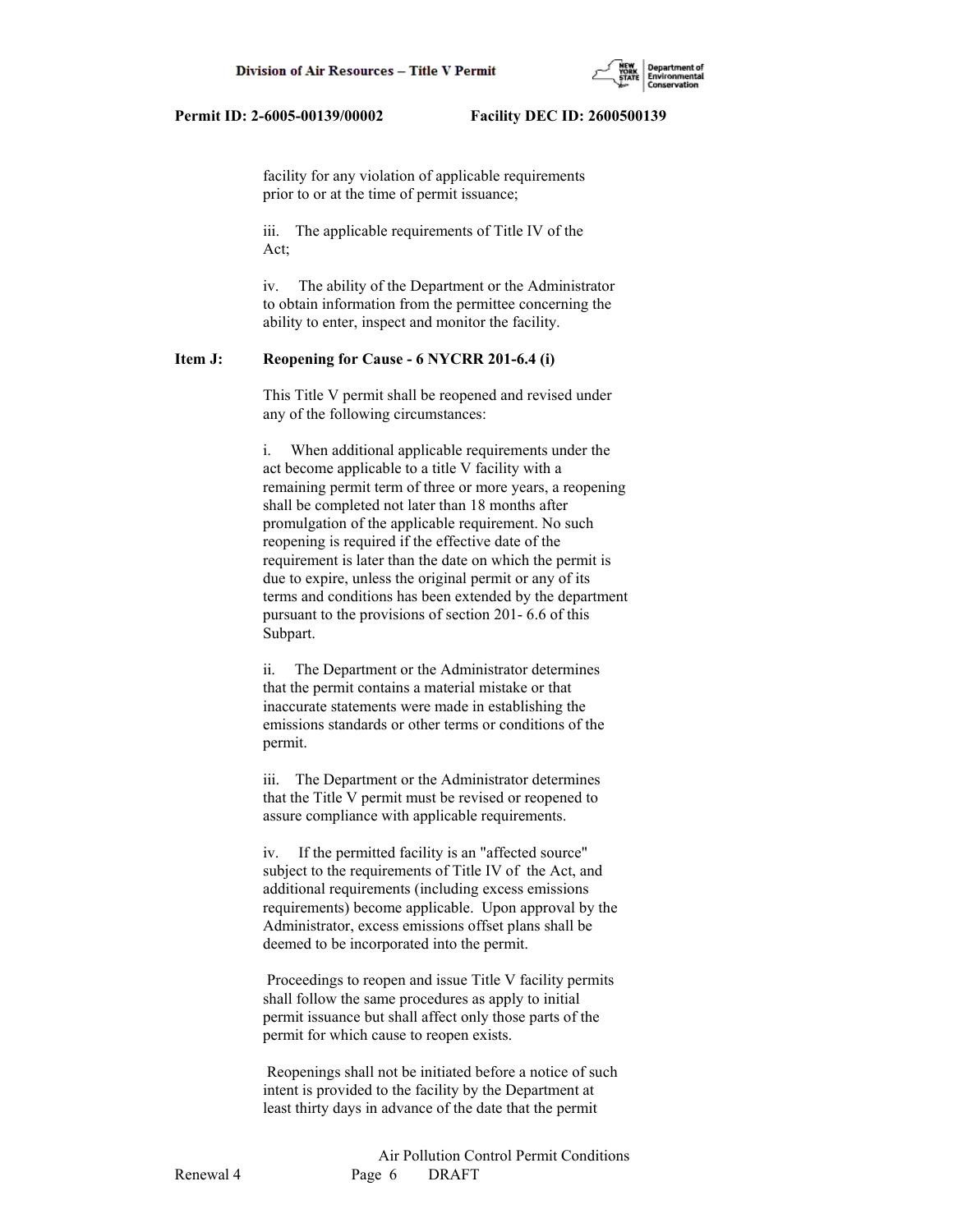

 is to be reopened, except that the Department may provide a shorter time period in the case of an emergency.

**Item K: Permit Exclusion - ECL 19-0305** The issuance of this permit by the Department and the receipt thereof by the Applicant does not and shall not be construed as barring, diminishing, adjudicating or in any way affecting any legal, administrative or equitable rights or claims, actions, suits, causes of action or demands whatsoever that the Department may have against the Applicant for violations based on facts and circumstances alleged to have occurred or existed prior to the effective date of this permit, including, but not limited to, any enforcement action authorized pursuant to the provisions of applicable federal law, the Environmental Conservation Law of the State of New York (ECL) and Chapter III of the Official Compilation of the Codes, Rules and Regulations of the State of New York (NYCRR). The issuance of this permit also shall not in any way affect pending or future enforcement actions under the Clean Air Act brought by the United States or any person.

**Item L: Federally Enforceable Requirements - 40 CFR 70.6 (b)** All terms and conditions in this permit required by the Act or any applicable requirement, including any provisions designed to limit a facility's potential to emit, are enforceable by the Administrator and citizens under the Act. The Department has, in this permit, specifically designated any terms and conditions that are not required under the Act or under any of its applicable requirements as being enforceable under only state regulations.

# **MANDATORY FEDERALLY ENFORCEABLE PERMIT CONDITIONS SUBJECT TO ANNUAL CERTIFICATIONS AT ALL TIMES**

 **The following federally enforceable permit conditions are mandatory for all Title V permits and are subject to annual compliance certification requirements at all times.**

# **Condition 1: Acceptable Ambient Air Quality Effective for entire length of Permit**

## **Applicable Federal Requirement:6 NYCRR 200.6**

## **Item 1.1:**

Notwithstanding the provisions of 6 NYCRR Chapter III, Subchapter A, no person shall allow or permit any air contamination source to emit air contaminants in quantities which alone or in combination with emissions from other air contamination sources would contravene any applicable ambient air quality standard and/or cause air pollution. In such cases where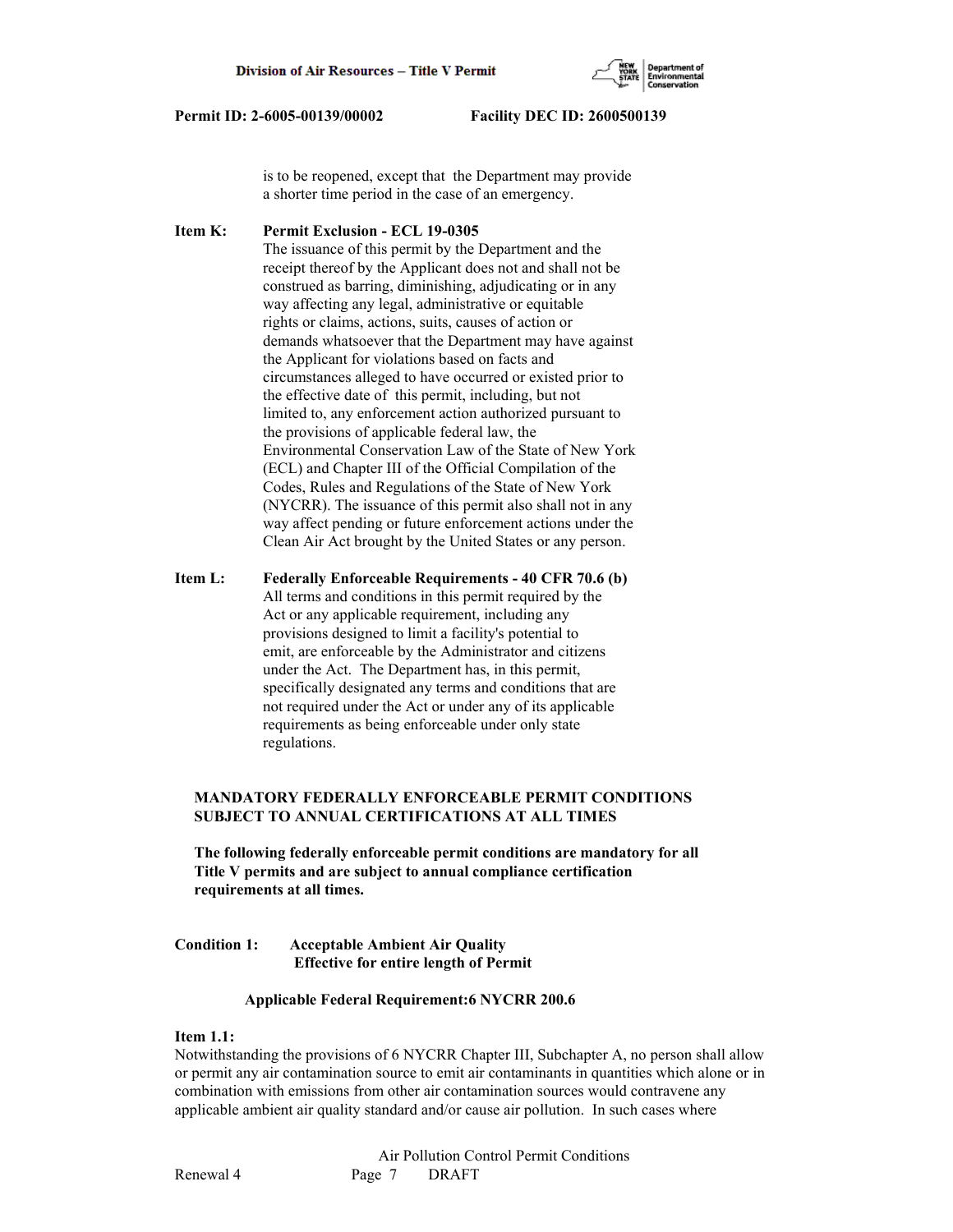

contravention occurs or may occur, the Commissioner shall specify the degree and/or method of emission control required.

**Condition 2: Fees Effective for entire length of Permit**

# **Applicable Federal Requirement:6 NYCRR 201-6.4 (a) (7)**

## **Item 2.1:**

The owner and/or operator of a stationary source shall pay fees to the Department consistent with the fee schedule authorized by ECL 72-0303.

# **Condition 3: Recordkeeping and Reporting of Compliance Monitoring Effective for entire length of Permit**

## **Applicable Federal Requirement:6 NYCRR 201-6.4 (c)**

## **Item 3.1:**

The following information must be included in any required compliance monitoring records and reports:

(i) The date, place, and time of sampling or measurements;

(ii) The date(s) analyses were performed;

(iii)The company or entity that performed the analyses;

(iv) The analytical techniques or methods used including quality assurance and quality control procedures if required;

(v) The results of such analyses including quality assurance data where required; and

(vi) The operating conditions as existing at the time of sampling or measurement.

Any deviation from permit requirements must be clearly identified in all records and reports. Reports must be certified by a responsible official, consistent with Section 201-6.2 of Part 201.

# **Condition 4: Records of Monitoring, Sampling, and Measurement Effective for entire length of Permit**

# **Applicable Federal Requirement:6 NYCRR 201-6.4 (c) (2)**

# **Item 4.1:**

Compliance monitoring and recordkeeping shall be conducted according to the terms and conditions contained in this permit and shall follow all quality assurance requirements found in applicable regulations. Records of all monitoring data and support information must be retained for a period of at least 5 years from the date of the monitoring, sampling, measurement, report, or application. Support information includes all calibration and maintenance records and all original strip-chart recordings for continuous monitoring instrumentation, and copies of all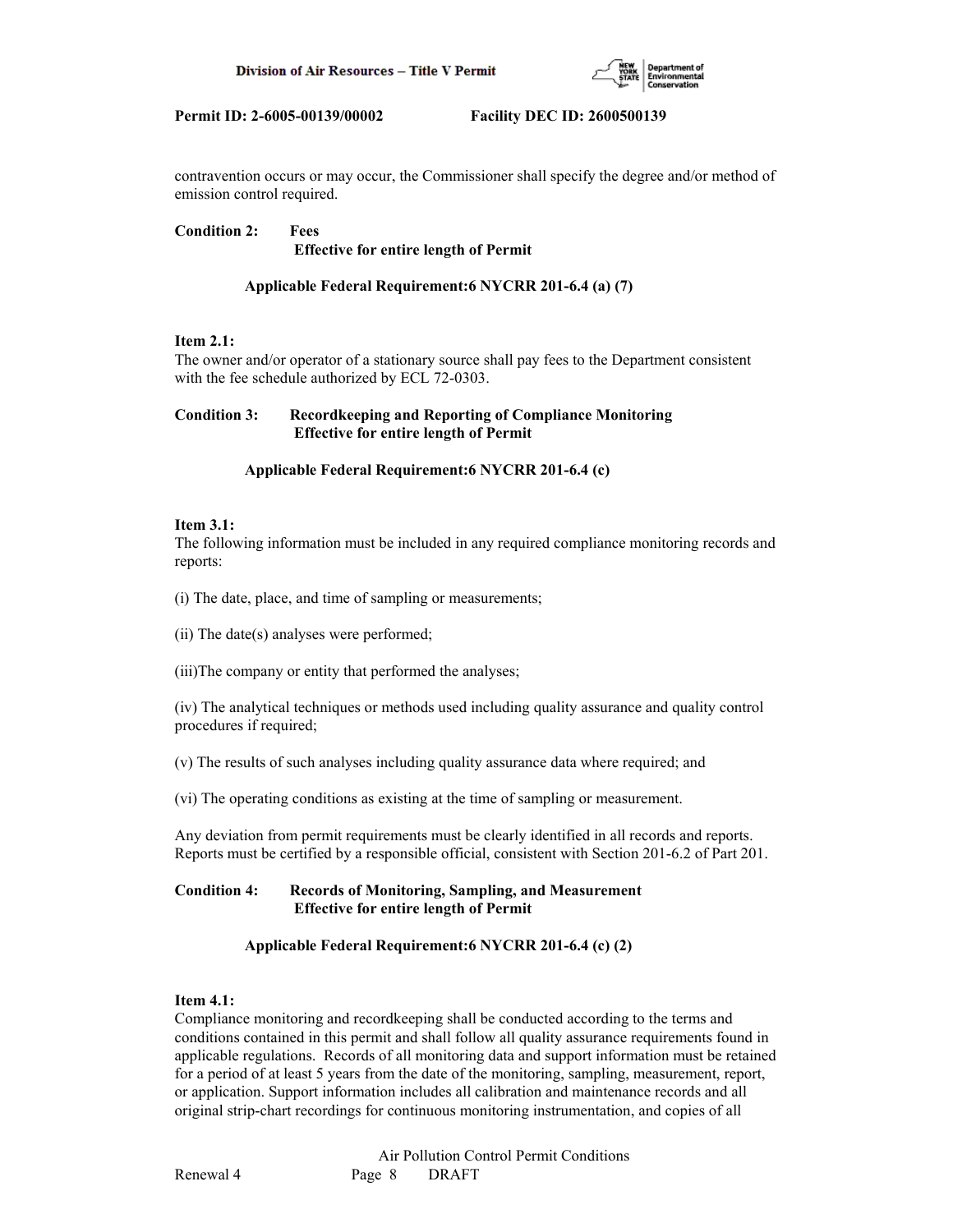

reports required by the permit.

# **Condition 5: Compliance Certification Effective for entire length of Permit**

#### **Applicable Federal Requirement:6 NYCRR 201-6.4 (c) (3) (ii)**

#### **Item 5.1:**

The Compliance Certification activity will be performed for the Facility.

#### **Item 5.2:**

Compliance Certification shall include the following monitoring:

## Monitoring Type: RECORD KEEPING/MAINTENANCE PROCEDURES Monitoring Description:

 To meet the requirements of this facility permit with respect to reporting, the permittee must:

 Submit reports of any required monitoring at a minimum frequency of every 6 months, based on a calendar year reporting schedule. These reports shall be submitted to the Department within 30 days after the end of a reporting period. All instances of deviations from permit requirements must be clearly identified in such reports. All required reports must be certified by the responsible official for this facility.

 Notify the Department and report permit deviations and incidences of noncompliance stating the probable cause of such deviations, and any corrective actions or preventive measures taken. Where the underlying applicable requirement contains a definition of prompt or otherwise specifies a time frame for reporting deviations, that definition or time frame shall govern. Where the underlying applicable requirement fails to address the time frame for reporting deviations, reports of deviations shall be submitted to the permitting authority based on the following schedule:

 (1) For emissions of a hazardous air pollutant (as identified in an applicable regulation) that continue for more than an hour in excess of permit requirements, the report must be made within 24 hours of the occurrence.

 (2) For emissions of any regulated air pollutant, excluding those listed in paragraph (1) of this section, that continue for more than two hours in excess of permit requirements, the report must be made within 48 hours.

(3) For all other deviations from permit requirements,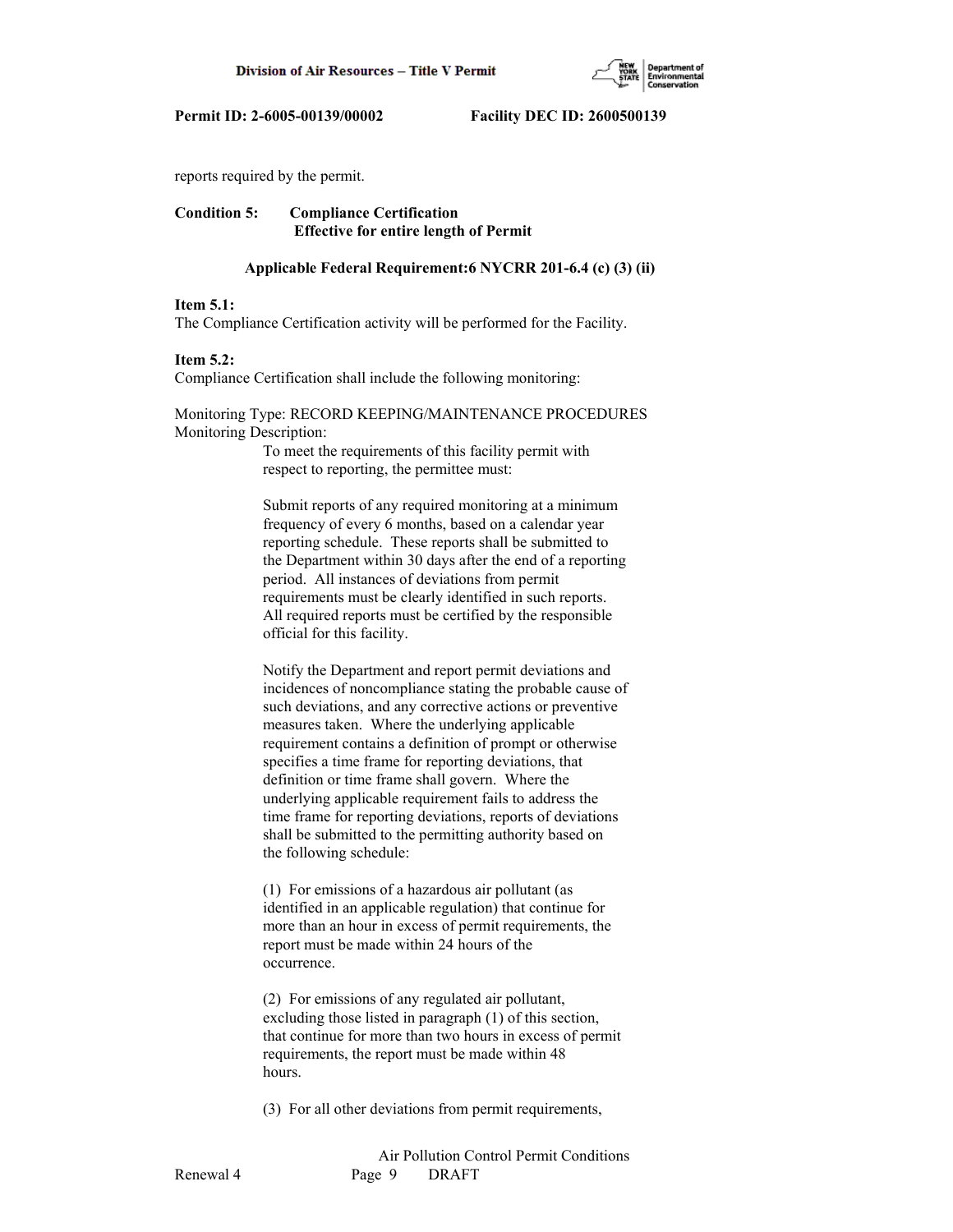the report shall be contained in the 6 month monitoring report required above.

 (4) This permit may contain a more stringent reporting requirement than required by paragraphs  $(1)$ ,  $(2)$  or  $(3)$  above. If more stringent reporting requirements have been placed in this permit or exist in applicable requirements that apply to this facility, the more stringent reporting requirement shall apply.

 If above paragraphs (1) or (2) are met, the source must notify the permitting authority by telephone during normal business hours at the Regional Office of jurisdiction for this permit, attention Regional Air Pollution Control Engineer (RAPCE) according to the timetable listed in paragraphs (1) and (2) of this section. For deviations and incidences that must be reported outside of normal business hours, on weekends, or holidays, the DEC Spill Hotline phone number at 1-800-457-7362 shall be used. A written notice, certified by a responsible official consistent with 6 NYCRR Part 201-6.2(d)(12), must be submitted within 10 working days of an occurrence for deviations reported under (1) and (2). All deviations reported under paragraphs (1) and (2) of this section must also be identified in the 6 month monitoring report required above.

 The provisions of 6 NYCRR 201-1.4 shall apply if the permittee seeks to have a violation excused unless otherwise limited by regulation. In order to have a violation of a federal regulation (such as a new source performance standard or national emissions standard for hazardous air pollutants) excused, the specific federal regulation must provide for an affirmative defense during start-up, shutdowns, malfunctions or upsets. Notwithstanding any recordkeeping and reporting requirements in 6 NYCRR 201-1.4, reports of any deviations shall not be on a less frequent basis than the reporting periods described in paragraphs (1) and (4) above.

 In the case of any condition contained in this permit with a reporting requirement of "Upon request by regulatory agency" the permittee shall include in the semiannual report, a statement for each such condition that the monitoring or recordkeeping was performed as required or requested and a listing of all instances of deviations from these requirements.

 In the case of any emission testing performed during the previous six month reporting period, either due to a request by the Department, EPA, or a regulatory requirement, the permittee shall include in the semiannual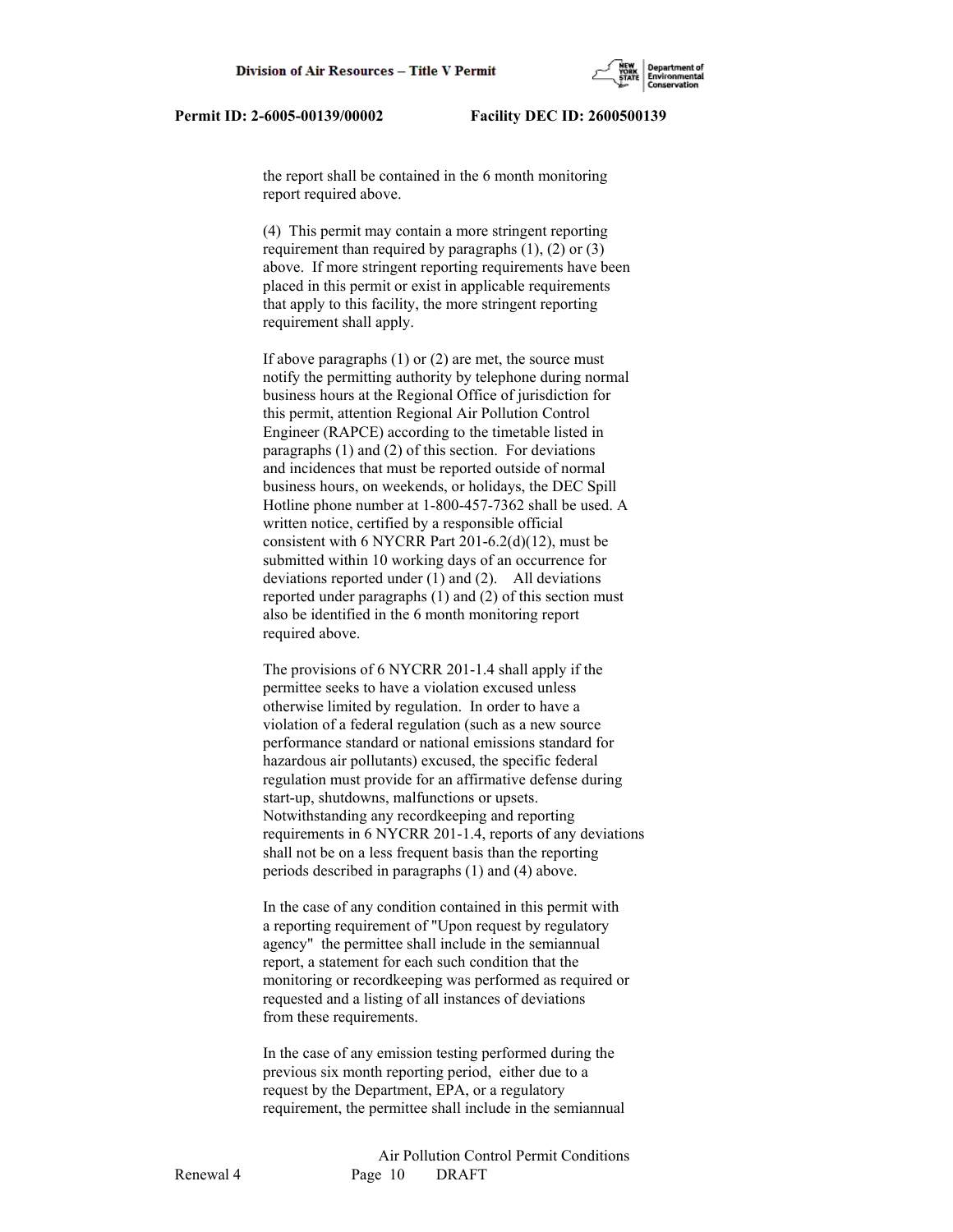report a summary of the testing results and shall indicate whether or not the Department or EPA has approved the results.

 All semiannual reports may be submitted electronically or physically. Electronic reports shall be submitted using the Department's Air Compliance and Emissions Electronic-Reporting system (ACE). If the facility owner or operator elects to send physical copies instead, two copies shall be sent to the Department (one copy to the regional air pollution control engineer (RAPCE) in the regional office and one copy to the Bureau of Quality Assurance (BQA) in the DEC central office) and one copy shall be sent to the Administrator (or his or her representative). Mailing addresses for the above referenced persons are contained in the monitoring condition for 6 NYCRR Part 201-6.4(e), contained elsewhere in this permit.

Reporting Requirements: SEMI-ANNUALLY (CALENDAR) Reports due 30 days after the reporting period. Subsequent reports are due every 6 calendar month(s).

# **Condition 6: Compliance Certification Effective for entire length of Permit**

## **Applicable Federal Requirement:6 NYCRR 201-6.4 (e)**

## **Item 6.1:**

The Compliance Certification activity will be performed for the Facility.

## **Item 6.2:**

Compliance Certification shall include the following monitoring:

#### Monitoring Type: RECORD KEEPING/MAINTENANCE PROCEDURES Monitoring Description:

 Requirements for compliance certifications with terms and conditions contained in this facility permit include the following:

i. Compliance certifications shall contain:

- the identification of each term or condition of the
- permit that is the basis of the certification;
- the compliance status;
- whether compliance was continuous or intermittent;

 - the method(s) used for determining the compliance status of the facility, currently and over the reporting period consistent with the monitoring and related record keeping and reporting requirements of this permit; - such other facts as the Department may require to determine the compliance status of the facility as specified in any special permit terms or conditions;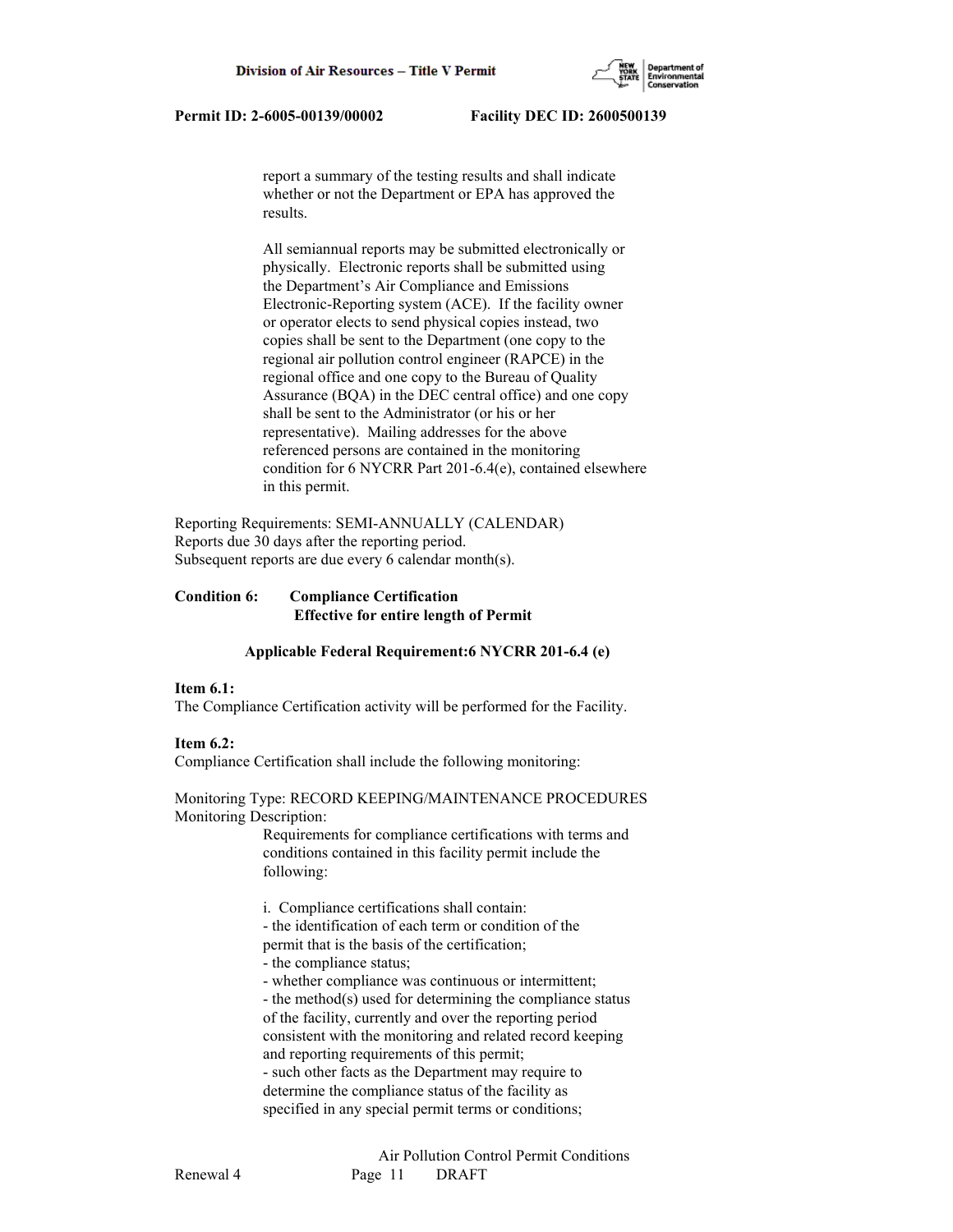#### and

 - such additional requirements as may be specified elsewhere in this permit related to compliance certification.

 ii. The responsible official must include in the annual certification report all terms and conditions contained in this permit which are identified as being subject to certification, including emission limitations, standards, or work practices. That is, the provisions labeled herein as "Compliance Certification" are not the only provisions of this permit for which an annual certification is required.

 iii. Compliance certifications shall be submitted annually. Certification reports are due 30 days after the anniversary date of four consecutive calendar quarters. The first report is due 30 days after the calendar quarter that occurs just prior to the permit anniversary date, unless another quarter has been acceptable by the Department.

 iv. All annual compliance certifications may be submitted electronically or physically. Electronic reports shall be submitted using the Department's Air Compliance and Emissions Electronic-Reporting system (ACE). If the facility owner or operator elects to send physical copies instead, two copies shall be sent to the Department (one copy to the regional air pollution control engineer (RAPCE) in the regional office and one copy to the Bureau of Quality Assurance (BQA) in the DEC central office) and one copy shall be sent to the Administrator (or his or her representative). The mailing addresses for the above referenced persons are:

 Chief – Air Compliance Branch USEPA Region 2 DECA/ACB 290 Broadway, 21st Floor New York, NY 10007

The address for the RAPCE is as follows:

 Regional Air Pollution Control Engineer Hunters Point Plaza 47-40 21st Street Long Island City, NY 11101-5407

The address for the BQA is as follows:

 NYSDEC Bureau of Quality Assurance 625 Broadway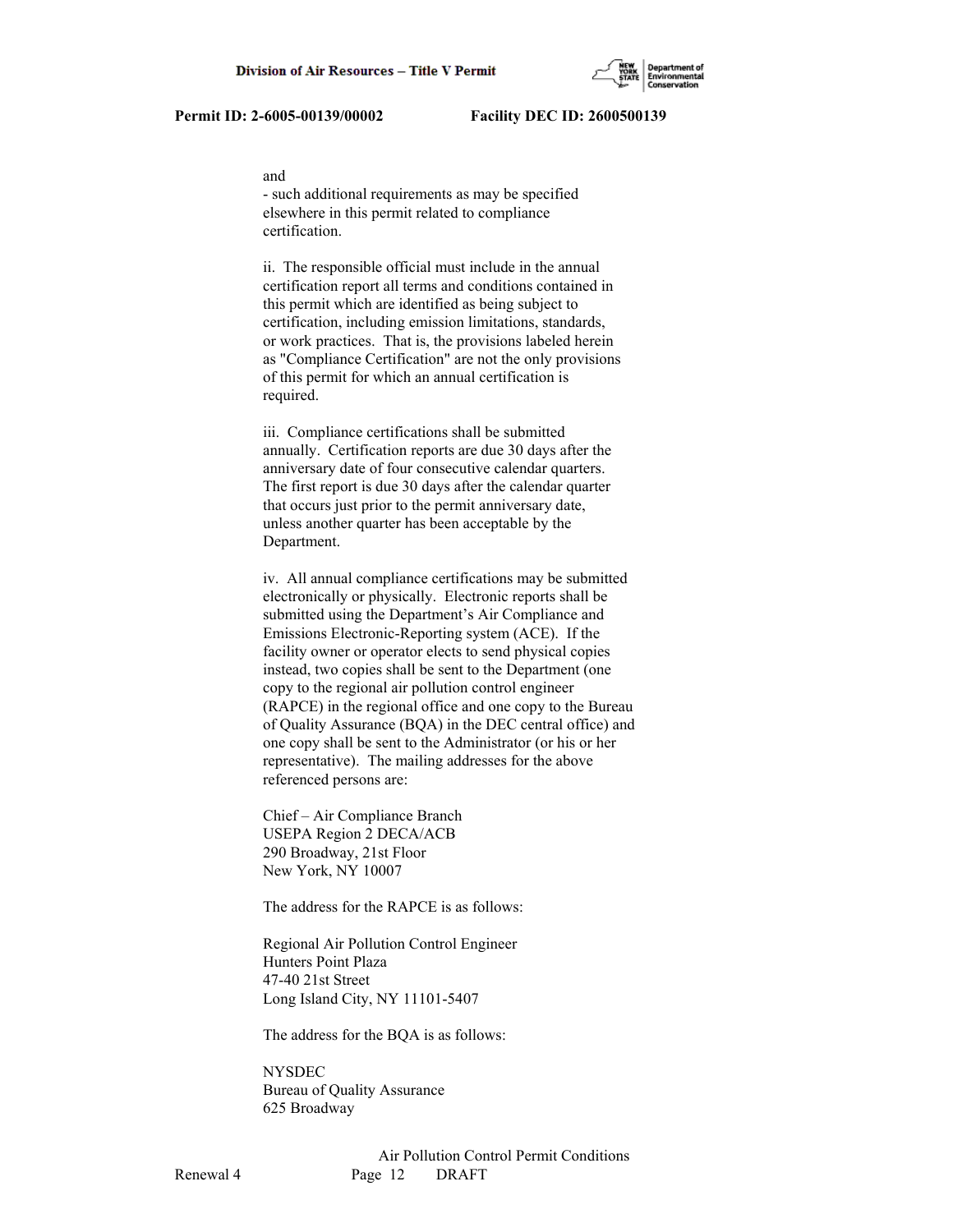

# Albany, NY 12233-3258

Monitoring Frequency: ANNUALLY Reporting Requirements: ANNUALLY (CALENDAR) Reports due 30 days after the reporting period. The initial report is due 7/30/2022. Subsequent reports are due on the same day each year

# **Condition 7: Compliance Certification Effective for entire length of Permit**

## **Applicable Federal Requirement:6 NYCRR 202-2.1**

## **Item 7.1:**

The Compliance Certification activity will be performed for the Facility.

# **Item 7.2:**

Compliance Certification shall include the following monitoring:

Monitoring Type: RECORD KEEPING/MAINTENANCE PROCEDURES Monitoring Description:

> Emission statements shall be submitted on or before April 15th each year for emissions of the previous calendar year. Statements are to be mailed to: New York State Department of Environmental Conservation, Division of Air Resources, Bureau of Air Quality Planning, 625 Broadway, Albany NY 12233-3251

Monitoring Frequency: ANNUALLY Reporting Requirements: ANNUALLY (CALENDAR) Reports due by April 15th for previous calendar year

# **Condition 8: Recordkeeping requirements Effective for entire length of Permit**

## **Applicable Federal Requirement:6 NYCRR 202-2.5**

## **Item 8.1:**

(a) The following records shall be maintained for at least five years:

(1) a copy of each emission statement submitted to the department; and

(2) records indicating how the information submitted in the emission statement was determined, including any calculations, data, measurements, and estimates used.

(b) These records shall be made available at the facility to the representatives of the department upon request during normal business hours.

## **Condition 9: Open Fires - Prohibitions Effective for entire length of Permit**

# **Applicable Federal Requirement:6 NYCRR 215.2**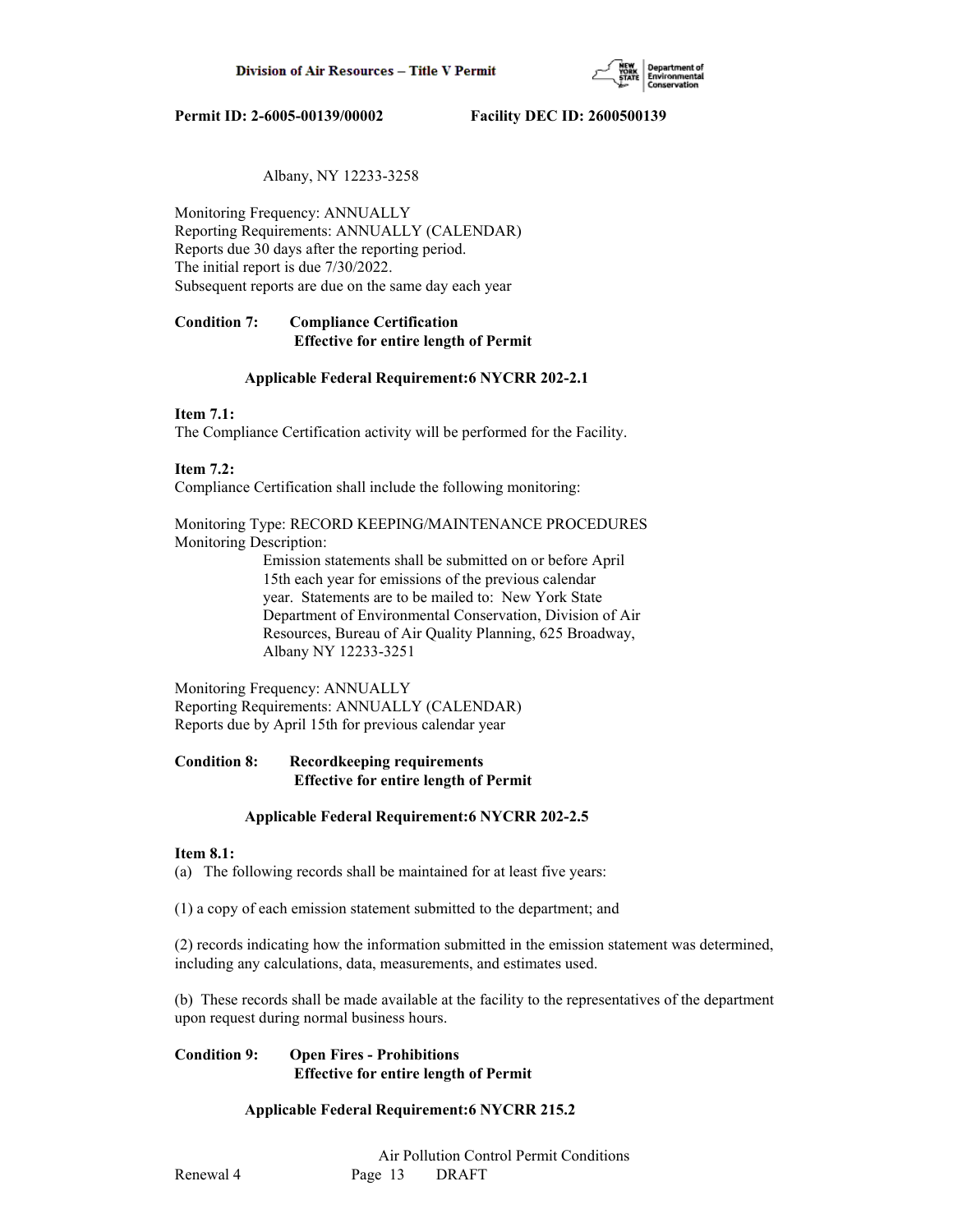

## **Item 9.1:**

Except as allowed by Title 6 NYCRR Section 215.3, no person shall burn, cause, suffer, allow or permit the burning of any materials in an open fire.

# **Item 9.2**

Per Section 215.3, burning in an open fire, provided it is not contrary to other law or regulation, will be allowed as follows:

(a) On-site burning in any town with a total population less than 20,000 of downed limbs and branches (including branches with attached leaves or needles) less than six inches in diameter and eight feet in length between May 15th and the following March 15th. For the purposes of this subdivision, the total population of a town shall include the population of any village or portion thereof located within the town. However, this subdivision shall not be construed to allow burning within any village.

(b) Barbecue grills, maple sugar arches and similar outdoor cooking devices when actually used for cooking or processing food.

(c) Small fires used for cooking and camp fires provided that only charcoal or untreated wood is used as fuel and the fire is not left unattended until extinguished.

(d) On-site burning of agricultural wastes as part of a valid agricultural operation on contiguous agricultural lands larger than five acres actively devoted to agricultural or horticultural use, provided such waste is actually grown or generated on those lands and such waste is capable of being fully burned within a 24-hour period.

(e) The use of liquid petroleum fueled smudge pots to prevent frost damage to crops.

(f) Ceremonial or celebratory bonfires where not otherwise prohibited by law, provided that only untreated wood or other agricultural products are used as fuel and the fire is not left unattended until extinguished.

(g) Small fires that are used to dispose of a flag or religious item, and small fires or other smoke producing process where not otherwise prohibited by law that are used in connection with a religious ceremony.

(h) Burning on an emergency basis of explosive or other dangerous or contraband materials by police or other public safety organization.

(i) Prescribed burns performed according to Part 194 of this Title.

(j) Fire training, including firefighting, fire rescue, and fire/arson investigation training, performed under applicable rules and guidelines of the New York State Department of State's Office of Fire Prevention and Control. For fire training performed on acquired structures, the structures must be emptied and stripped of any material that is toxic, hazardous or likely to emit toxic smoke (such as asbestos, asphalt shingles and vinyl siding or other vinyl products) prior to burning and must be at least 300 feet from other occupied structures. No more than one structure per lot or within a 300 foot radius (whichever is bigger) may be burned in a training exercise.

(k) Individual open fires as approved by the Director of the Division of Air Resources as may be required in response to an outbreak of a plant or animal disease upon request by the commissioner of the Department of Agriculture and Markets, or for the destruction of invasive plant and insect species.

(l) Individual open fires that are otherwise authorized under the environmental conservation law, or by rule or regulation of the Department.

# **MANDATORY FEDERALLY ENFORCEABLE PERMIT CONDITIONS SUBJECT TO ANNUAL CERTIFICATIONS ONLY IF APPLICABLE**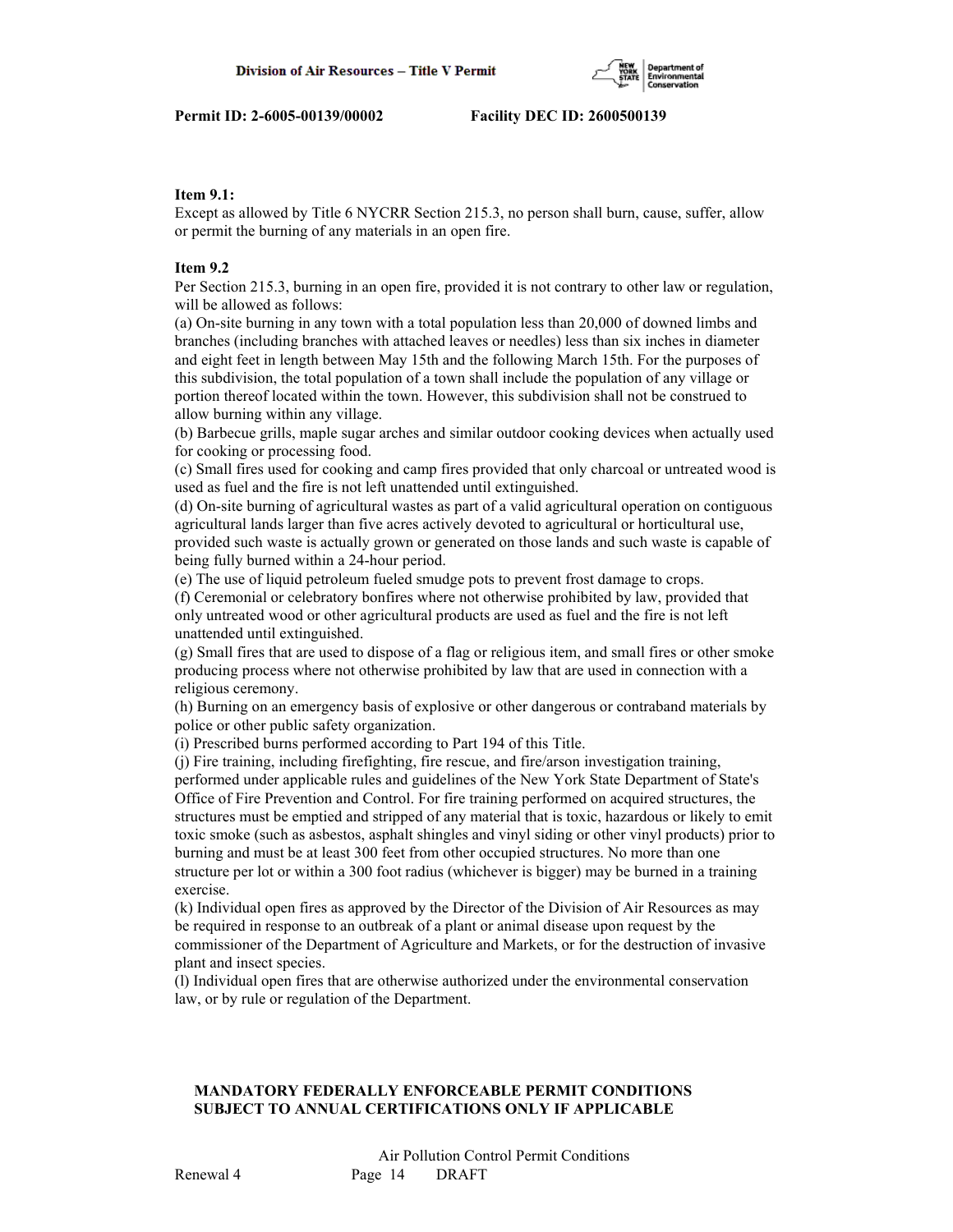

 **The following federally enforceable permit conditions are mandatory for all Title V permits and are subject to annual compliance certification requirements only if effectuated during the reporting period. [NOTE: The corresponding annual compliance certification for those conditions not effectuated during the reporting period shall be specified as "not applicable".]**

**Condition 10: Maintenance of Equipment Effective for entire length of Permit**

## **Applicable Federal Requirement:6 NYCRR 200.7**

## **Item 10.1:**

Any person who owns or operates an air contamination source which is equipped with an emission control device shall operate such device and keep it in a satisfactory state of maintenance and repair in accordance with ordinary and necessary practices, standards and procedures, inclusive of manufacturer's specifications, required to operate such device effectively.

## **Condition 11: Recycling and Salvage Effective for entire length of Permit**

## **Applicable Federal Requirement:6 NYCRR 201-1.7**

# **Item 11.1:**

Where practical, the owner or operator of an air contamination source shall recycle or salvage air contaminants collected in an air cleaning device according to the requirements of the ECL.

## **Condition 12: Prohibition of Reintroduction of Collected Contaminants to**

 **the air**

 **Effective for entire length of Permit**

## **Applicable Federal Requirement:6 NYCRR 201-1.8**

## **Item 12.1:**

No person shall unnecessarily remove, handle or cause to be handled, collected air contaminants from an air cleaning device for recycling, salvage or disposal in a manner that would reintroduce them to the outdoor atmosphere.

## **Condition 13: Exempt Sources - Proof of Eligibility Effective for entire length of Permit**

## **Applicable Federal Requirement:6 NYCRR 201-3.2 (a)**

# **Item 13.1:**

The owner or operator of an emission source or activity that is listed as being exempt may be required to certify that it is operated within the specific criteria described in this Subpart. The owner or operator of any such emission source or activity must maintain all records necessary for demonstrating compliance with this Subpart on-site for a period of five years, and make

 Air Pollution Control Permit Conditions Renewal 4 Page 15 DRAFT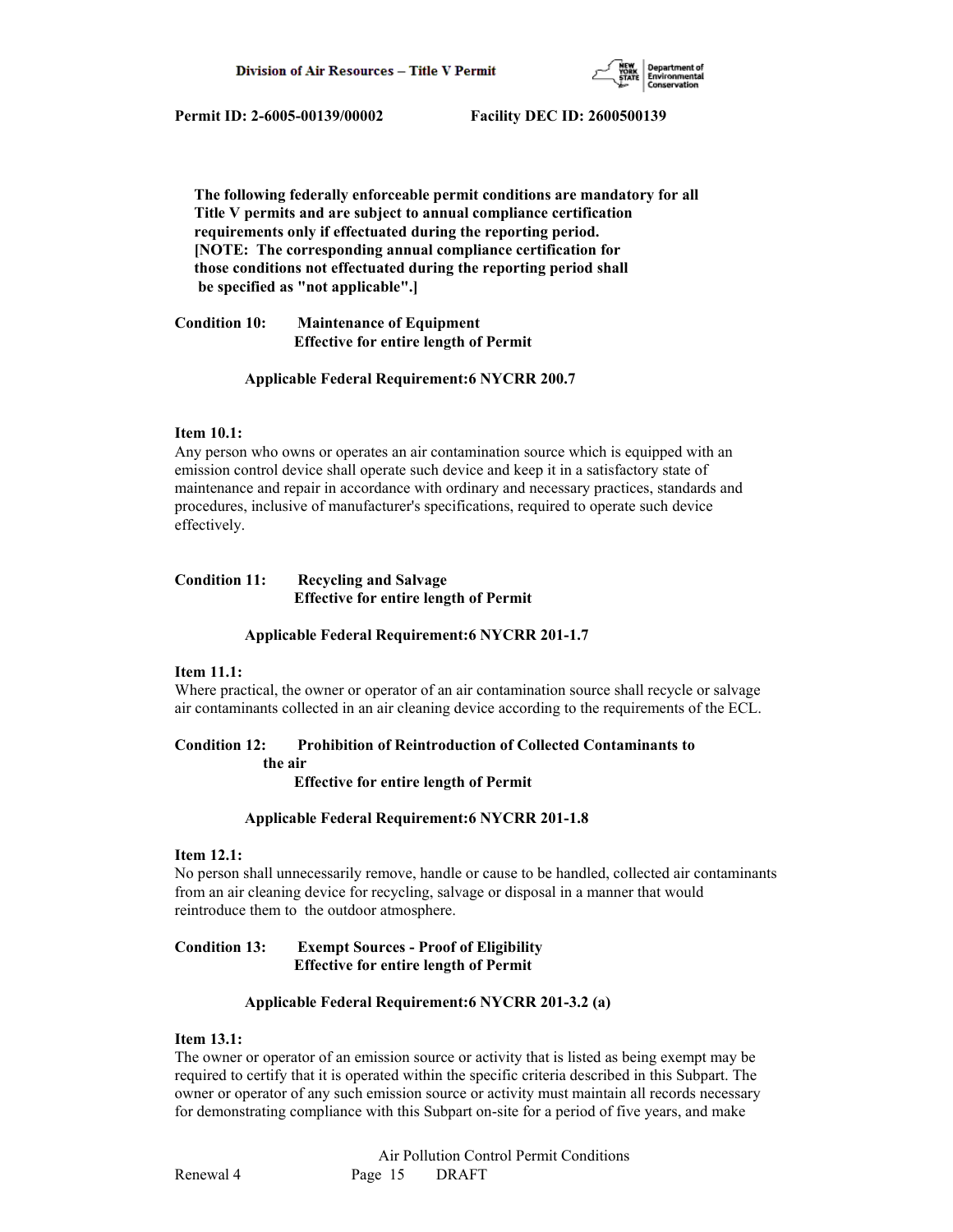

them available to representatives of the department upon request.

**Condition 14: Trivial Sources - Proof of Eligibility Effective for entire length of Permit**

#### **Applicable Federal Requirement:6 NYCRR 201-3.3 (a)**

#### **Item 14.1:**

The owner or operator of an emission source or activity that is listed as being trivial in this Section may be required to certify that it is operated within the specific criteria described in this Subpart. The owner or operator of any such emission source or activity must maintain all required records on-site for a period of five years and make them available to representatives of the department upon request.

**Condition 15: Requirement to Provide Information Effective for entire length of Permit**

 **Applicable Federal Requirement:6 NYCRR 201-6.4 (a) (4)**

## **Item 15.1:**

The owner and/or operator shall furnish to the department, within a reasonable time, any information that the department may request in writing to determine whether cause exists for modifying, revoking and reissuing, or terminating the permit or to determine compliance with the permit. Upon request, the permittee shall also furnish to the department copies of records required to be kept by the permit or, for information claimed to be confidential, the permittee may furnish such records directly to the administrator along with a claim of confidentiality, if the administrator initiated the request for information or otherwise has need of it.

**Condition 16: Right to Inspect Effective for entire length of Permit**

## **Applicable Federal Requirement:6 NYCRR 201-6.4 (a) (8)**

#### **Item 16.1:**

The department or an authorized representative shall be allowed upon presentation of credentials and other documents as may be required by law to:

(i) enter upon the permittee's premises where a facility subject to the permitting requirements of this Subpart is located or emissions-related activity is conducted, or where records must be kept under the conditions of the permit;

(ii) have access to and copy, at reasonable times, any records that must be kept under the conditions of the permit;

(iii) inspect at reasonable times any emission sources, equipment (including monitoring and air pollution control equipment), practices, and operations regulated or required under the permit; and

(iv) sample or monitor at reasonable times substances or parameters for the purpose of assuring compliance with the permit or applicable requirements.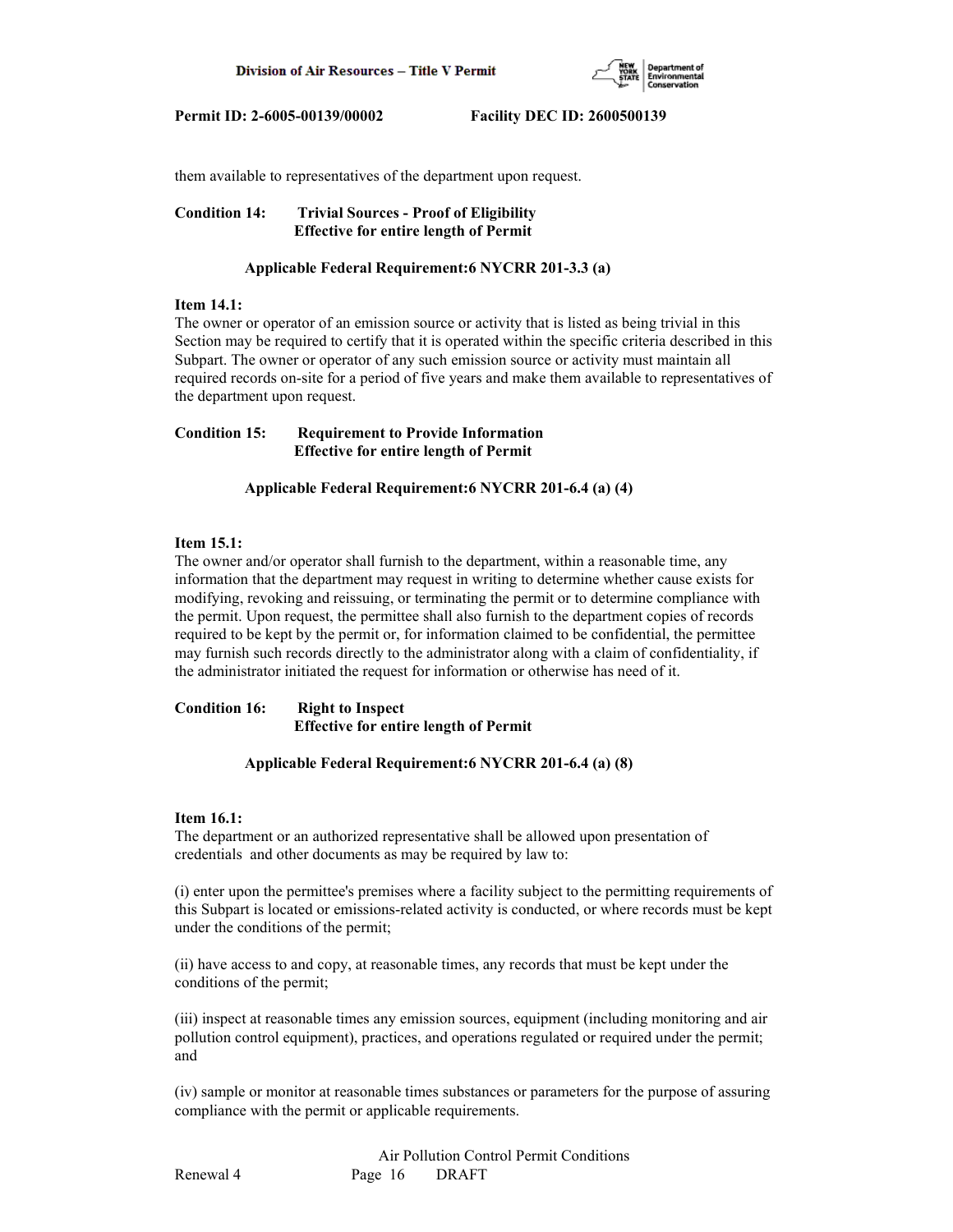

**Condition 17: Required Emissions Tests Effective for entire length of Permit**

# **Applicable Federal Requirement:6 NYCRR 202-1.1**

## **Item 17.1:**

For the purpose of ascertaining compliance or non-compliance with any air pollution control code, rule or regulation, the commissioner may require the person who owns such air contamination source to submit an acceptable report of measured emissions within a stated time.

# **Condition 18: Accidental release provisions. Effective for entire length of Permit**

# **Applicable Federal Requirement:40 CFR Part 68**

# **Item 18.1:**

If a chemical is listed in Tables 1,2,3 or 4 of 40 CFR §68.130 is present in a process in quantities greater than the threshold quantity listed in Tables 1,2,3 or 4, the following requirements will apply:

a) The owner or operator shall comply with the provisions of 40 CFR Part 68 and;

b) The owner or operator shall submit at the time of permit issuance (if not previously submitted) one of the following, if such quantities are present:

1) A compliance schedule for meeting the requirements of 40 CFR Part 68 by the date provided in 40 CFR §68.10(a) or,

2) A certification statement that the source is in compliance with all requirements of 40 CFR Part 68, including the registration and submission of the Risk Management Plan. Information should be submitted to:

Risk Management Plan Reporting Center C/O CSC 8400 Corporate Dr Carrollton, Md. 20785

## **Condition 19: Recycling and Emissions Reduction Effective for entire length of Permit**

# **Applicable Federal Requirement:40CFR 82, Subpart F**

# **Item 19.1:**

The permittee shall comply with all applicable provisions of 40 CFR Part 82.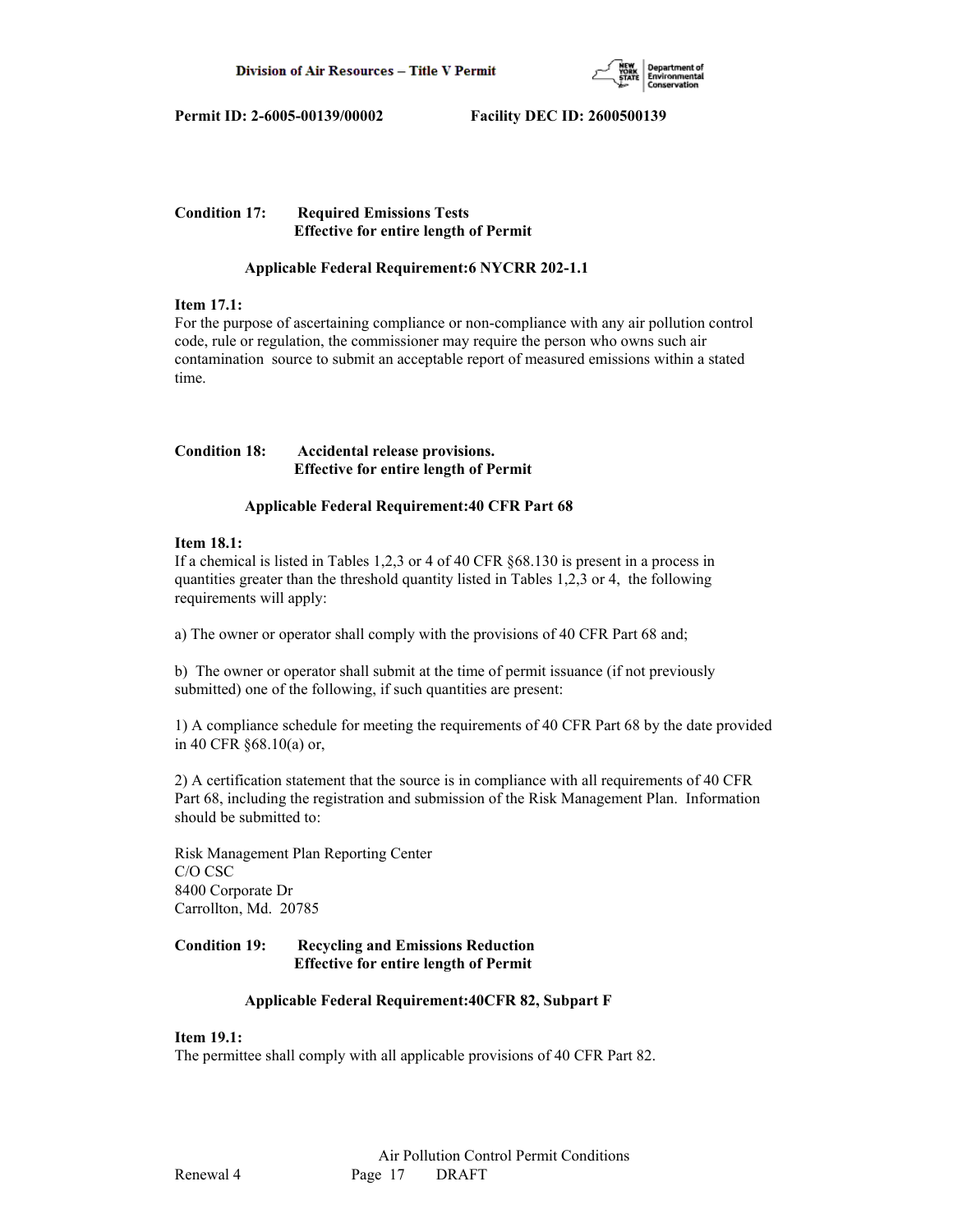

 **The following conditions are subject to annual compliance certification requirements for Title V permits only.**

**Condition 20: Compliance Certification Effective for entire length of Permit**

#### **Applicable Federal Requirement:6 NYCRR 201-3.2 (c)**

#### **Item 20.1:**

The Compliance Certification activity will be performed for the Facility.

 Regulated Contaminant(s): CAS No: 0NY210-00-0 OXIDES OF NITROGEN

## **Item 20.2:**

Compliance Certification shall include the following monitoring:

Monitoring Type: WORK PRACTICE INVOLVING SPECIFIC OPERATIONS

Monitoring Description:

 The facility operates a 115 KW (155 HP) exempt emergency generator (Kohler Mod 100 REZDG) in the Boiler/Heating Plant from NYSDEC permitting in accordance with 6 NYCRR 201-3.1(b) and  $3.2(c)(6)$ . The following exempt generator at the facility is to operate for no more than 500 hours per year:

 one 115 KW (155 HP) emergency generator (Kohler Mod 100 REZDG) for protecting servers and communication systems in the Boiler/Heating Plant.

6 NYCRR 201-3.2(c)(6):

 Emergency power generating stationary internal combustion engines as defined in 200.1(cq) and engine test cells at engine manufacturing facilities that are utilized for research and development, reliability performance testing, or quality assurance performance testing.

6 NYCRR 200.1(cq):

 Emergency power generating stationary internal combustion engine. A stationary internal combustion engine that operates as a mechanical or electrical power source only when the usual supply of power is unavailable, and operates for no more than 500 hours per year. The 500 hours of annual operation for the engine include operation during emergency situations, routine maintenance, and routine exercising (for example, test firing the engine for one hour a week to ensure reliability). A stationary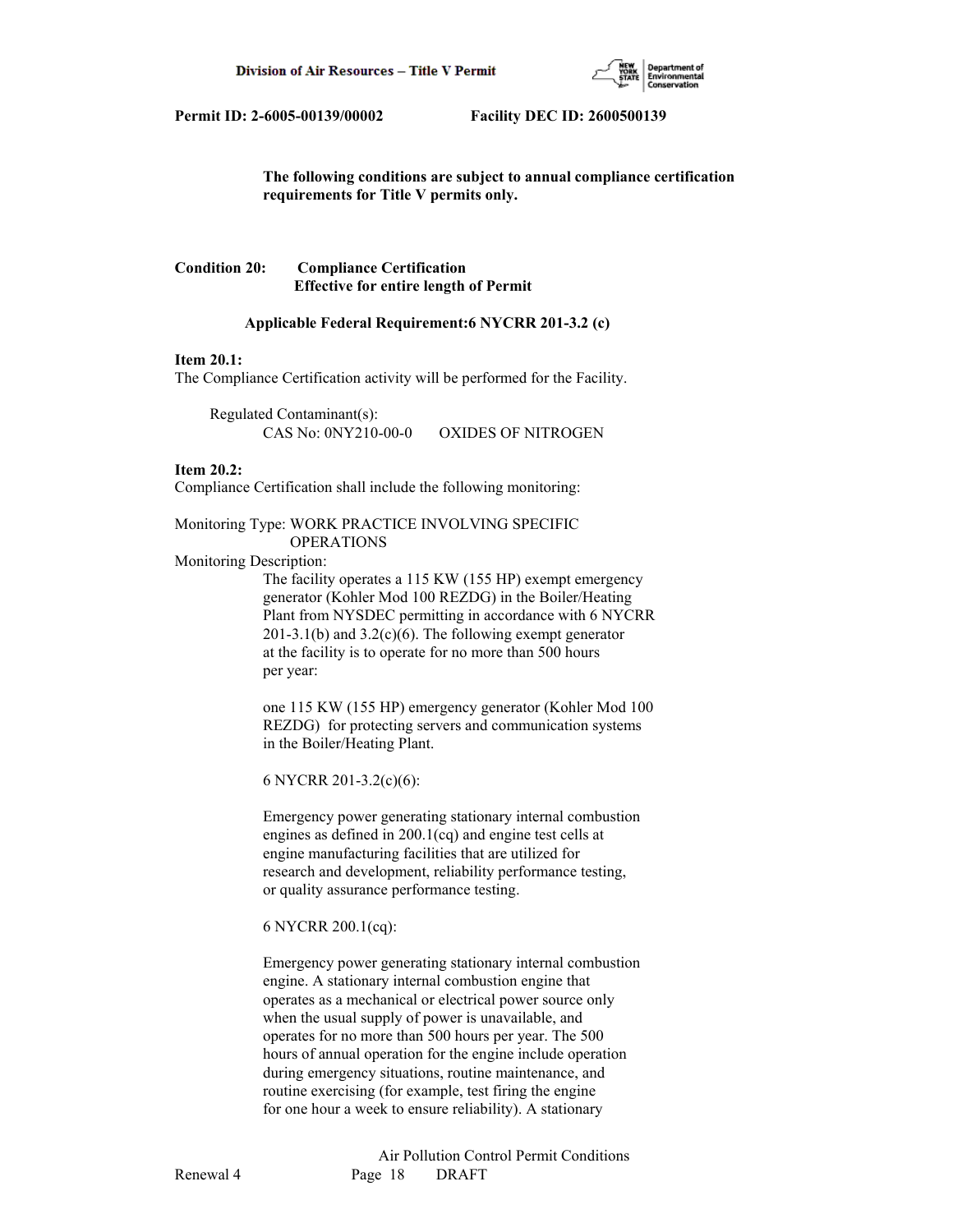internal combustion engine used for peak shaving generation is not an emergency power generating stationary internal combustion engine.

 The facility is required to operate and maintain these engines and control device according to the manufacturer's emission related written instructions and specifications, and change only those emission-related settings that are permitted by the manufacturer over the entire life of the engine.

 The owner or operator of an emergency stationary compression ignition IC engine must install and maintain a non-redettable hour meter prior to startup to monitor engine usage.

 Records documenting these actions and requirements must be kept on-site for establishing compliance.

Work Practice Type: HOURS PER YEAR OPERATION Upper Permit Limit: 500 hours Monitoring Frequency: MONTHLY Averaging Method: ANNUAL MINIMUM ROLLED MONTHLY Reporting Requirements: ANNUALLY (CALENDAR) Reports due 30 days after the reporting period. Subsequent reports are due every 12 calendar month(s).

## **Condition 21: Emission Unit Definition Effective for entire length of Permit**

## **Applicable Federal Requirement:6 NYCRR Subpart 201-6**

## **Item 21.1:**

The facility is authorized to perform regulated processes under this permit for: Emission Unit: U-00001

Emission Unit Description:

 Emission Unit U-00001 is comprised of four Foster Wheeler boilers, Boilers 001, 002, 003 and 004 (Emission Sources 00001, 00002, 00003 & 00004; respectively). Parkchester operates the four boilers as large boilers (a boiler with a maximum heat input capacity greater than 100 million Btu per hour and equal to or less than 250 million Btu per hour). All four boilers discharge through a common stack, identified as Emission Point 00001. The four boilers burn both natural gas (Process 001) and # 2 ULSD fuel oil (Process 020). The conversion of #6 to #2 fuel oil resulted in modification of Process 020 (#2 ULSD fuel oil) and modification of oil guns/nozzles for each boiler (Emission Sources 0001, 0002, 0003 and 0004). With the replacement of the oil guns (2 on each boiler), each of these four boiler have a maximum design capacity of 133 MM Btu/hr.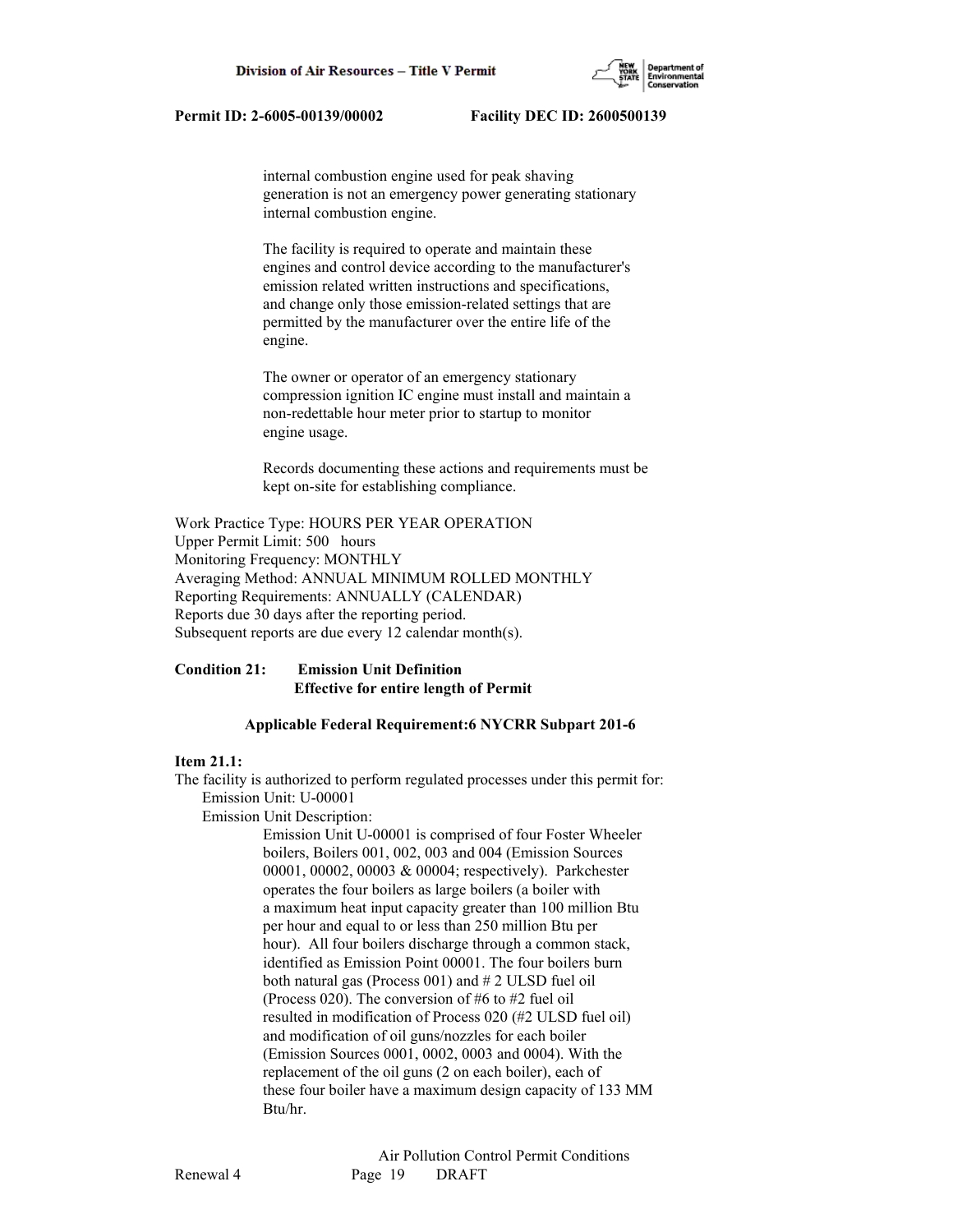

 The start-up date for the first boiler (Emission Source 00001) on #2 ULSD fuel oil was 7/29/2019 and all four boilers were running on #2 ULSD fuel oil by 10/21/2019 with a maximum heat input of 133 MM Btu/hr for each boiler after the convesrion.

 The four Foster Wheeler boilers, Boilers 001, 002, 003 and 004 (Emission Sources 00001, 00002, 00003 & 00004) fire both natural gas & ULSD #2 fuel oil. On or after July 1, 2014, the NOx RACT compliance plan rule limit for large boilers is 0.15 lb/MM Btu.

Building(s): BPLANT

## **Condition 22: Progress Reports Due Semiannually Effective for entire length of Permit**

## **Applicable Federal Requirement:6 NYCRR 201-6.4 (d) (4)**

#### **Item 22.1:**

Progress reports consistent with an applicable schedule of compliance are to be submitted at least semiannually, or at a more frequent period if specified in the applicable requirement or by the department. Such progress reports shall contain the following:

(i) dates for achieving the activities, milestones, or compliance required in the schedule of compliance, and dates when such activities, milestones or compliance were achieved; and

(ii) an explanation of why any dates in the schedule of compliance were not or will not be met, and any preventive or corrective measures adopted.

## **Condition 23: Operational Flexibility Effective for entire length of Permit**

#### **Applicable Federal Requirement:6 NYCRR 201-6.4 (f)**

#### **Item 23.1:**

A permit modification is not required for changes that are provided for in the permit. Such changes include approved alternate operating scenarios and changes that have been submitted and approved pursuant to an established operational flexibility protocol and the requirements of this section. Each such change cannot be a modification under any provision of Title I of the Clean Air Act or exceed, or cause the facility to exceed, an emissions cap or limitation in the permit. The facility owner or operator must incorporate all changes into any compliance certifications, record keeping, and/or reporting required by the permit.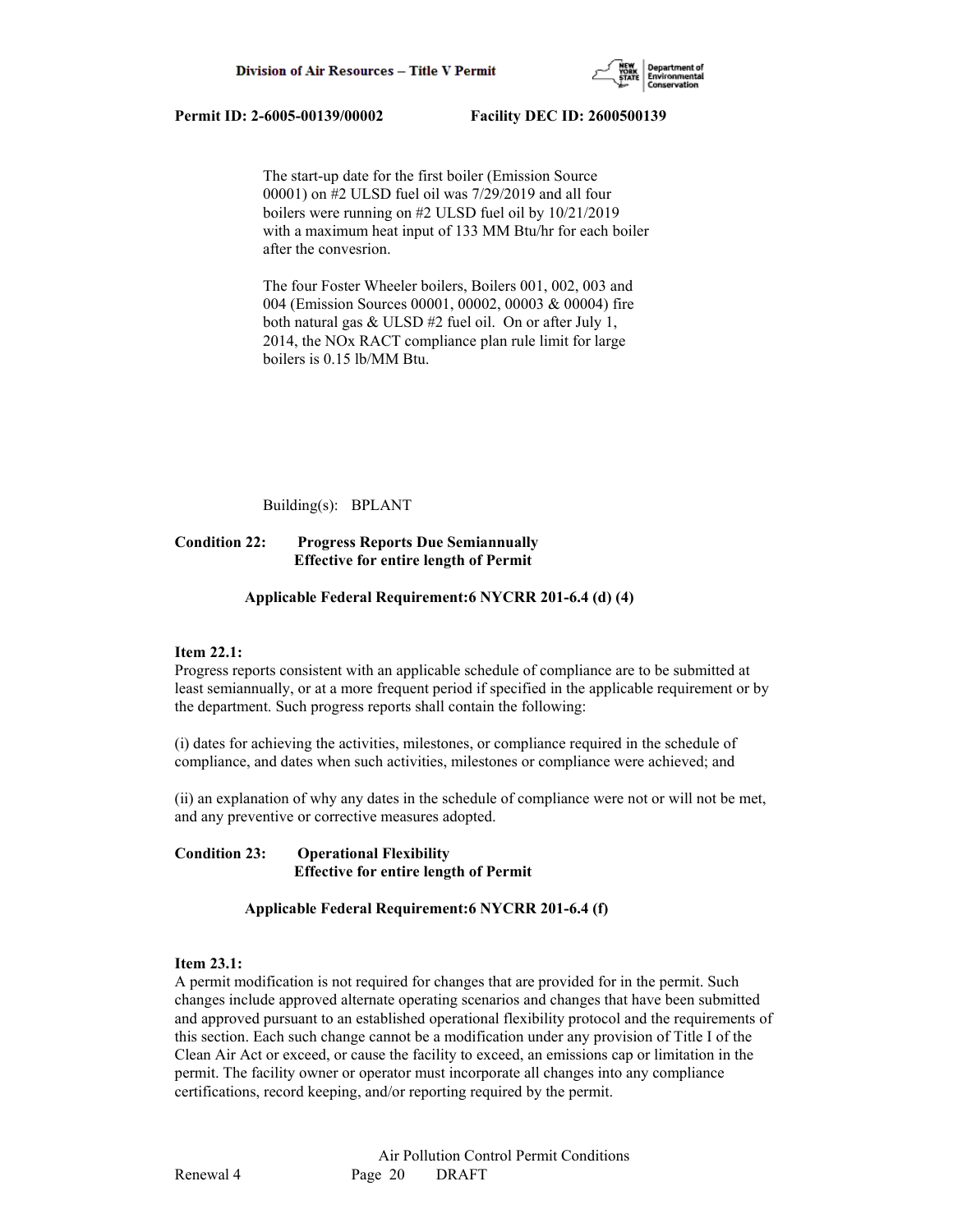

# **Condition 24: Non Applicable requirements Effective for entire length of Permit**

#### **Applicable Federal Requirement:6 NYCRR 201-6.4 (g)**

#### **Item 24.1:**

This section contains a summary of those requirements that have been specifically identified as being not applicable to this facility and/or emission units, emission points, processes and/or emission sources within this facility. The summary also includes a justification for classifying any such requirements as non-applicable.

> 6 NYCRR Subpart 231-2 Reason: The facility has converted the existing four (4) Foster Wheeler Type D boilers' secondary fuel type from # 6 fuel oil (residual) to # 2 fuel oil (ULSD - ultra low-sulfur distillate with a limit of 0.0015 % sulfur content by weight). Natural gas will remain as the primary fuel source for these four boilers. As a result, this will reduce the Sulfur Dioxide emissions from 130 tpy to  $\leq 25$ tpy.

 The start-up date for the first boiler (Emission Source 00001) on #2 ULSD fuel oil was 7/29/2019 and all four boilers were running on #2 ULSD fuel oil by 10/21/2019 with a maximum heat input of 133 MM Btu/hr for each boiler after the convesrion.

 The facility has reclassifying the four existing Foster Wheeler Type D boilers from mid-size (99 MM Btu/hr) to large boilers (133 MM btu/hr). With the replacement of the oil guns (2 on each boiler), each of these four boiler have a maximum design capacity of 133 MM Btu/hr, so the boilers are re-classified from 99 MM Btu/hr to 133 MM Btu/hr each. As a result, the NOx RACT emission limit has changeed from 0.20 lbs/ MM Btu to 0.15 lbs/MM Btu. Also, the NOx emissions equation cap of 0.15 lbs/MM Btu is the new NOx RACT for the large boilers operating on natural gas (Process 001) and # 2 ULSD fuel oil (Process 020). Hence, the maximum annual usage of #2 ULSD fuel oil will not be exceeding 31% of the total annual fuel consumption, on a BTU basis will be amended.

 New Source Review is not applicable because the facility and these boilers have been in existence since 1939 and there are no increase in actual NOx emissions, but a decrease from 243 tpy to 66 tpy. Also, the facility must comply with a lower NOx RACT of 0.15 lbs/MM Btu and not 0.20 lbs/MM Btu.

 Therefore, New Source Review, 6 NYCRR 231-2 is not applicable to this facility for the above reasons.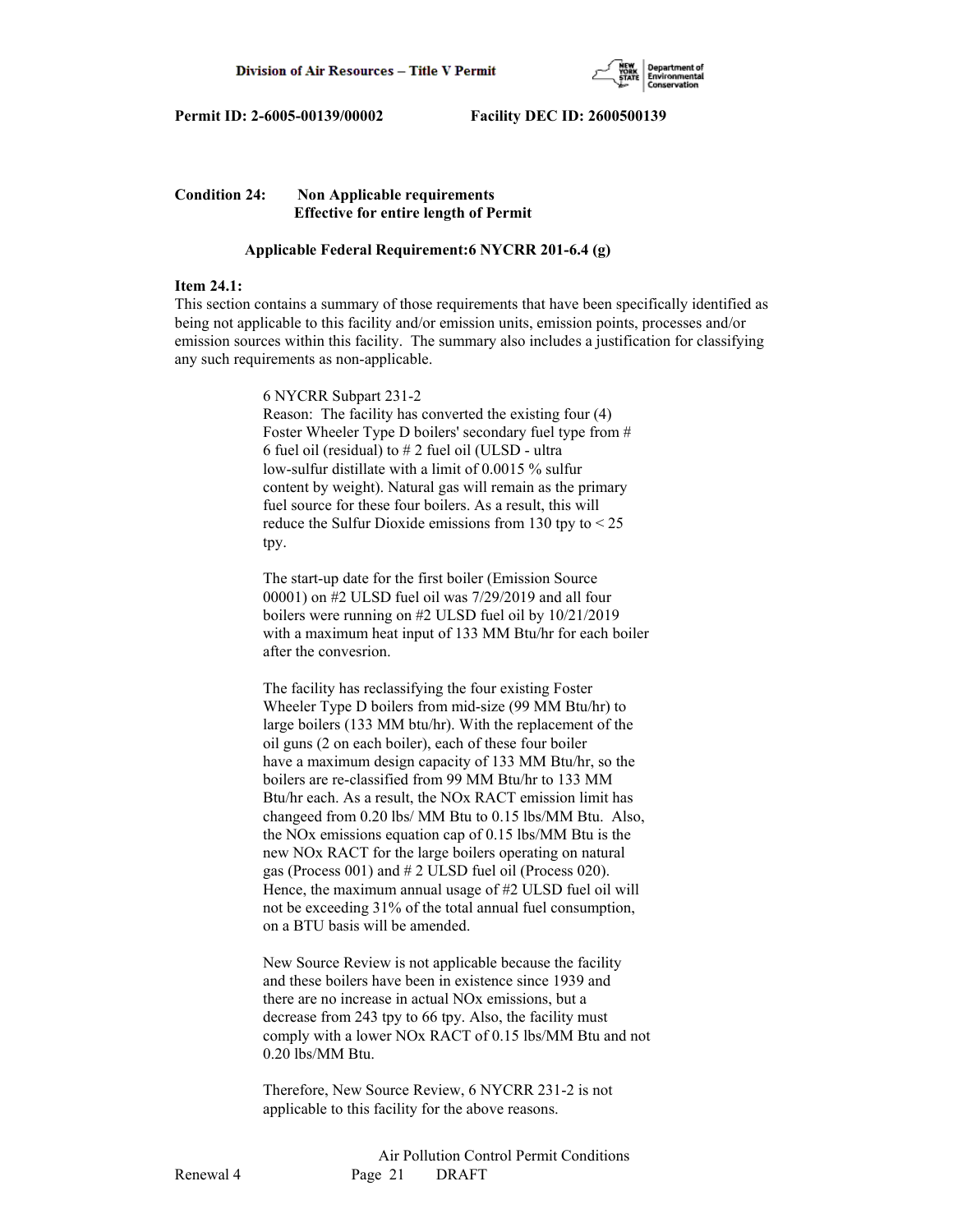

40 CFR 52.21 (j)

 Reason: The facility has converted the existing four (4) Foster Wheeler Type D boilers' secondary fuel type from  $\# 6$  fuel oil (residual) to  $\# 2$  fuel oil (ULSD - ultra low-sulfur distillate with a limit of 0.0015 % sulfur content by weight). Natural gas will remain as the primary fuel source for these four boilers. As a result, this will reduce the Sulfur Dioxide emissions from 130 tpy  $to < 25$  tpy. With this fuel oil conversion to ULSD, Parkchester will not be considered a Major Facility for SO2 emission, since their potential to emit will be below the threshold of 25 tons/year for sulfur dioxide.

 Therefore; 40 CFR 52-A.21, Prevention of Significant Deterioration for Sulfur Dioxide is not applicable to Parkchester South Condominium because the facility will no longer use # 6 residual fuel oil with a sulfur limit of 0.30% by weight, instead the facility will use ULSD (Ultra Low Sulfur Distillate) with a sulfur limit of 0.0015% by weight.

## **Condition 25: Visible Emissions Limited Effective for entire length of Permit**

## **Applicable Federal Requirement:6 NYCRR 211.2**

#### **Item 25.1:**

Except as permitted by a specific part of this Subchapter and for open fires for which a restricted burning permit has been issued, no person shall cause or allow any air contamination source to emit any material having an opacity equal to or greater than 20 percent (six minute average) except for one continuous six-minute period per hour of not more than 57 percent opacity.

## **Condition 26: Compliance Certification Effective for entire length of Permit**

## **Applicable Federal Requirement:6 NYCRR 225-1.2 (d)**

#### **Item 26.1:**

The Compliance Certification activity will be performed for the Facility.

#### **Item 26.2:**

Compliance Certification shall include the following monitoring:

Monitoring Type: WORK PRACTICE INVOLVING SPECIFIC OPERATIONS

Monitoring Description:

 Owners or operators of emission sources that fire distillate oil are limited to a 0.0015 percent sulfur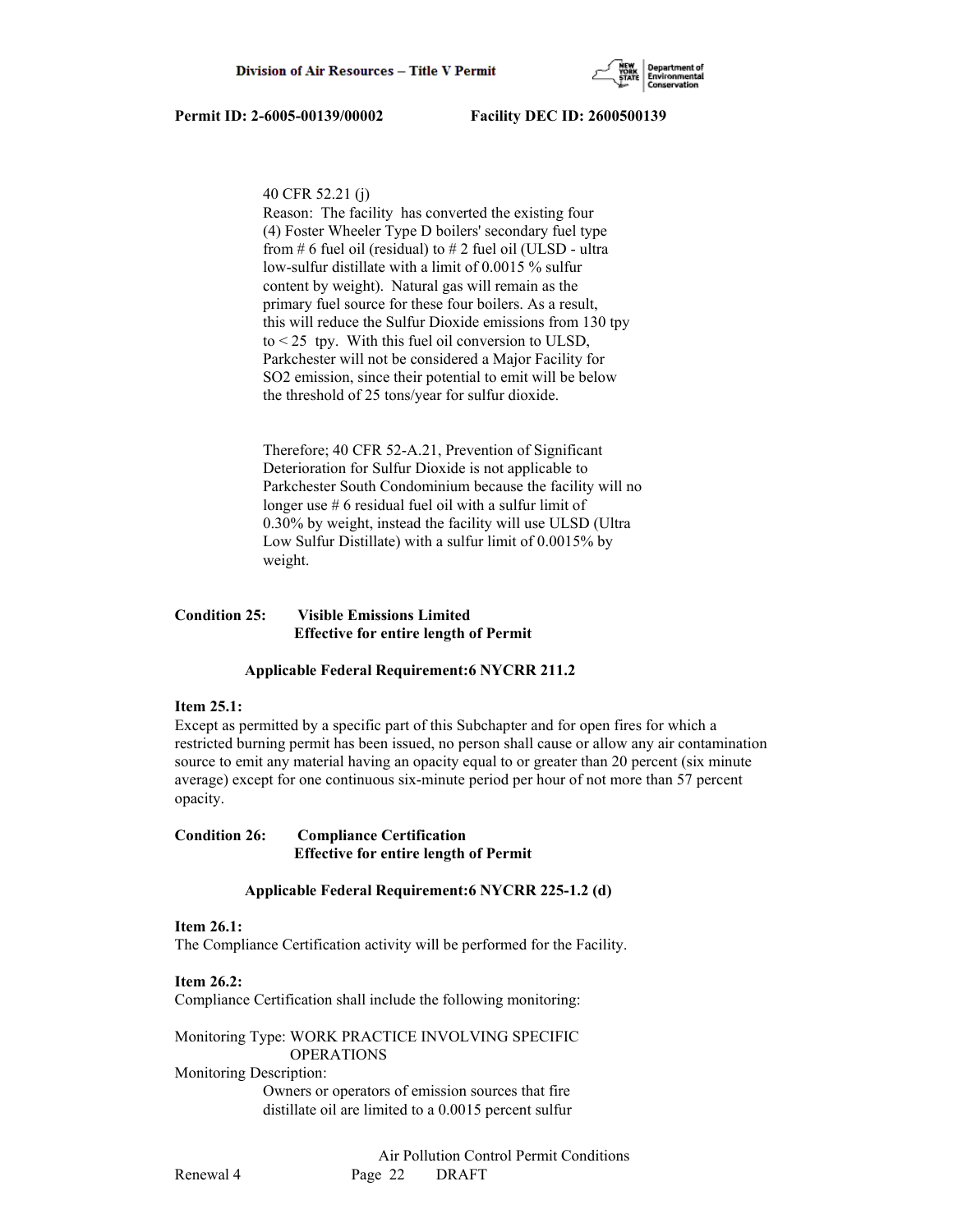

 content by weight of the fuel. Compliance with the sulfur-in-fuel limitation is based on fuel vendor receipts. All fuel vendor receipts must be maintained on site or at a Department approved alternative location for a minimum of five years.

 Note - Process sources and incinerators must comply with the above requirements on or after July 1, 2023.

Work Practice Type: PARAMETER OF PROCESS MATERIAL Process Material: DISTILLATES - NUMBER 1 AND NUMBER 2 OIL Parameter Monitored: SULFUR CONTENT Upper Permit Limit: 0.0015 percent by weight Monitoring Frequency: PER DELIVERY Averaging Method: MAXIMUM - NOT TO BE EXCEEDED AT ANY TIME (INSTANTANEOUS/DISCRETE OR GRAB) Reporting Requirements: SEMI-ANNUALLY (CALENDAR) Reports due 30 days after the reporting period. Subsequent reports are due every 6 calendar month(s).

## **Condition 27: Compliance Certification Effective for entire length of Permit**

#### **Applicable Federal Requirement:6 NYCRR 227-2.4 (b) (1)**

## **Item 27.1:**

The Compliance Certification activity will be performed for the facility: The Compliance Certification applies to:

| Emission Unit: U-00001 | Emission Point: 00001  |
|------------------------|------------------------|
| Process: 001           | Emission Source: 00001 |
| Emission Unit: U-00001 | Emission Point: 00001  |
| Process: 001           | Emission Source: 00002 |
| Emission Unit: U-00001 | Emission Point: 00001  |
| Process: 001           | Emission Source: 00003 |
| Emission Unit: U-00001 | Emission Point: 00001  |
| Process: 001           | Emission Source: 00004 |
| Emission Unit: U-00001 | Emission Point: 00001  |
| Process: 020           | Emission Source: 00001 |
| Emission Unit: U-00001 | Emission Point: 00001  |
| Process: 020           | Emission Source: 00002 |
| Emission Unit: U-00001 | Emission Point: 00001  |
| Process: 020           | Emission Source: 00003 |
| Emission Unit: U-00001 | Emission Point: 00001  |
| Process: 020           | Emission Source: 00004 |

 Air Pollution Control Permit Conditions Renewal 4 Page 23 DRAFT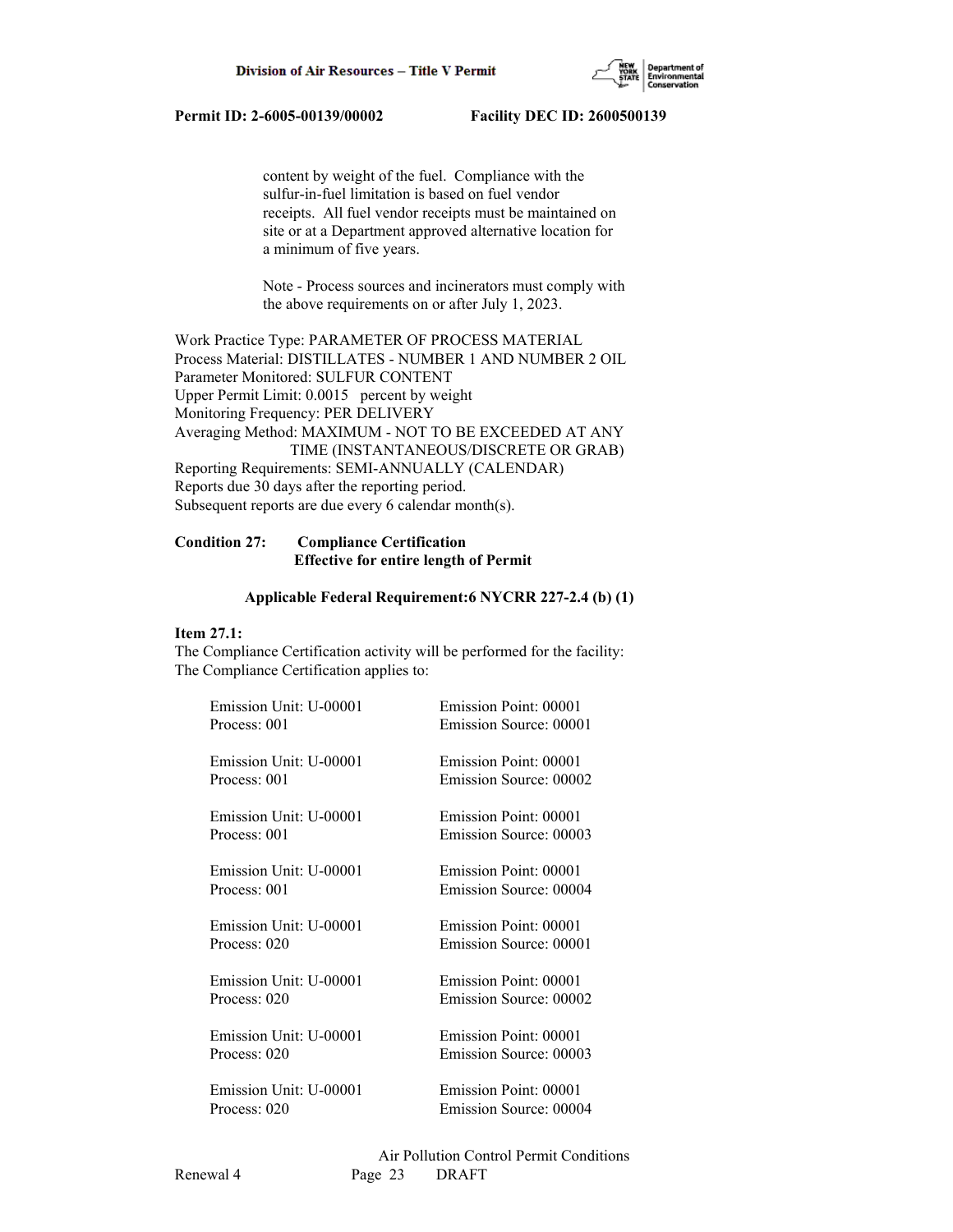

 Regulated Contaminant(s): CAS No: 0NY210-00-0 OXIDES OF NITROGEN

#### **Item 27.2:**

Compliance Certification shall include the following monitoring:

# Monitoring Type: INTERMITTENT EMISSION TESTING Monitoring Description:

 As of 10/21/2019, Parkchester South condominium has re-classified the four Foster Wheeler Type D boilers from mid-size boilers (99 MM Btu/hr) to large boilers (133 MM Btu/hr) with the replacement of the new oil guns (2 on each boiler). Parkchester South Condominium is required to perform testing the four large boilers, the four 133 MM Btu/hr each Foster Wheeler Type D boilers (Emission Sources 00001, 00002, 00003 & 00004), to verify the NOx emission limit compliance. A large boiler is a boiler with a maximum heat input capacity greater than 100 million Btu per hour and equal to or less than 250 million Btu per hour. All four boilers operate on natural gas (Process 001) and on #2 fuel oil (Process 020).

 On or after July 1, 2014, the owner/operator of large boilers (> or equal to 100 MM Btu/hr and <250 MM Btu/hr) boilers operating on # distillate fuel oil/natural gas have a new limit of 0.15 pounds of NOx per million Btus under the NOx RACT plan for large boilers. The allowable mass emissions change based on the quantity of Btus combusted. Allowable emissions will be determined by calculating the annual MM Btu combusted using heating value of 139,620 Btu/gal for #2 ULSD fuel oil and 1,050 Btu/scf for natural gas (NG) times the amount of the corresponding fuel, and then comparing that result to the actual corresponding emissions.

 Actual corresponding emissions is calculated as the product of the gallons of #2 ULSD fuel oil, the 139,620 Btu/gal heat value for #2 ULSD fuel oil and the 0.172 lbs NOx/MM Btu for #2 ULSD fuel oil emission factor added to the product of MM SCF natural gas, the 1,050 Btu/SCF heat value and the 0.14 lbs NOx/MM Btu emission factor. Compliance is achieved if the actual NOx emission is < the allowable NOx emission.

 Prior to July 1, 2014, emission factors that were measured during the November 17, 2010 stack test will be used to determine the actual NOx emissions from the combustion process.

Emission Factors from the November 17, 2010: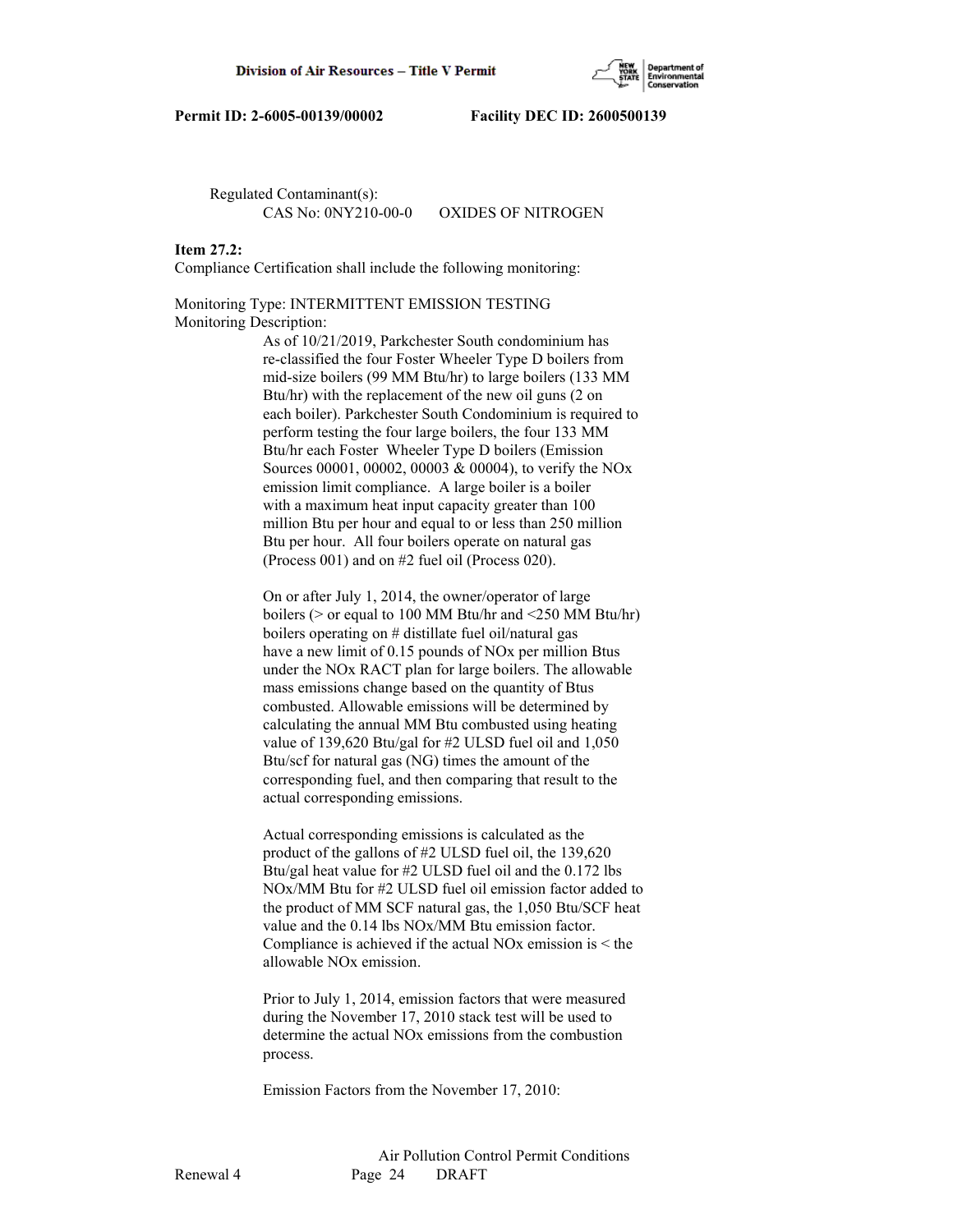0.15 lbs NOx/MM Btu Allowable

0.14 lbs NOx/MM Btu for natural gas

[24 lb NOx/1000 gal (as listed in AP-42, Table 1.3-1)]  $\bar{x}$  $[1 \text{ gal}/139,620 \text{ Btu}] = 0.172 \text{ lbs NOx/MM Btu}$  for #2 ULSD fuel oil

 The maximum annual usage ratio of #2 oil was determined based on the following assumptions:

 1. Emission factor of 0.14 lbs NOx/MM Btu for natural gas as per the November 17, 2010 Stack Test Results. 2. Emission factor of 0.172 lbs NOx/MM Btu for #2 ULSD fuel oil obtained by dividing the #2 ULSD fuel oil emission factor of 24 lbs NOx/1000 gal (as listed in AP-42, Table 1.3-1) by #2 ULSD heating value of 139,620 Btu/gal.

3. The following equation is true:

 $[EF (gas) * Usage (gas)] + [EF (ULSD fuel oil) * (Usage)$ #2 ULSD fuel oil)] < or equal to NOx RACT Limit

 $[0.14$  (lb/MM Btu) \*  $(1-U)] + 0.172$  (lb/MM Btu) \*  $(U)]$  < or equal to 0.15 (lb/MM Btu)

 Therefore: Usage of #2 ULSD fuel oil (on a BTU basis): U  $\le$  or equal to 31% Usage of natural gas (on a BTU basis);  $(1-U)$ 69%

 Solving the equation above, provides a maximum percentage of # 2 ULSD fuel oil consumption of the total annual fuel consumption, on a BTU basis. If an annual # 2 ULSD fuel oil consumption (on a BTU basis) exceeds 31% of the total annual fuel consumption, then the NOx RACT limit of 6 NYCRR 227-2.4 will be exceeded causing non-compliance with the NOx RACT rules and regulations. Considering the  $#6$  fuel oil consumption during the last 3 years (2016 - 2018) ranging from 2 % - 9% of the total annual fuel consumption, on a BTU basis, the facility believes that the goal of #2 ULSD fuel oil consumption within 31% of the total annual fuel consumption, is attainable.

 Reasonable Available Control Technology (RACT) requirements of 6 NYCRR Part 227-2.4 for major facilities state that large boilers (boilers with a capacity of > or equal to 100 MM Btu/hour and <250 MM Btu/hr) burning a combination of gas and oil must comply with a presumptive NOx limit of 0.15 lbs/MM Btu. Parkchester South Condominium (Parkchester) complies with this requirement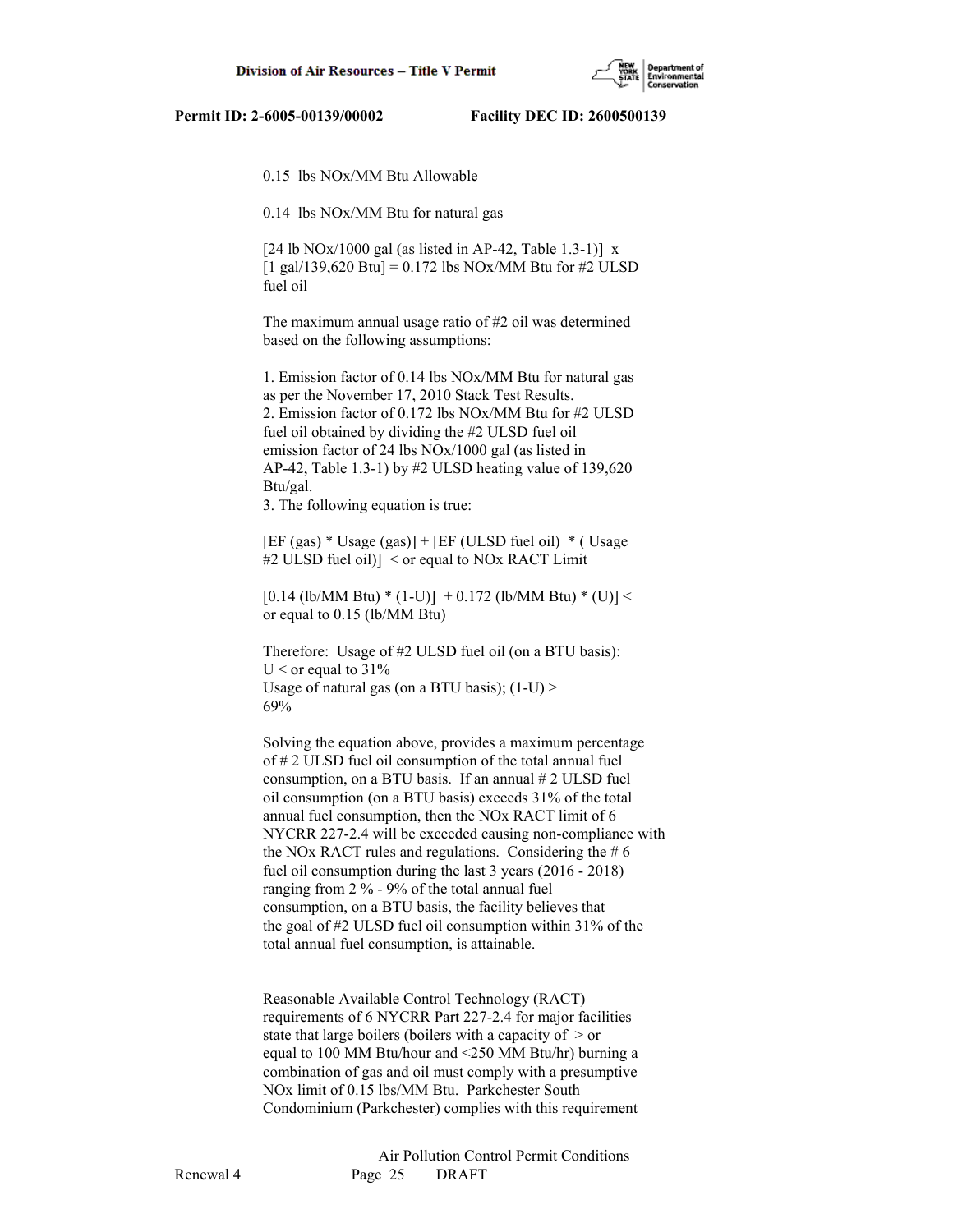

 providing the maximum annual usage of #2 ULSD fuel oil not exceeding 31% of the total annual fuel consumption, on a BTU basis.

 Parkchester must comply with the NOx RACT emission limit of 0.15 lbs/MM Btu. Parkchester will comply with this standard (regulation) by restricting (limiting) the ULSD # 2 fuel oil usage to a quantity that will not make the #2 ULSD fuel oil exceed 31% of total yearly (annual) fuel (natural gas and #2 ULSD fuel oil) consumption, on a BTU 12-month rolling basis.

Total NOx emissions =  $[(\text{gallons of #2 fuel} \text{oil x } 139,620$ Btu/gal x 0.172 lbs NOx/MM Btus)]  $+$  [(Cubic feet of natural gas x 1,050 Btu/SCF x 0.14 lbs NOx/ MM Btus)]

 The natural gas consumption (in scf) will be quantified by gas meter of loacal provider (Con Edison). The #2 ULSD fuel oil usage (consumption) quantities will be quantified by fuel oil flowmeter that will be newly installed.

 This percentage may change when a NOx results are obtained from Air Emission Stack Testing for # 2 ULSD fuel oil. When a new NOx Emission Factor for #2 ULSD fuel oil is obtained, the maximum annual percentage of # 2 ULSD fuel oil consumption should be calculated to comply with the NOx RACT requirements of 6 NYCRR 227-2.4.

 This condition applies to the four large boilers, the four 133 MM Btu/hr each Foster Wheeler Type D boilers (Emission Sources 00001, 00002, 00003 & 00004), to verify the NOx emission limit compliance.

 With the replacement of the oil guns, each of these four boiler have a maximum design capacity of 133 MM Btu/hr, so the boilers are re-classified from 99 MM Btu/hr to 133 MM Btu/hr each.

Manufacturer Name/Model Number: Foster Wheeler Type D Parameter Monitored: OXIDES OF NITROGEN Upper Permit Limit: 0.15 pounds per million Btus Reference Test Method: 40 CFR Part 60, Appendix A, Method 7, 7E or 19 Monitoring Frequency: Once every five years Averaging Method: AVERAGING METHOD AS PER REFERENCE TEST METHOD INDICATED Reporting Requirements: ONCE / BATCH OR MONITORING OCCURRENCE

**Condition 28: Compliance Certification Effective for entire length of Permit**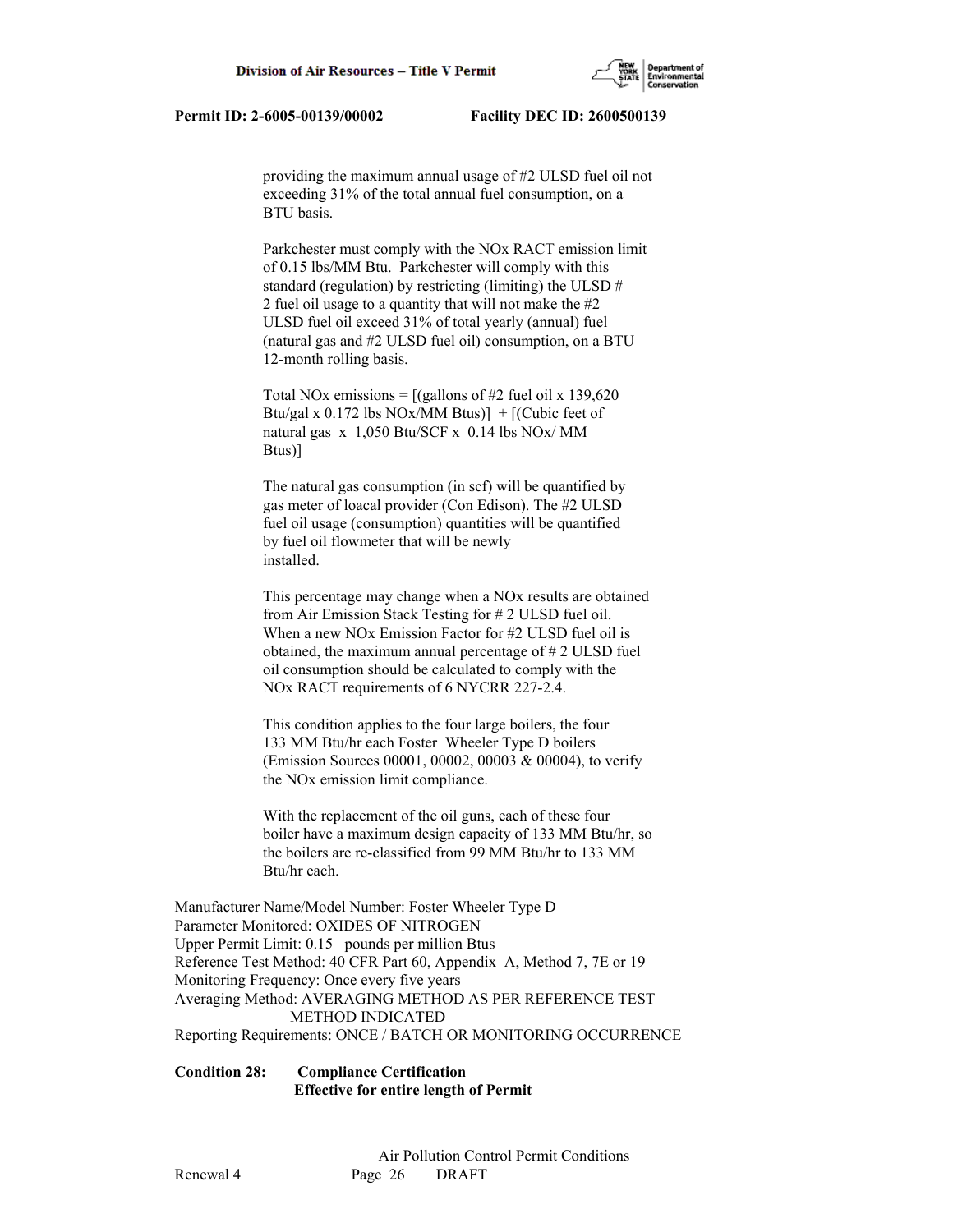

#### **Applicable Federal Requirement:6 NYCRR 227-2.6 (a)**

## **Item 28.1:**

The Compliance Certification activity will be performed for the facility: The Compliance Certification applies to:

| Emission Unit: U-00001<br>Process: 001           | Emission Point: 00001<br>Emission Source: 00001 |
|--------------------------------------------------|-------------------------------------------------|
| Emission Unit: U-00001<br>Process: 001           | Emission Point: 00001<br>Emission Source: 00002 |
| Emission Unit: U-00001<br>Process: 001           | Emission Point: 00001<br>Emission Source: 00003 |
| Emission Unit: U-00001<br>Process: 001           | Emission Point: 00001<br>Emission Source: 00004 |
| Emission Unit: U-00001<br>Process: 020           | Emission Point: 00001<br>Emission Source: 00001 |
| Emission Unit: U-00001<br>Process: 020           | Emission Point: 00001<br>Emission Source: 00002 |
| Emission Unit: U-00001<br>Process: 020           | Emission Point: 00001<br>Emission Source: 00003 |
| Emission Unit: U-00001<br>Process: 020           | Emission Point: 00001<br>Emission Source: 00004 |
| Regulated Contaminant(s):<br>CAS No: 0NY210-00-0 | OXIDES OF NITROGEN                              |

## **Item 28.2:**

Compliance Certification shall include the following monitoring:

# Monitoring Type: RECORD KEEPING/MAINTENANCE PROCEDURES Monitoring Description:

 §227-2.6 (a)(2) Testing, monitoring, and reporting requirements:

 The owner/operator of large boilers (>100 MM Btu/hr and equal or < 250 MM Btu/hr) shall measure NOx emissions by performing stack tests in accordance with the emission test requirements described in subdivision (c) of this section. A large boiler is defined as: A boiler with a maximum heat input capacity greater than 100 million Btu per hour and equal to or less than 250 million Btu per hour.

 (a) The owner or operator of the four 133 MM Btu/hr each Foster Wheeler Type D boilers (Emission Source 00001,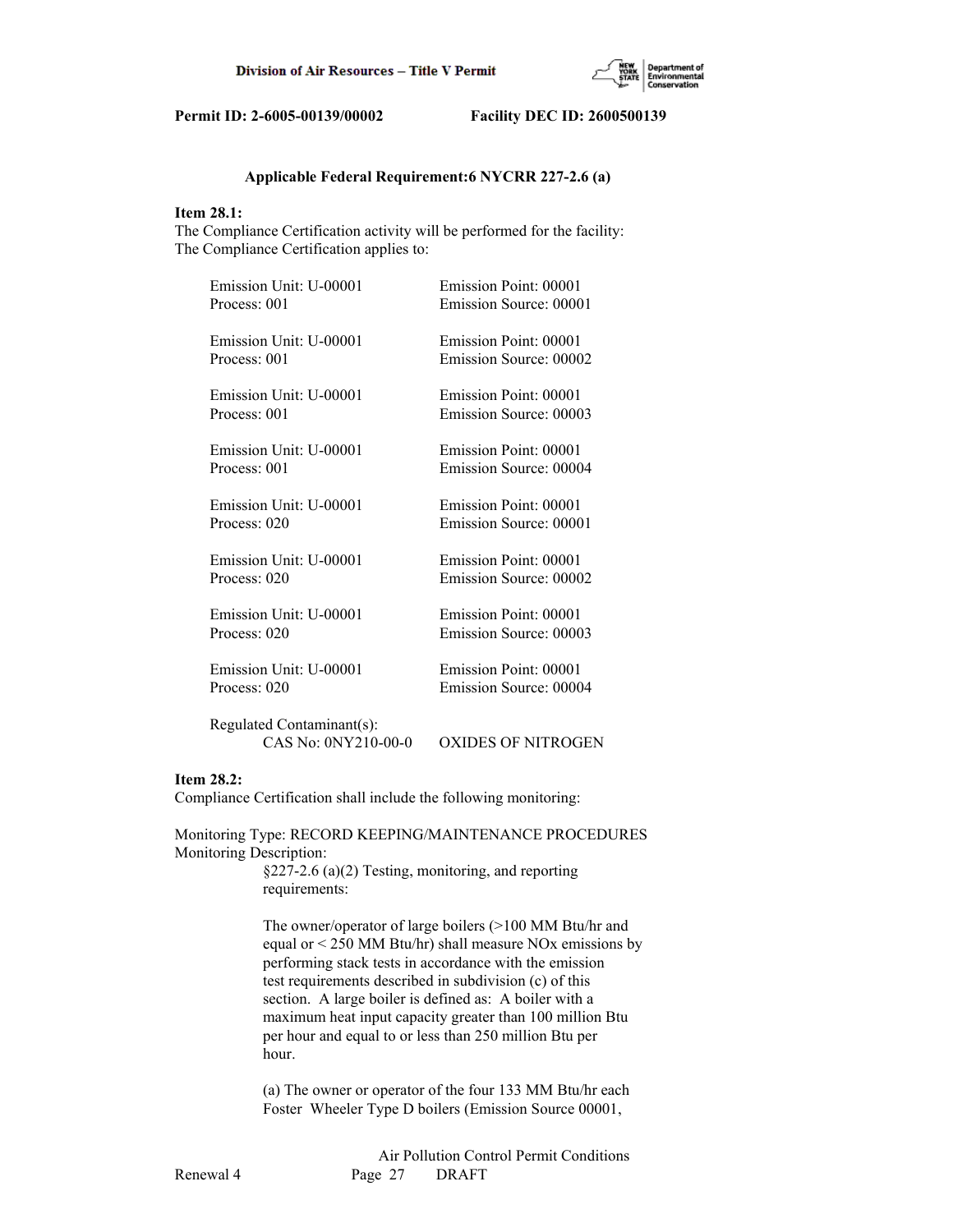00002, 00003 & 00004) must verify NOx emissions by performing the applicable testing or monitoring procedure detailed below:

(2) For any large boiler, NOx emissions must be:

 (i) measured in accordance with emission test requirements described in subdivision (c) of this section; or

 (ii) monitored with a CEMS as described in subdivision (b) of this section or with an equivalent monitoring system approved by the department.

With the replacement of the oil guns (2 on each boiler), each of these four boiler have a maximum design capacity of 133 MM Btu/hr, so the boilers are re-classified from 99 MM Btu/hr to 133 MM Btu/hr each.

 The start-up date for the first boiler (Emission Source 00001) on #2 ULSD fuel oil is 7/29/2019 and all four boilers should be running on #2 ULSD fuel oil by 10/21/2019 with a maximum heat input of 133 MM Btu/hr for each boiler after the convesrion.

 This condition applies to the four 133 MM Btu/hr each Foster Wheeler Type D boilers (Emission Sources 00001, 00002, 00003 & 00004). The NOx RACT for mid-size boilers operating on distillate fuel oil/natural gas is a limit of 0.15 pounds per million Btu per hour on or after July 1, 2014.

Manufacturer Name/Model Number: Foster Wheeler Type D with Monitoring Frequency: AS REQUIRED - SEE PERMIT MONITORING DESCRIPTION Reporting Requirements: AS REQUIRED - SEE MONITORING DESCRIPTION

#### **Condition 29: Compliance Certification Effective for entire length of Permit**

#### **Applicable Federal Requirement:6 NYCRR 227-2.6 (c)**

## **Item 29.1:**

The Compliance Certification activity will be performed for the facility: The Compliance Certification applies to:

| Emission Unit: U-00001 | Emission Point: 00001  |
|------------------------|------------------------|
| Process: 001           | Emission Source: 00001 |
| Emission Unit: U-00001 | Emission Point: 00001  |
| Process: 001           | Emission Source: 00002 |
| Emission Unit: U-00001 | Emission Point: 00001  |

 Air Pollution Control Permit Conditions Renewal 4 Page 28 DRAFT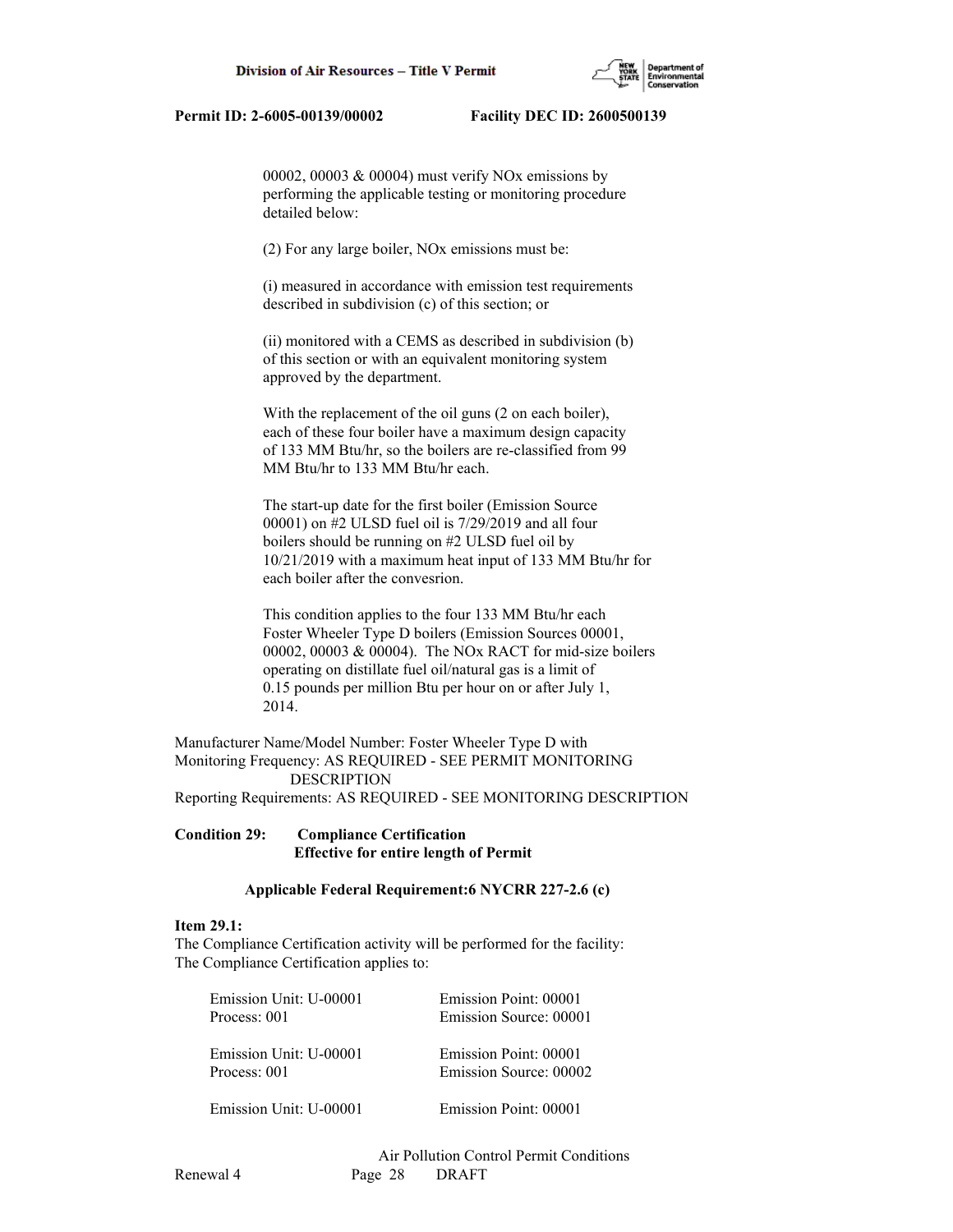| Process: 001                                     | Emission Source: 00003                          |
|--------------------------------------------------|-------------------------------------------------|
| Emission Unit: U-00001<br>Process: 001           | Emission Point: 00001<br>Emission Source: 00004 |
| Emission Unit: U-00001<br>Process: 020           | Emission Point: 00001<br>Emission Source: 00001 |
| Emission Unit: U-00001<br>Process: 020           | Emission Point: 00001<br>Emission Source: 00002 |
| Emission Unit: U-00001<br>Process: 020           | Emission Point: 00001<br>Emission Source: 00003 |
| Emission Unit: U-00001<br>Process: 020           | Emission Point: 00001<br>Emission Source: 00004 |
| Regulated Contaminant(s):<br>CAS No: 0NY210-00-0 | OXIDES OF NITROGEN                              |

## **Item 29.2:**

Compliance Certification shall include the following monitoring:

Monitoring Type: RECORD KEEPING/MAINTENANCE PROCEDURES Monitoring Description:

> Parkchester South Condominium is required to perform testing the four large Foster wheeler Type D boilers (Emission Sources 00001, 00002, 00003 & 00004) to verify the NOx emission limit compliance. A large boiler is a boiler with a maximum heat input capacity greater than 100 million Btu per hour and equal to or less than 250 million Btu per hour. These 133 MM Btu/hr each Foster Wheeler Type D boilers operate on natural gas (Process 001) and ULSD fuel oil (Process 020) with a maximum of 0.0015 % by weight sulfur.

> On or after July 1, 2014, the owner/operator of large boilers ( $> 100$  and equal to or  $\leq 250$  MM Btu/hr) boilers operating on fuel oil/natural gas have a limit of 0.15 pounds of NOx per million Btus under the NOx RACT plan for large boilers.

 Emission test requirements: The owner or operator of the facility is required to test for NOx emission under subdivision (c) of 6 NYCRR 227-2.6 and follow monitoring and reporting requirements. The stack testing for NOx emission requires the facility to:

 1. submit a compliance test protocol to the department for approval at least 30 days prior to emission testing. The conditions of the testing and the locations of the sampling devices must be acceptable to the department;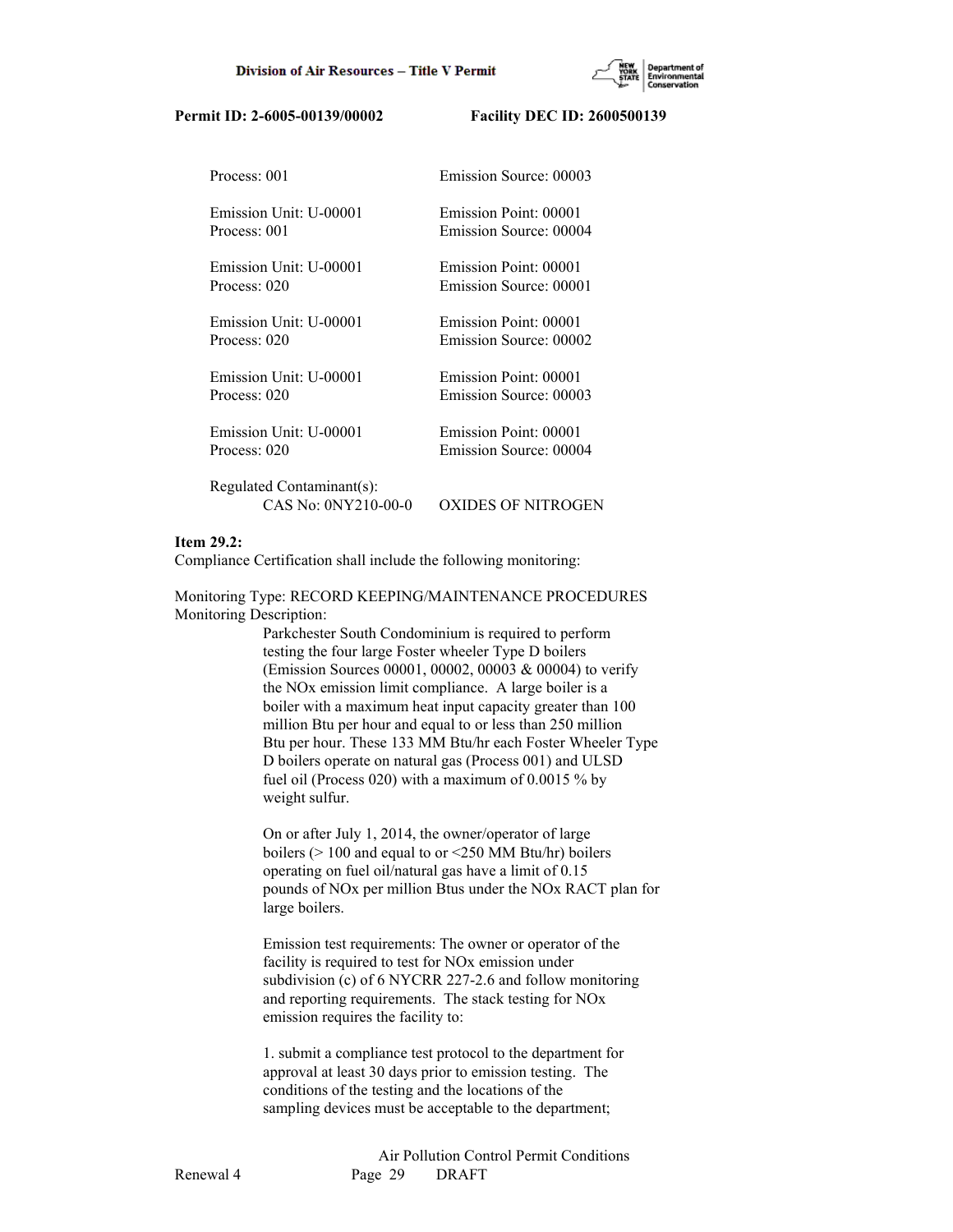and

 2. follow the procedures set forth in Part 202 of this Title and use the following procedures set forth in 40 CFR part 60, appendix A, or any other method acceptable to the department and the administrator for determining compliance with the appropriate NOx limit in section 227-2.4 of this Subpart;

 (i) for large and mid-size boilers, use method 7, 7E, or 19 from 40 CFR part 60, appendix A;

 3. submit a compliance test report containing the results of the emission test to the department for approval no later than 60 days after completion of the emission test.

 4. Maintain all records at the facility for a period of 5 years.

 With the replacement of the oil guns (2 on each boiler), each of these four boiler have a maximum design capacity of 133 MM Btu/hr, so the boilers are re-classified from 99 MM Btu/hr to 133 MM Btu/hr each.

 The start-up date for the first boiler (Emission Source 00001) on #2 ULSD fuel oil is 7/29/2019 and all four boilers should be running on #2 ULSD fuel oil by 10/21/2019 with a maximum heat input of 133 MM Btu/hr for each boiler after the convesrion.

 This condition applies to the four 133 MM Btu/hr each Foster Wheeler type D boilers (Emission Sources 00001, 00002, 00003 & 00004).

Manufacturer Name/Model Number: Foster Wheeler Type D Reference Test Method: 40 CFR Part 60, Appendix A, Method 7, 7E or 19 Monitoring Frequency: Once every five years Averaging Method: AVERAGING METHOD AS PER REFERENCE TEST METHOD INDICATED Reporting Requirements: ONCE / BATCH OR MONITORING OCCURRENCE

## **Condition 30: Compliance Certification Effective for entire length of Permit**

## **Applicable Federal Requirement:6 NYCRR 227.2 (b) (1)**

## **Item 30.1:**

The Compliance Certification activity will be performed for the facility: The Compliance Certification applies to:

Emission Unit: U-00001 Emission Point: 00001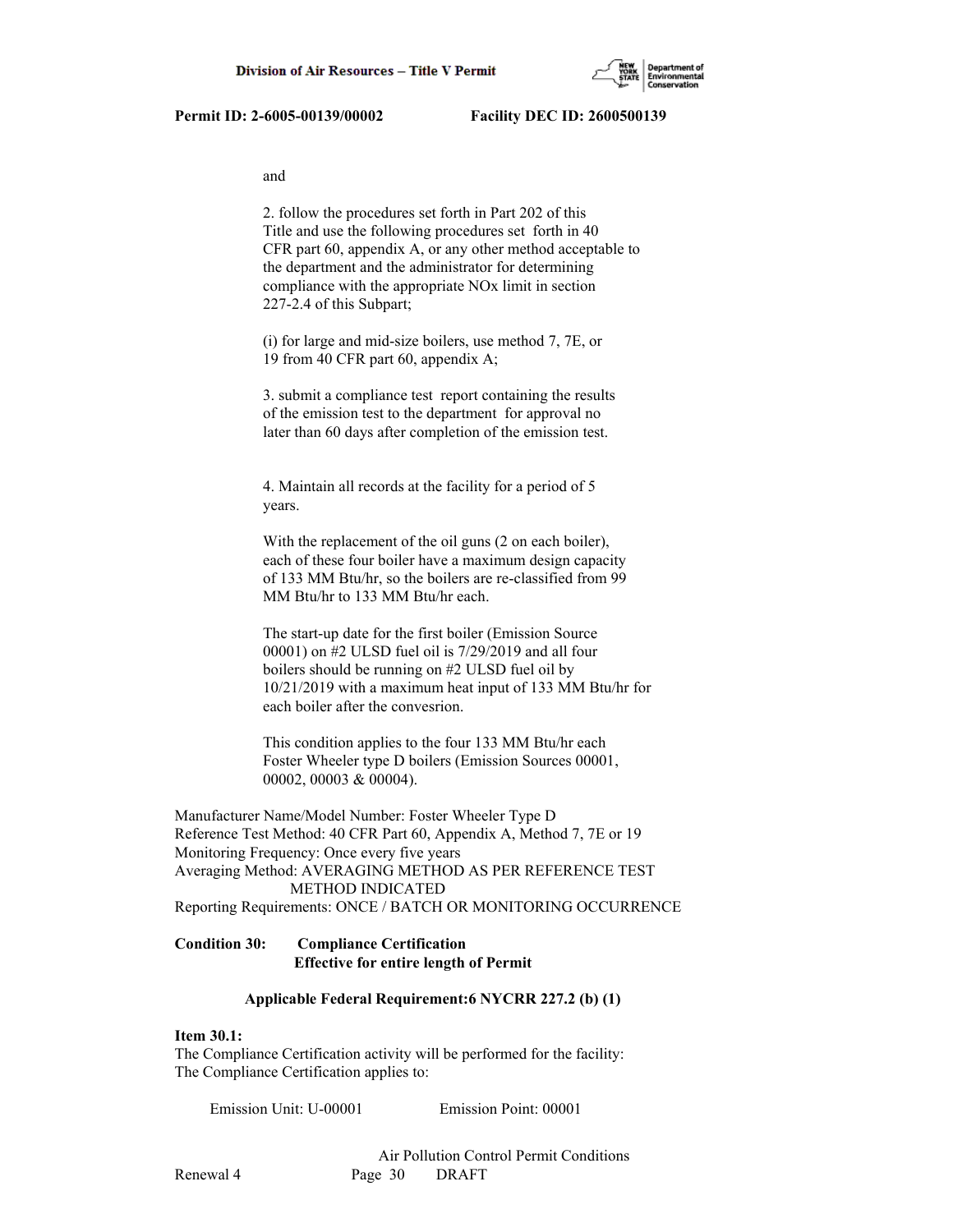

| Process: $020$                                   | Emission Source: 00001 |
|--------------------------------------------------|------------------------|
| Emission Unit: U-00001                           | Emission Point: 00001  |
| Process: 020                                     | Emission Source: 00002 |
| Emission Unit: U-00001                           | Emission Point: 00001  |
| Process: $020$                                   | Emission Source: 00003 |
| Emission Unit: U-00001                           | Emission Point: 00001  |
| Process: 020                                     | Emission Source: 00004 |
| Regulated Contaminant(s):<br>CAS No: 0NY075-00-0 | PARTICULATES           |

#### **Item 30.2:**

Compliance Certification shall include the following monitoring:

## Monitoring Type: INTERMITTENT EMISSION TESTING Monitoring Description:

 Particulate emission limit for stationary combustion installation firing oil. The owner or operator shall complete the following once per term of this permit:

 1) Submit to the Department an acceptable protocol for the testing of particulate emission limit cited in this condition not less than 30 days prior to the test.

 2) Perform a stack test at the facility, based upon the approved test protocol, to determine compliance with the particulate emission limit cited in this condition.

 3) Submit the stack test report in triplicate to NYSDEC within 60 days after the completion of the test.

 4) Maintain all records at the facility for a minimum of five (5) years.

Manufacturer Name/Model Number: Foster Wheeler Type D Parameter Monitored: PARTICULATES Upper Permit Limit: 0.10 pounds per million Btus Reference Test Method: USEPA Method 5 Monitoring Frequency: ONCE DURING THE TERM OF THE PERMIT Averaging Method: AVERAGING METHOD AS PER REFERENCE TEST METHOD INDICATED Reporting Requirements: SEMI-ANNUALLY (CALENDAR) Reports due 30 days after the reporting period. Subsequent reports are due every 6 calendar month(s).

## **\*\*\*\* Emission Unit Level \*\*\*\***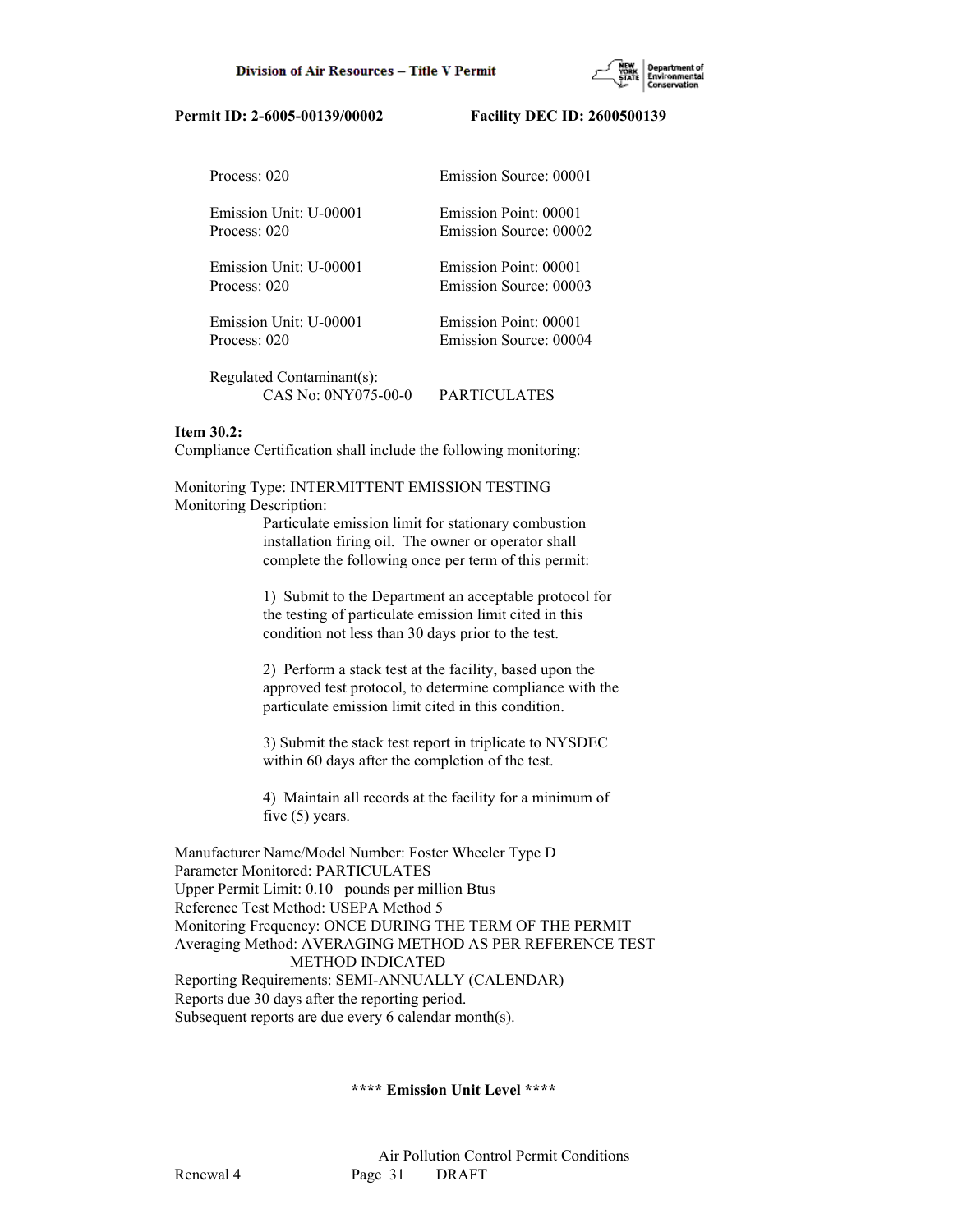

# **Condition 31: Emission Point Definition By Emission Unit Effective for entire length of Permit**

#### **Applicable Federal Requirement:6 NYCRR Subpart 201-6**

#### **Item 31.1:**

The following emission points are included in this permit for the cited Emission Unit:

Emission Unit: U-00001

 Emission Point: 00001 Height (ft.): 266 Diameter (in.): 120 NYTMN (km.): 4521.823 NYTME (km.): 596.033 Building: BPLANT

# **Condition 32: Process Definition By Emission Unit Effective for entire length of Permit**

#### **Applicable Federal Requirement:6 NYCRR Subpart 201-6**

#### **Item 32.1:**

This permit authorizes the following regulated processes for the cited Emission Unit:

 Emission Unit: U-00001 Process: 001 Source Classification Code: 1-03-006-01 Process Description: Process 001 is the firing of natural gas in Boilers 001, 002, 003 & 004 (Emission Sources 00001, 00002, 00003 & 00004, respectively) in Emission Unit U-00001. These four Foster Wheeler boilers burn both natural gas (Process 001) and # 2 ULSD fuel oil (Process 020), and each boiler has been re-classified as Large Boiler category from Mid-size Boilers (99 MM Btu/hr to 133 MM Btu/hr) by 7/29/2019. All four boilers discharge through a common stack, identified as Emission Point 00001. With the replacement of the oil guns (2 on each boiler), each of these four boiler have a maximum design capacity of 133 MM Btu/hr and the boilers were re-classified from 99 MM Btu/hr to 133 MM Btu/hr each. Mid-size boiler: A boiler with a maximum heat input capacity greater than 25 million Btu per hour and equal to or less than 100 million Btu per hour. A large boiler is defined as a boiler with a maximum heat input capacity greater than 100 million Btu per hour and equal to or less than 250 million Btu per hour. On or after July 1, 2014, the NOx RACT rule limit for large gas/oil boilers is 0.15 lb/MM Btu.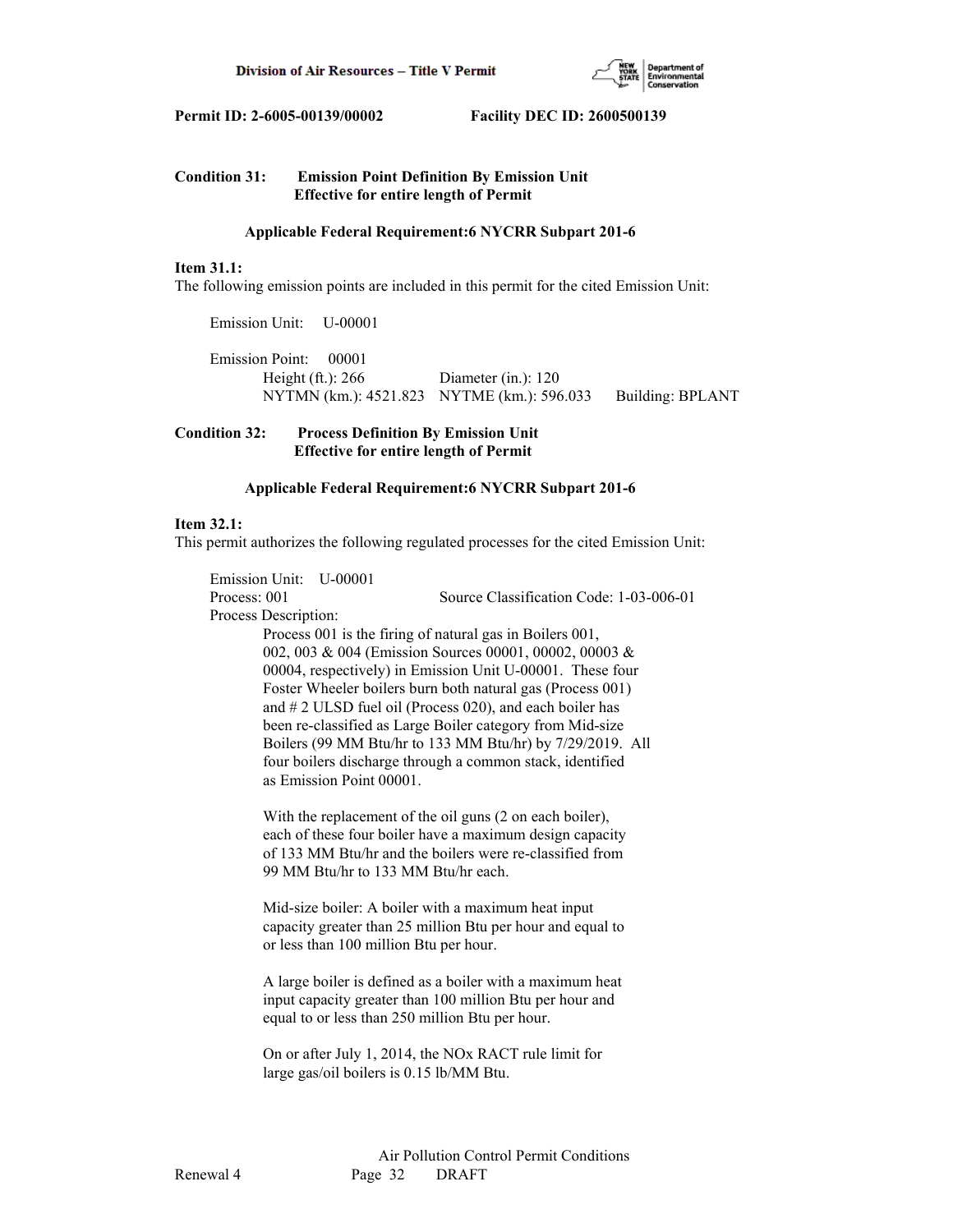Emission Source/Control: 00001 - Combustion Design Capacity: 133 million Btu per hour

 Emission Source/Control: 00002 - Combustion Design Capacity: 133 million Btu per hour

 Emission Source/Control: 00003 - Combustion Design Capacity: 133 million Btu per hour

 Emission Source/Control: 00004 - Combustion Design Capacity: 133 million Btu per hour

#### **Item 32.2:**

This permit authorizes the following regulated processes for the cited Emission Unit:

 Emission Unit: U-00001 Process: 020 Source Classification Code: 1-03-005-01 Process Description: Process 020 is the firing of #2 ULSD fuel oil in Boilers 001, 002, 003 & 004 (Emission Sources 00001, 00002, 00003 & 00004, respectively) in Emission Unit U-00001. These four Foster Wheeler boilers burn both natural gas (Process 001) and #2 USLD fuel oil (Process 020) and natural gas (Process 001), and each boiler has been re-classified as Large Boiler category from Mid-size Boilers (99 MM Btu/hr to 133 MM Btu/hr). With the replacement of the oil guns (2 on each boiler), each of these four boiler have a maximum design capacity of 133 MM Btu/hr. All four boilers discharge through a common stack, identified as Emission Point 00001.

> The start-up date for the first boiler (Emission Source 00001) on #2 ULSD fuel oil was 7/29/2019 and all four boilers were running on #2 ULSD fuel oil by 10/21/2019 with a maximum heat input of 133 MM Btu/hr for each boiler after the convesrion.

 Mid-size boiler: A boiler with a maximum heat input capacity greater than 25 million Btu per hour and equal to or less than 100 million Btu per hour.

 A large boiler is defined as a boiler with a maximum heat input capacity greater than 100 million Btu per hour and equal to or less than 250 million Btu per hour.

 On or after July 1, 2014, the NOx RACT rule limit for large gas/oil boilers is 0.15 lb/MM Btu.

 Emission Source/Control: 00001 - Combustion Design Capacity: 133 million Btu per hour

Emission Source/Control: 00002 - Combustion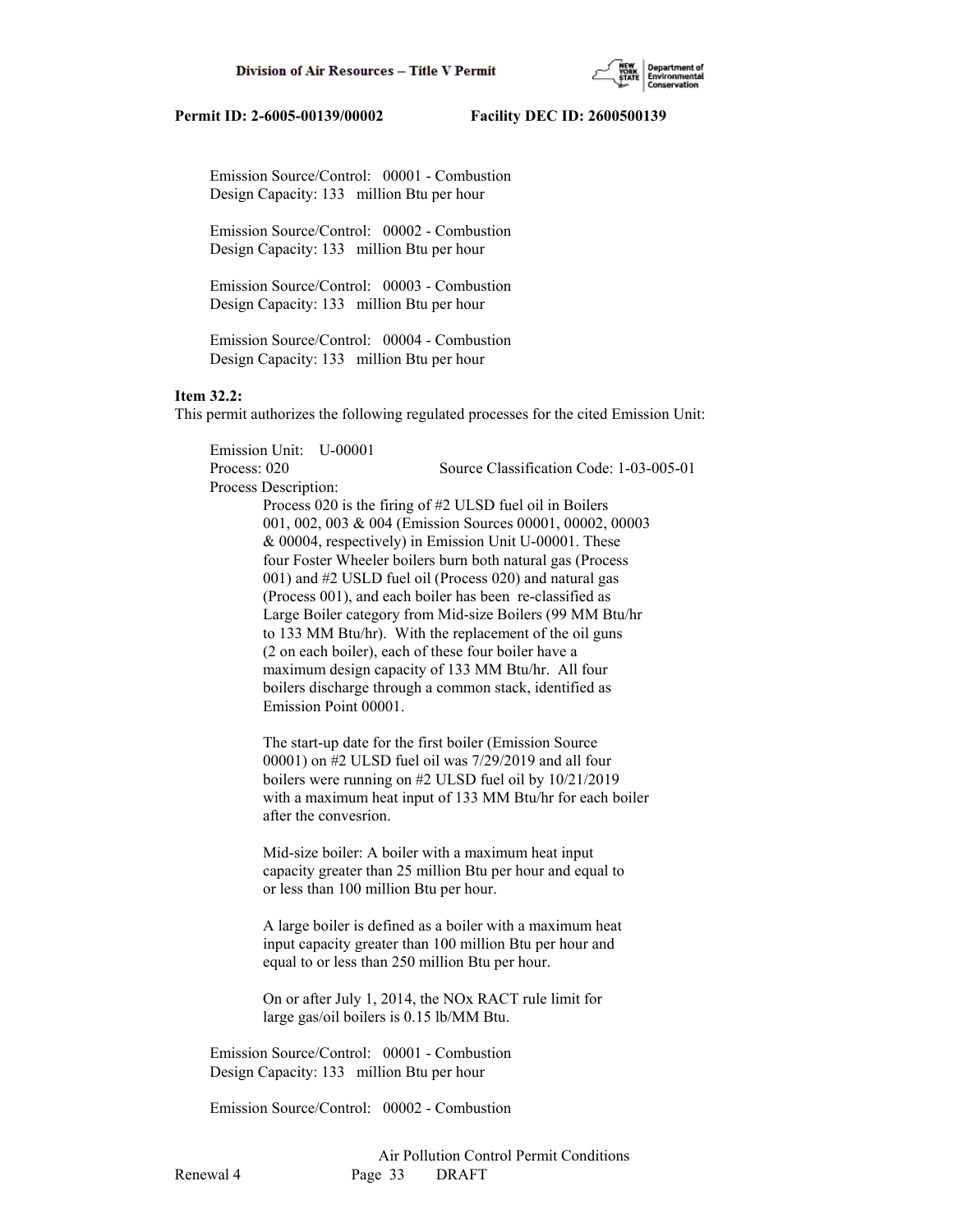Design Capacity: 133 million Btu per hour

 Emission Source/Control: 00003 - Combustion Design Capacity: 133 million Btu per hour

 Emission Source/Control: 00004 - Combustion Design Capacity: 133 million Btu per hour

# **Condition 33: Compliance Certification Effective for entire length of Permit**

# **Applicable Federal Requirement:6 NYCRR 227-2.4 (b) (1)**

#### **Item 33.1:**

The Compliance Certification activity will be performed for the facility: The Compliance Certification applies to:

| Emission Unit: U-00001<br>Process: 001           | Emission Point: 00001<br>Emission Source: 00001 |
|--------------------------------------------------|-------------------------------------------------|
| Emission Unit: U-00001<br>Process: 001           | Emission Point: 00001<br>Emission Source: 00002 |
| Emission Unit: U-00001<br>Process: 001           | Emission Point: 00001<br>Emission Source: 00003 |
| Emission Unit: U-00001<br>Process: 001           | Emission Point: 00001<br>Emission Source: 00004 |
| Emission Unit: U-00001<br>Process: 020           | Emission Point: 00001<br>Emission Source: 00001 |
| Emission Unit: U-00001<br>Process: 020           | Emission Point: 00001<br>Emission Source: 00002 |
| Emission Unit: U-00001<br>Process: 020           | Emission Point: 00001<br>Emission Source: 00003 |
| Emission Unit: U-00001<br>Process: 020           | Emission Point: 00001<br>Emission Source: 00004 |
| Regulated Contaminant(s):<br>CAS No: 0NY210-00-0 | <b>OXIDES OF NITROGEN</b>                       |

#### **Item 33.2:**

Compliance Certification shall include the following monitoring:

Monitoring Type: INTERMITTENT EMISSION TESTING Monitoring Description:

> This condition applies to natural gas/oil firing large boilers. The owner or operator shall submit a testing protocol to the Department for approval a minimum of 90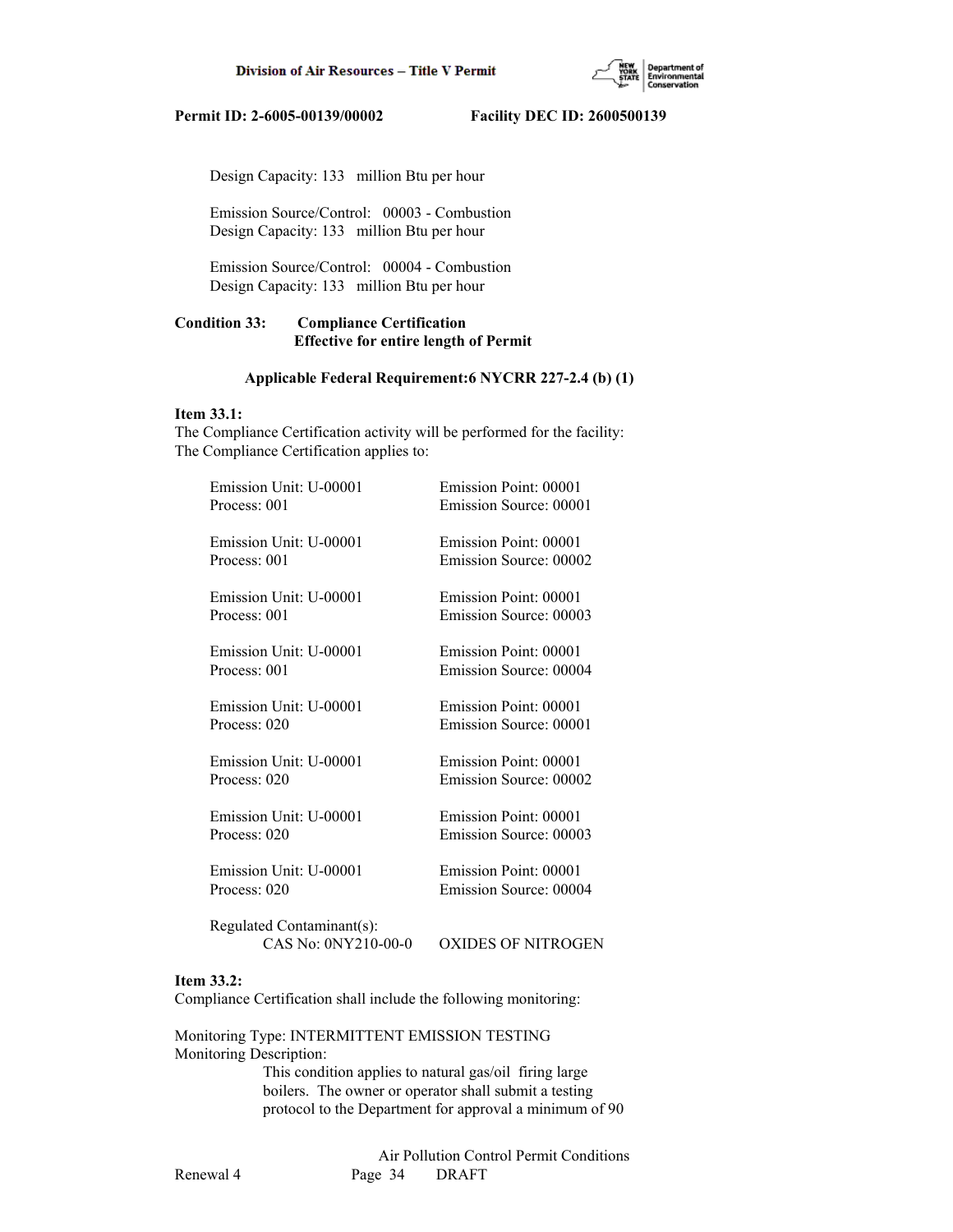

days prior to any stack testing.

 The owner or operator will maintain records on-site for a minimum of five years.

Parameter Monitored: OXIDES OF NITROGEN Upper Permit Limit: 0.15 pounds per million Btus Reference Test Method: 40 CFR 60 Appendix A - Method 7, 7E, or 19 Monitoring Frequency: Once every five years Averaging Method: 1-HOUR AVERAGE Reporting Requirements: SEMI-ANNUALLY (CALENDAR) Reports due 60 days after the reporting period. Subsequent reports are due every 6 calendar month(s).

**Condition 34: Compliance Certification Effective for entire length of Permit**

#### **Applicable Federal Requirement:6 NYCRR 227-1.3 (a)**

#### **Item 34.1:**

The Compliance Certification activity will be performed for the facility: The Compliance Certification applies to:

| Emission Unit: U-00001<br>Process: 020           | Emission Point: 00001<br>Emission Source: 00001 |
|--------------------------------------------------|-------------------------------------------------|
| Emission Unit: U-00001<br>Process: 020           | Emission Point: 00001<br>Emission Source: 00002 |
| Emission Unit: U-00001<br>Process: 020           | Emission Point: 00001<br>Emission Source: 00003 |
| Emission Unit: U-00001<br>Process: 020           | Emission Point: 00001<br>Emission Source: 00004 |
| Regulated Contaminant(s):<br>CAS No: 0NY075-00-0 | <b>PARTICULATES</b>                             |

#### **Item 34.2:**

Compliance Certification shall include the following monitoring:

## Monitoring Type: INTERMITTENT EMISSION TESTING Monitoring Description:

 The owner or operator of a stationary combustion installation shall submit a compliance test protocol to the Department for approval at least 30 days prior to conducting compliance testing of the 0.1 lb/mmBtu particulate matter standard. The owner or operator shall submit the results to the Department for approval within 60 days of the conclusion of compliance testing. Testing shall be conducted once per term of the permit. All records associated with the testing shall be maintained on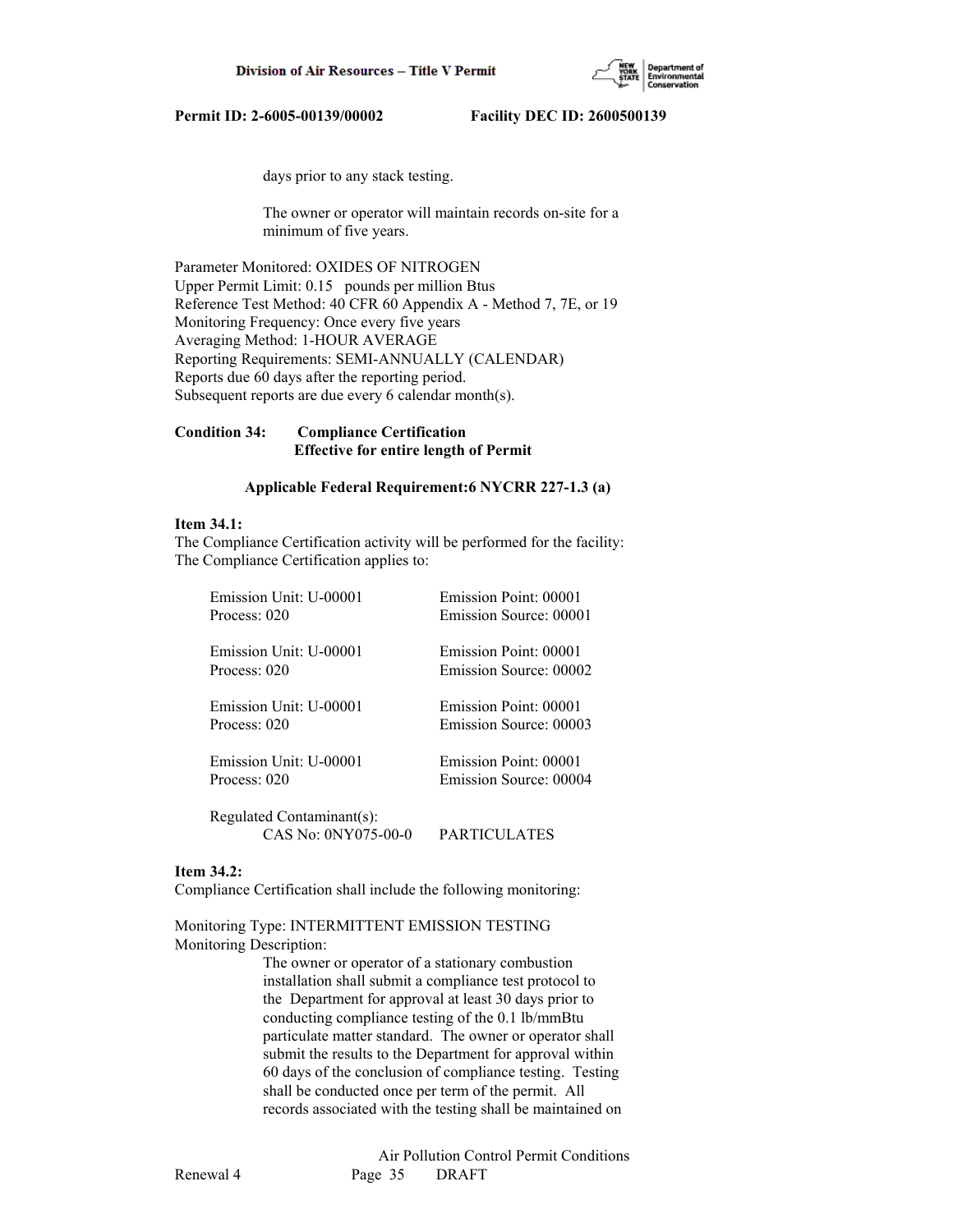

 site or at a Department approved alternative location for a minimum of five years.

Parameter Monitored: PARTICULATES Upper Permit Limit: 0.1 pounds per million Btus Reference Test Method: 40 CFR 60, Appendix A, Method 5 Monitoring Frequency: ONCE DURING THE TERM OF THE PERMIT Averaging Method: 1-HOUR AVERAGE Reporting Requirements: ONCE / BATCH OR MONITORING OCCURRENCE

# **Condition 35: Compliance Certification Effective for entire length of Permit**

#### **Applicable Federal Requirement:6 NYCRR 227-1.3 (c)**

#### **Item 35.1:**

The Compliance Certification activity will be performed for the facility: The Compliance Certification applies to:

| Emission Unit: U-00001 | Emission Point: 00001  |
|------------------------|------------------------|
| Process: 020           | Emission Source: 00001 |
| Emission Unit: U-00001 | Emission Point: 00001  |
| Process: 020           | Emission Source: 00002 |
| Emission Unit: U-00001 | Emission Point: 00001  |
| Process: 020           | Emission Source: 00003 |
| Emission Unit: U-00001 | Emission Point: 00001  |
| Process: 020           | Emission Source: 00004 |

#### **Item 35.2:**

Compliance Certification shall include the following monitoring:

Monitoring Type: RECORD KEEPING/MAINTENANCE PROCEDURES Monitoring Description:

> The owner or operator of a stationary combustion installation must perform an annual tune-up on each emission source subject to 6 NCYRR Subpart 227-1. Records of the tune-up shall be maintained at the facility or at a Department approved alternative location for a minimum of five years. The records shall, at a minimum, include the date the tune-up(s) occurred and the details of the tune-up procedures for each emission source.

Monitoring Frequency: ANNUALLY Reporting Requirements: ANNUALLY (CALENDAR) Reports due 30 days after the reporting period. Subsequent reports are due every 12 calendar month(s).

**Condition 36: Compliance Certification Effective for entire length of Permit**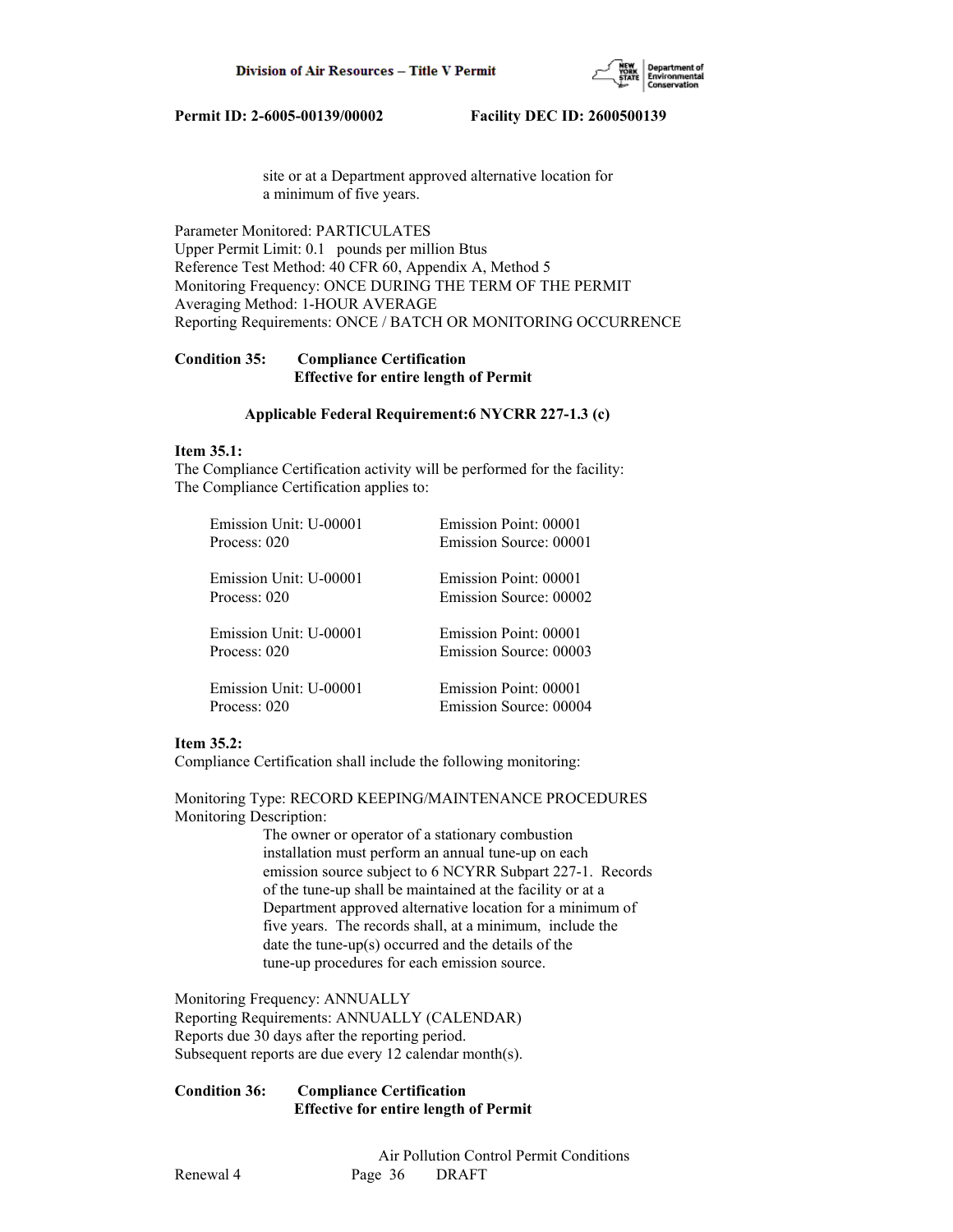

#### **Applicable Federal Requirement:6 NYCRR 227-1.4 (a)**

## **Item 36.1:**

The Compliance Certification activity will be performed for the facility: The Compliance Certification applies to:

| Emission Unit: U-00001 | Emission Point: 00001  |
|------------------------|------------------------|
| Process: $020$         | Emission Source: 00001 |
| Emission Unit: U-00001 | Emission Point: 00001  |
| Process: $020$         | Emission Source: 00002 |
| Emission Unit: U-00001 | Emission Point: 00001  |
| Process: $020$         | Emission Source: 00003 |
| Emission Unit: U-00001 | Emission Point: 00001  |
| Process: 020           | Emission Source: 00004 |

#### **Item 36.2:**

Compliance Certification shall include the following monitoring:

## Monitoring Type: MONITORING OF PROCESS OR CONTROL DEVICE PARAMETERS AS SURROGATE

Monitoring Description:

 No owner or operator of a combustion installation shall emit greater than 20 percent opacity except for one six minute period per hour, not to exceed 27 percent, based upon the six minute average utilizing a continuous opacity monitor (COM) and maintain a record of all measurements made by the COM and the hours of COM downtime. All records generated by the permittee must be maintained at the facility or at an alternative location approved by the Department for a minimum of five years.

Parameter Monitored: OPACITY Upper Permit Limit: 20 percent Monitoring Frequency: CONTINUOUS Averaging Method: 6 MINUTE AVERAGE Reporting Requirements: QUARTERLY (CALENDAR) Reports due 30 days after the reporting period. Subsequent reports are due every 3 calendar month(s).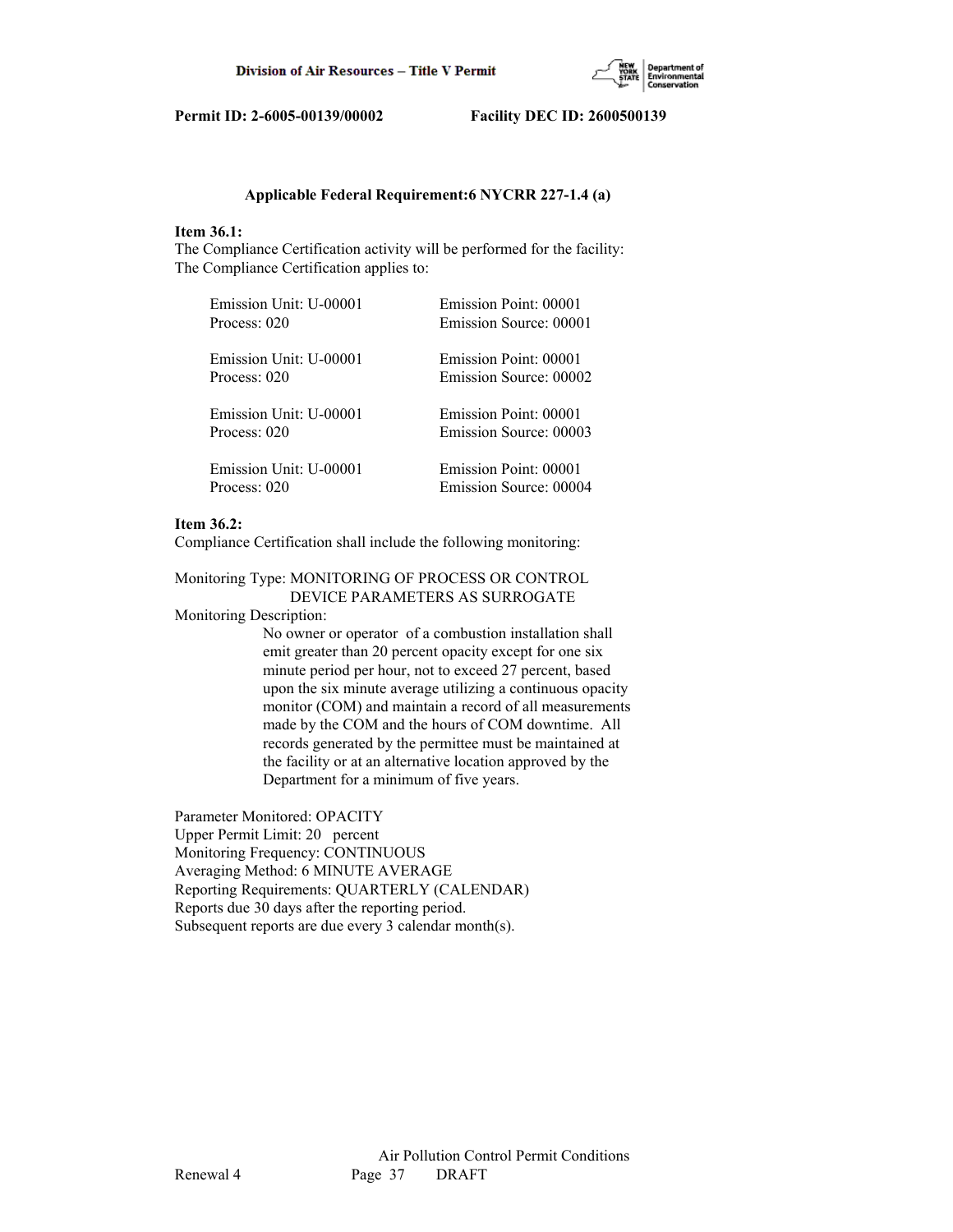

## **STATE ONLY ENFORCEABLE CONDITIONS \*\*\*\* Facility Level \*\*\*\***

 **NOTIFICATION OF GENERAL PERMITTEE OBLIGATIONS This section contains terms and conditions which are not federally enforceable. Permittees may also have other obligations under regulations of general applicability**

### **Item A: Emergency Defense - 6 NYCRR 201-1.5**

 An emergency, as defined in 6 NYCRR subpart 201-2, constitutes an affirmative defense to penalties sought in an enforcement action brought by the department for noncompliance with emissions limitations or permit conditions for all facilities in New York State.

 (a) The affirmative defense of emergency shall demonstrate, through properly signed, contemporaneous operating logs, or other relevant evidence that:

 (1) an emergency occurred and that the facility owner or operator can identify the cause(s) of the emergency;

 (2) the equipment at the facility was being properly operated and maintained;

 (3) during the period of the emergency the facility owner or operator took all reasonable steps to minimize the levels of emissions that exceeded the emission standards, or other requirements in the permit; and

 (4) the facility owner or operator notified the department within two working days after the event occurred. This notice must contain a description of the emergency, any steps taken to mitigate emissions, and any corrective actions taken.

 (b) In any enforcement proceeding, the facility owner or operator seeking to establish the occurrence of an emergency has the burden of proof.

 (c) This provision is in addition to any emergency or malfunction provision contained in any applicable requirement.

Item B: **General Provisions for State Enforceable Permit Terms and Condition - 6 NYCRR Part 201-5** Any person who owns and/or operates stationary sources shall operate and maintain all emission units and any required emission control devices in compliance with all

 applicable Parts of this Chapter and existing laws, and shall operate the facility in accordance with all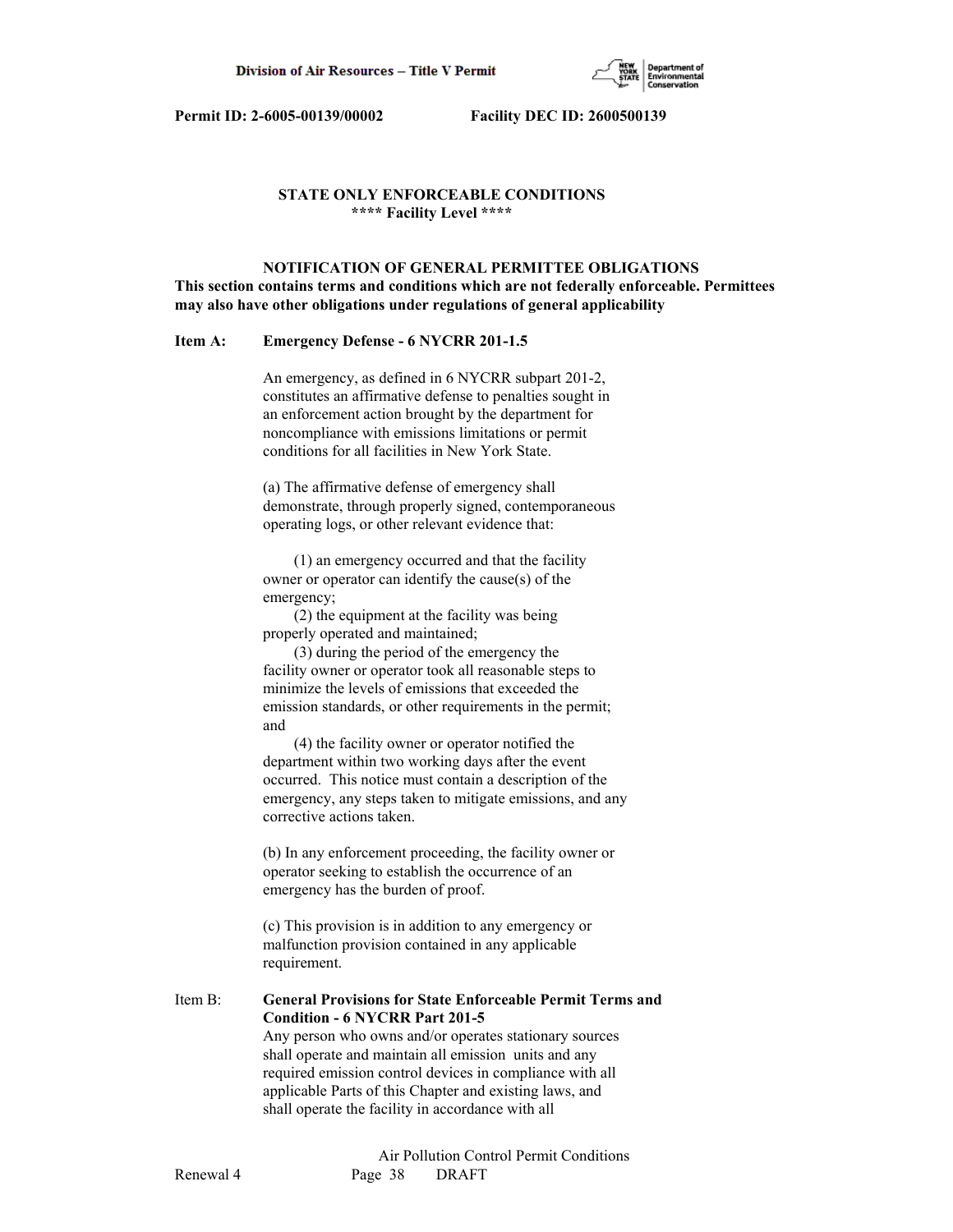

 criteria, emission limits, terms, conditions, and standards in this permit. Failure of such person to properly operate and maintain the effectiveness of such emission units and emission control devices may be sufficient reason for the Department to revoke or deny a permit.

 The owner or operator of the permitted facility must maintain all required records on-site for a period of five years and make them available to representatives of the Department upon request. Department representatives must be granted access to any facility regulated by this Subpart, during normal operating hours, for the purpose of determining compliance with this and any other state and federal air pollution control requirements, regulations or law.

## **STATE ONLY APPLICABLE REQUIREMENTS**

# **The following conditions are state applicable requirements and are not subject to compliance certification requirements unless otherwise noted or required under 6 NYCRR Part 201.**

**Condition 37: Contaminant List Effective for entire length of Permit**

#### **Applicable State Requirement:ECL 19-0301**

#### **Item 37.1:**

Emissions of the following contaminants are subject to contaminant specific requirements in this permit(emission limits, control requirements or compliance monitoring conditions).

> CAS No: 0NY075-00-0 Name: PARTICULATES

 CAS No: 0NY210-00-0 Name: OXIDES OF NITROGEN

## **Condition 38: Malfunctions and Start-up/Shutdown Activities Effective for entire length of Permit**

#### **Applicable State Requirement:6 NYCRR 201-1.4**

## **Item 38.1:**

(a) The facility owner or operator shall take all necessary and appropriate actions to prevent the emission of air pollutants that result in contravention of any applicable emission standard during periods of start-up, shutdown, or malfunction.

(b) The facility owner or operator shall compile and maintain records of all equipment maintenance and start-up/shutdown activities when they are expected to result in an exceedance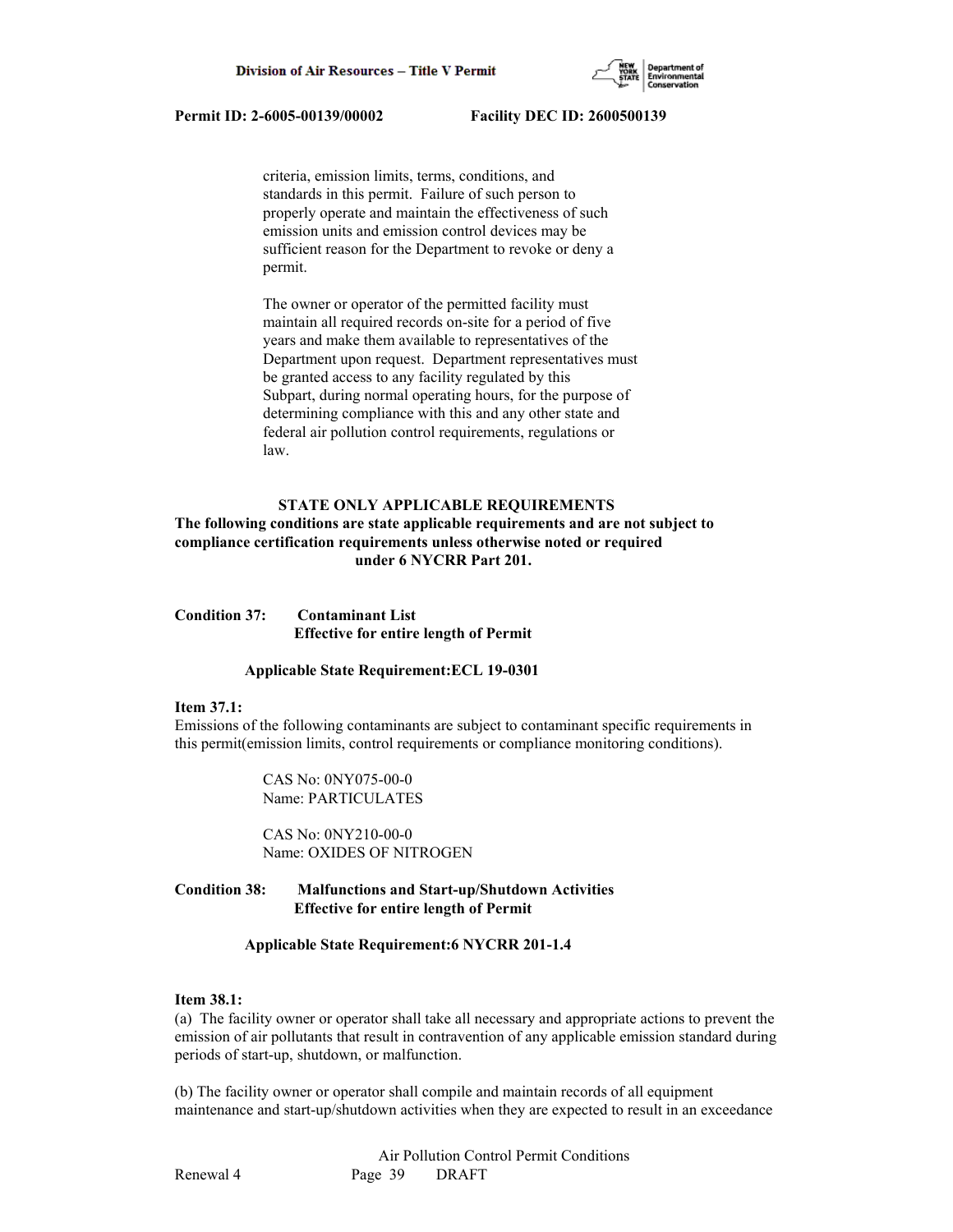

of any applicable emission standard, and shall submit a report of such activities to the department when required by a permit condition or upon request by the department. Such reports shall state whether an exceedence occurred and if it was unavoidable, include the time, frequency and duration of the exceedence, and an estimate of the emission rates of any air contaminants released. Such records shall be maintained for a period of at least five years and made available for review to department representatives upon request. Facility owners or operators subject to continuous monitoring and quarterly reporting requirements need not submit additional reports of exceedences to the department.

(c) In the event that air contaminant emissions exceed any applicable emission standard due to a malfunction, the facility owner or operator shall notify the department as soon as possible during normal working hours, but not later than two working days after becoming aware that the malfunction occurred. In addition, the facility owner or operator shall compile and maintain a record of all malfunctions. Such records shall be maintained at the facility for a period of at least five years and must be made available to the department upon request. When requested by the department, the facility owner or operator shall submit a written report to the department describing the malfunction, the corrective action taken, the air contaminants emitted, and the resulting emission rates and/or opacity.

(d) The department may also require the facility owner or operator to include, in reports described under Subdivisions (b) and (c) of this Section, an estimate of the maximum ground level concentration of each air contaminant emitted and the effect of such emissions.

(e) A violation of any applicable emission standard resulting from start-up, shutdown, or malfunction conditions at a permitted or registered facility may not be subject to an enforcement action by the department and/or penalty if the department determines, in its sole discretion, that such a violation was unavoidable. The actions and recordkeeping and reporting requirements listed above must be adhered to in such circumstances.

# **Condition 39: Air pollution prohibited Effective for entire length of Permit**

## **Applicable State Requirement:6 NYCRR 211.1**

# **Item 39.1:**

No person shall cause or allow emissions of air contaminants to the outdoor atmosphere of such quantity, characteristic or duration which are injurious to human, plant or animal life or to property, or which unreasonably interfere with the comfortable enjoyment of life or property. Notwithstanding the existence of specific air quality standards or emission limits, this prohibition applies, but is not limited to, any particulate, fume, gas, mist, odor, smoke, vapor, pollen, toxic or deleterious emission, either alone or in combination with others.